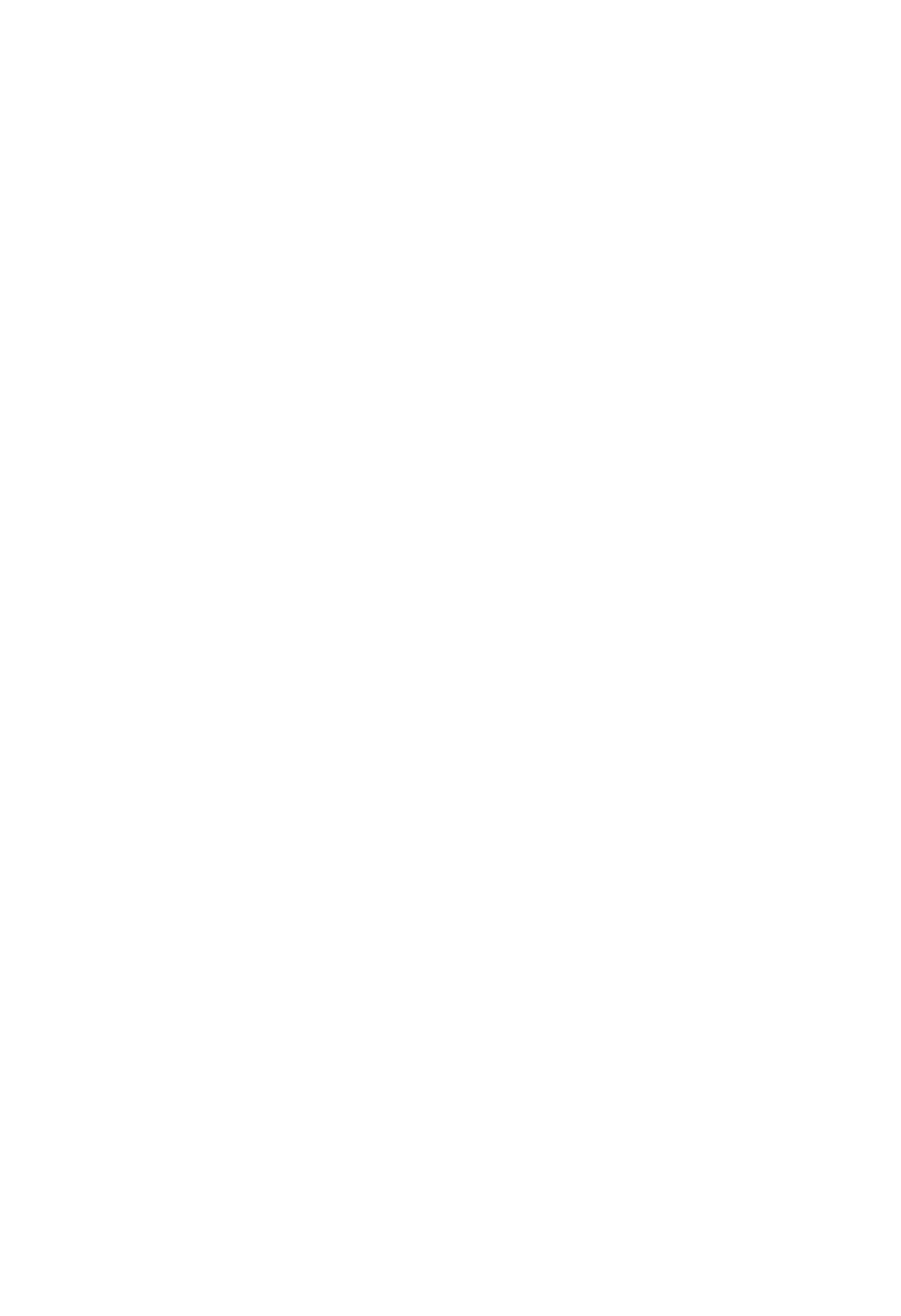# In One Lifetime: Pure Land Buddhism

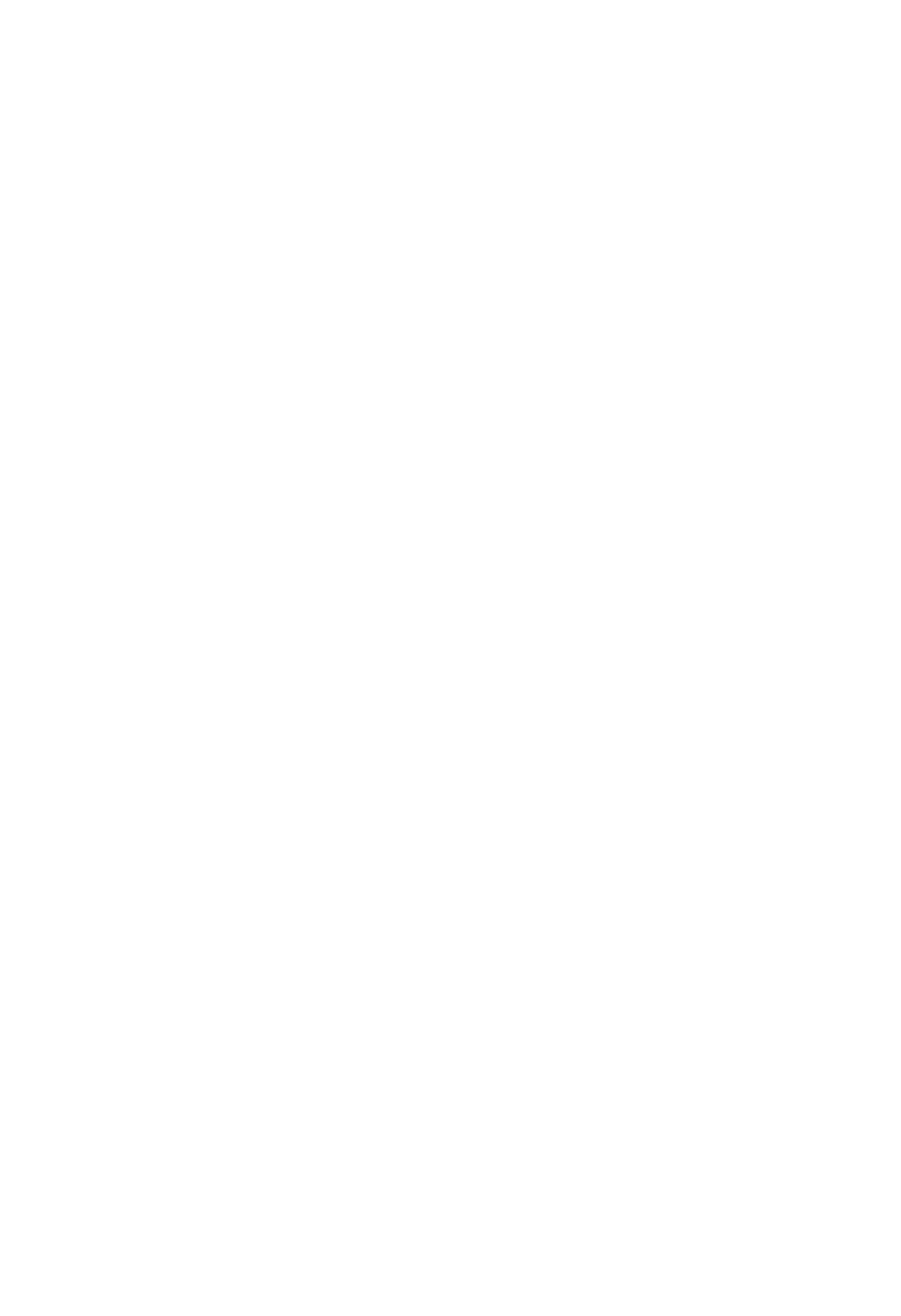# In One Lifetime: Pure Land Buddhism

Shi Wuling

Amitabha Publications Chicago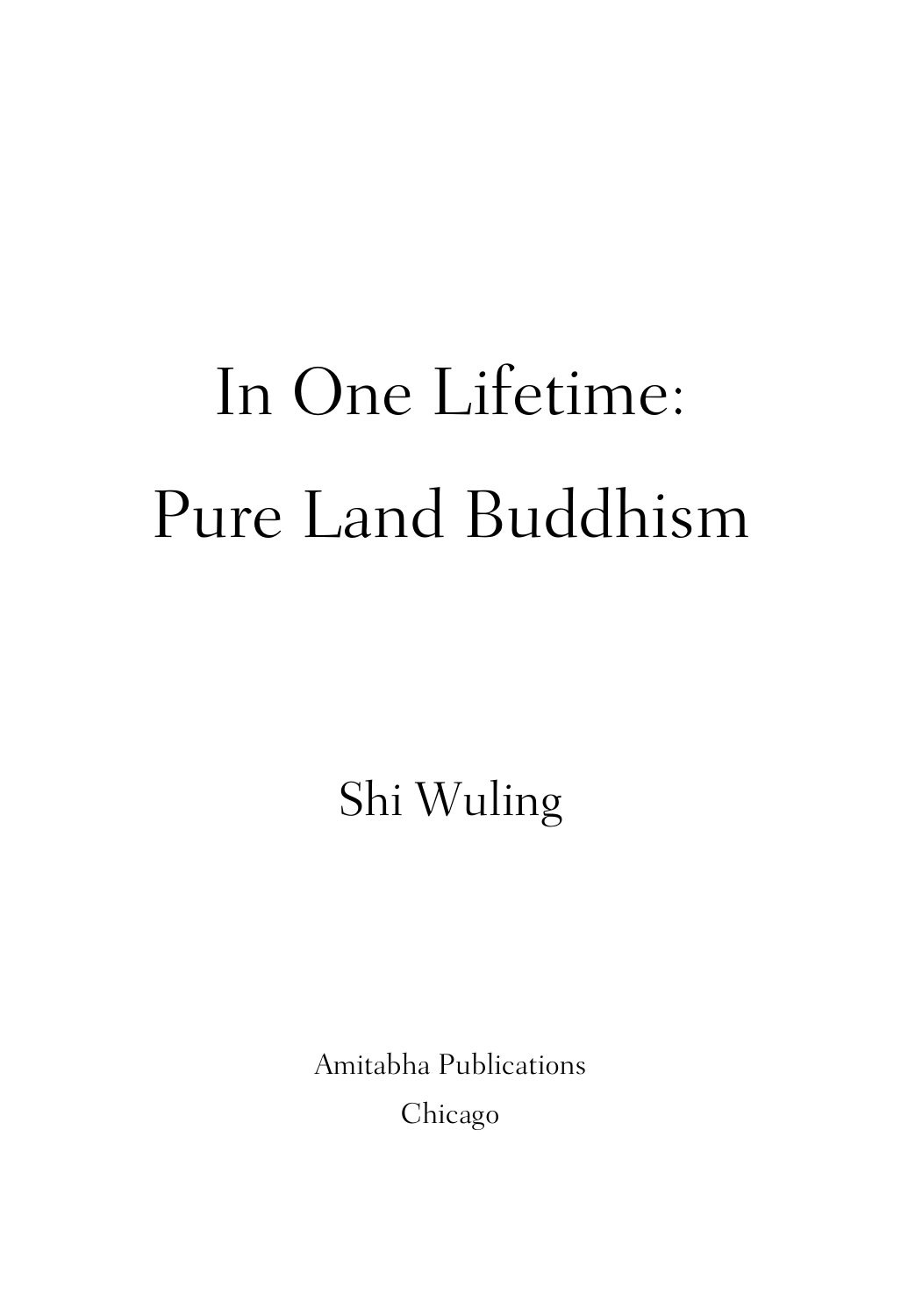Venerable Wuling is an American Buddhist nun of the Pure Land school of Mahayana Buddhism. More of her writing is available on her blog at www.abuddhistperspective.org.

Amitabha Publications, Chicago, 60532 © 2007 by Amitabha Publications Published 2006

No part of this book may be altered without permission from the publisher. Reprinting is allowed for non-profit use. For the latest edition, contact publisher@amitabha-publications.org

"The Ten-Recitation Method" is based on talks by Venerable Master Chin Kung Chapters 1, 3, and 4 contain excerpts from Awaken to the Buddha Within by Venerable Wuling

12 11 10 09 3 4 5 6 ISBN: 978-1-59975-357-7 Library of Congress Control Number: 2006927171

Reprinted by: Amitabha Buddhist Retreat Centre PO Box 216, Nanango Qld 4615 Tel: 07-4171-0421 Fax: 7-4171-0413 www.abrc.org.au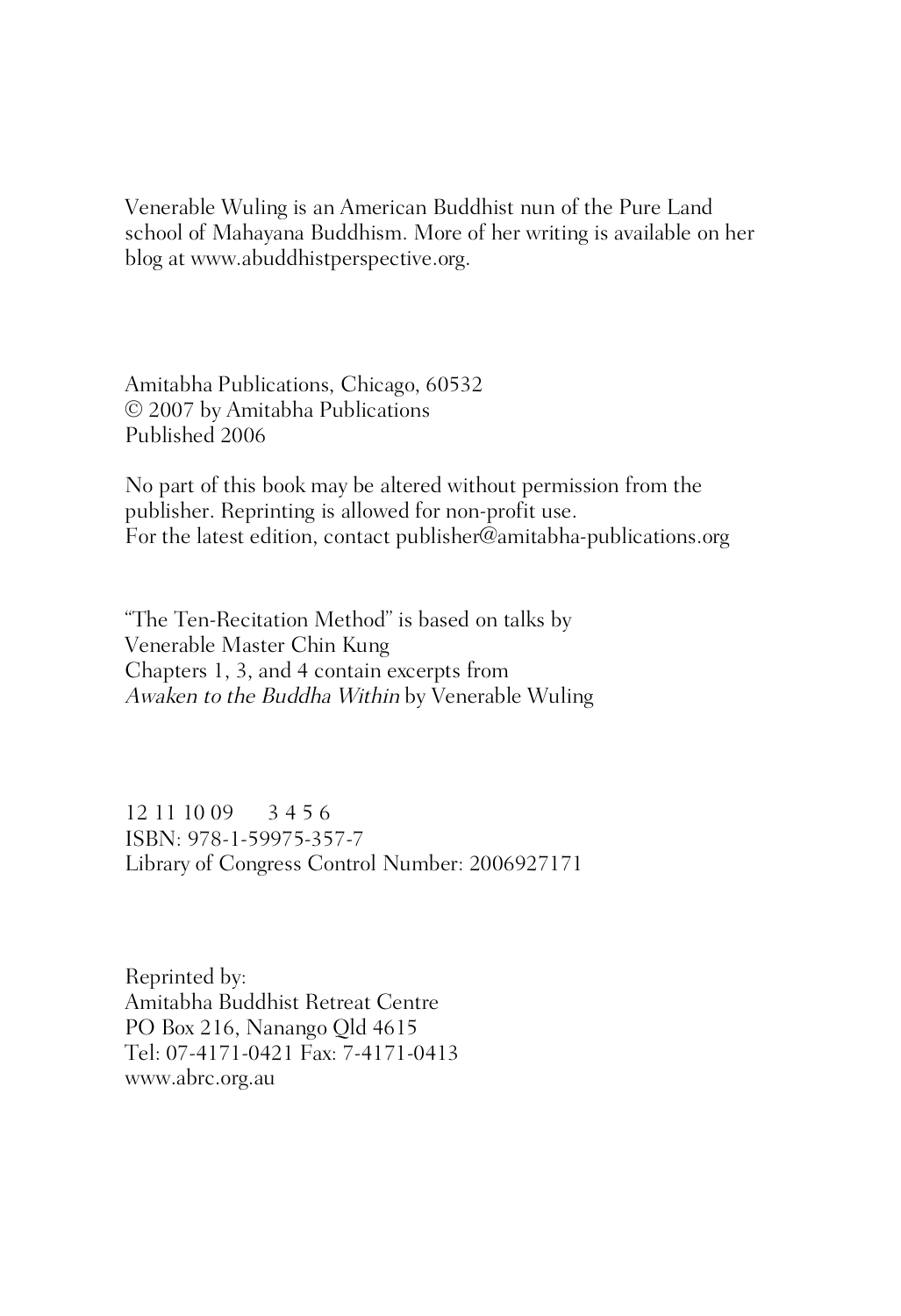## Contents

Chanting 6 Cultivation 8 The Five Guidelines 28 Dharma Materials 45 Visiting a Buddhist Center 46 Chanting Session 48 Supportive Buddha-name Chanting 52 Living Will 58 Wisdom from the Masters 63 Closing Thoughts 68

Pure Land Buddhism 1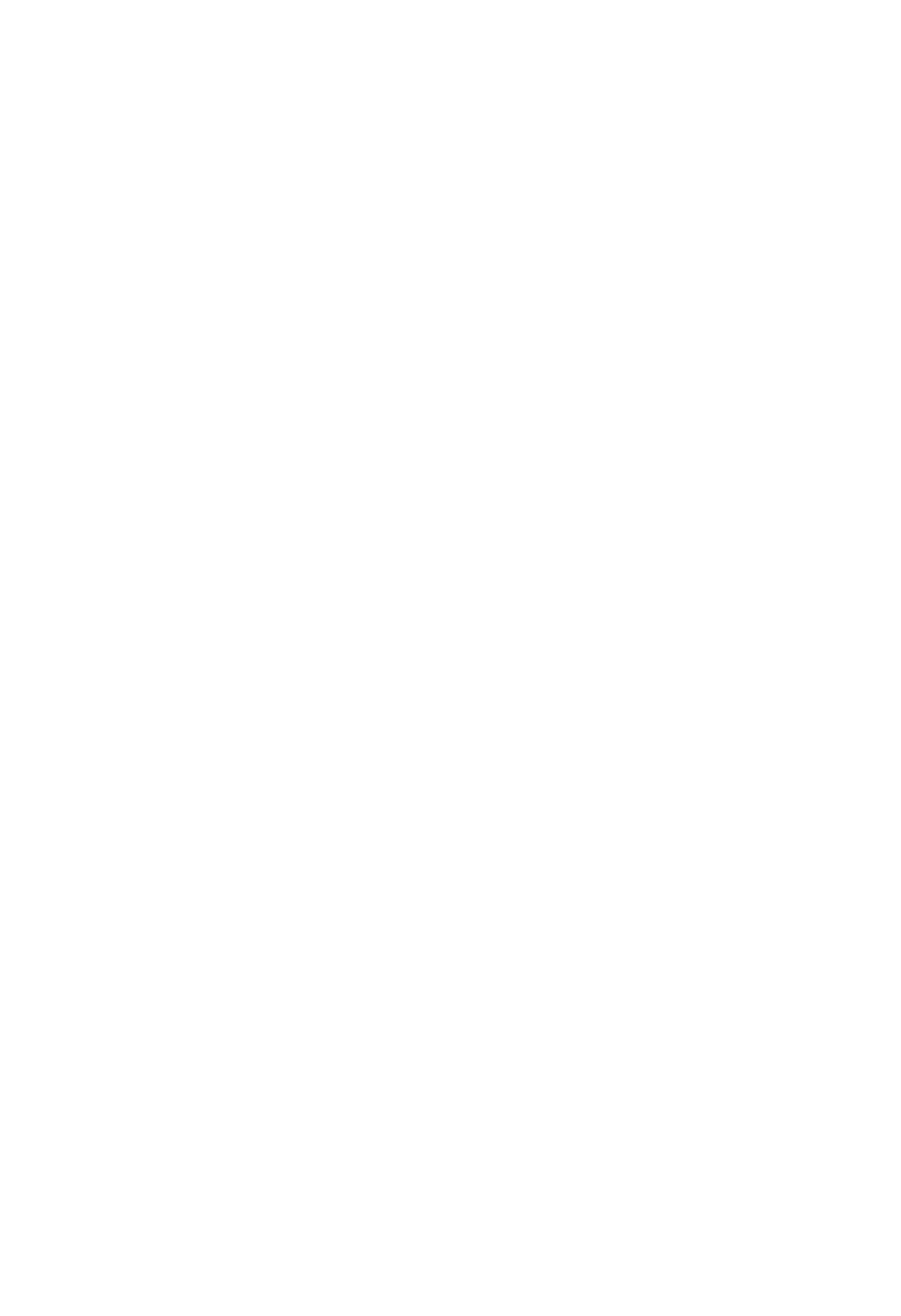## Pure Land Buddhism

Once, the Buddha was asked if he was a god. The Buddha replied that no, he was not a god. Then was he an angel? No. A spirit? No. Then what was he? The Buddha replied that he was awakened. Since the Buddha, by his own assertion, is not a god, we do not worship him. We respect and are grateful to him for teaching us many different methods to help us find the way to be liberated from the cycle of birth, death, and rebirth, and like him, to become perfectly enlightened.

One of the methods the Buddha taught is Pure Land Buddhism. Though still in its formative years in the West, Pure Land Buddhism is widely practiced in Asia and its roots extend all the way to ancient India.

We generally think in terms of only one Buddha: Sakyamuni, who lived about 2500 years ago. But, since any sentient being can awaken and innumerable numbers have, there are innumerable Buddhas. Sakyamuni Buddha, after his enlightenment, explained that he saw not only his past lifetimes but also how the future would unfold.

Sakyamuni saw people in our time having more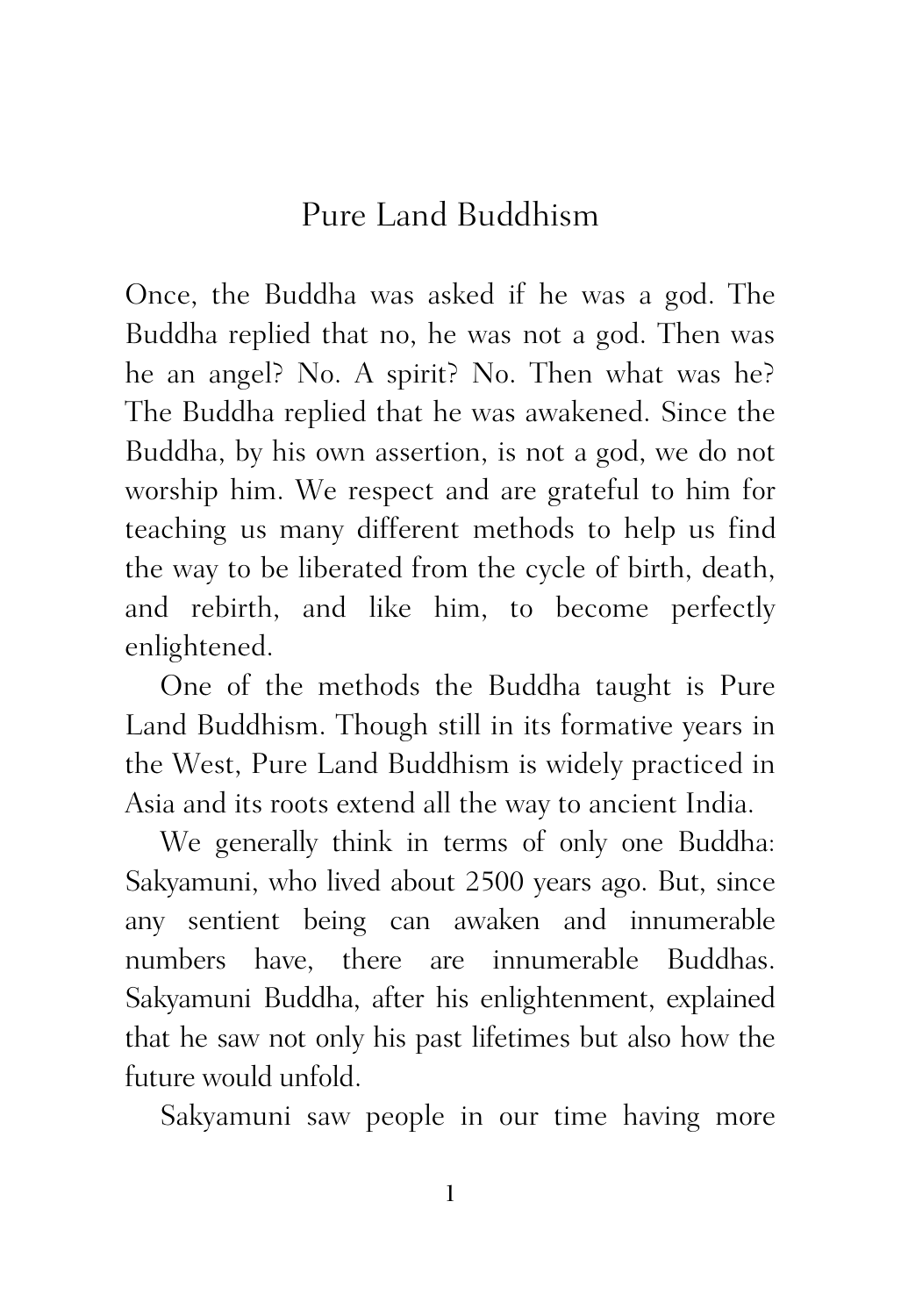afflictions, worries, and wandering thoughts. Our deep-seated bad habits having become even more entrenched over thousands of lifetimes would make liberating ourselves solely by our own efforts almost impossible. He knew that to end one's problems and attain lasting happiness many people would need the help of another Buddha: Amitabha, the Buddha of Infinite Light and Infinite Life.

Almost all of the teachings by Sakyamuni were the result of his being asked a question. In a departure from the norm, and knowing when the time was right, Sakyamuni initiated the teaching that introduced Amitabha and his pure land. This spontaneous teaching by Sakyamuni is what makes this teaching so special.

In this teaching, Sakyamuni recounted how the bodhisattva Dharmakara, after witnessing the suffering of sentient beings, spent five eons (an incredibly long period of time) studying all the Buddha lands. Dharmakara then made forty-eight vows, the fulfillment of which would create the Western Pure Land of Ultimate Bliss. He declared that he would not attain Buddhahood unless his vows for a perfect pure land, where all beings would advance along the Buddhist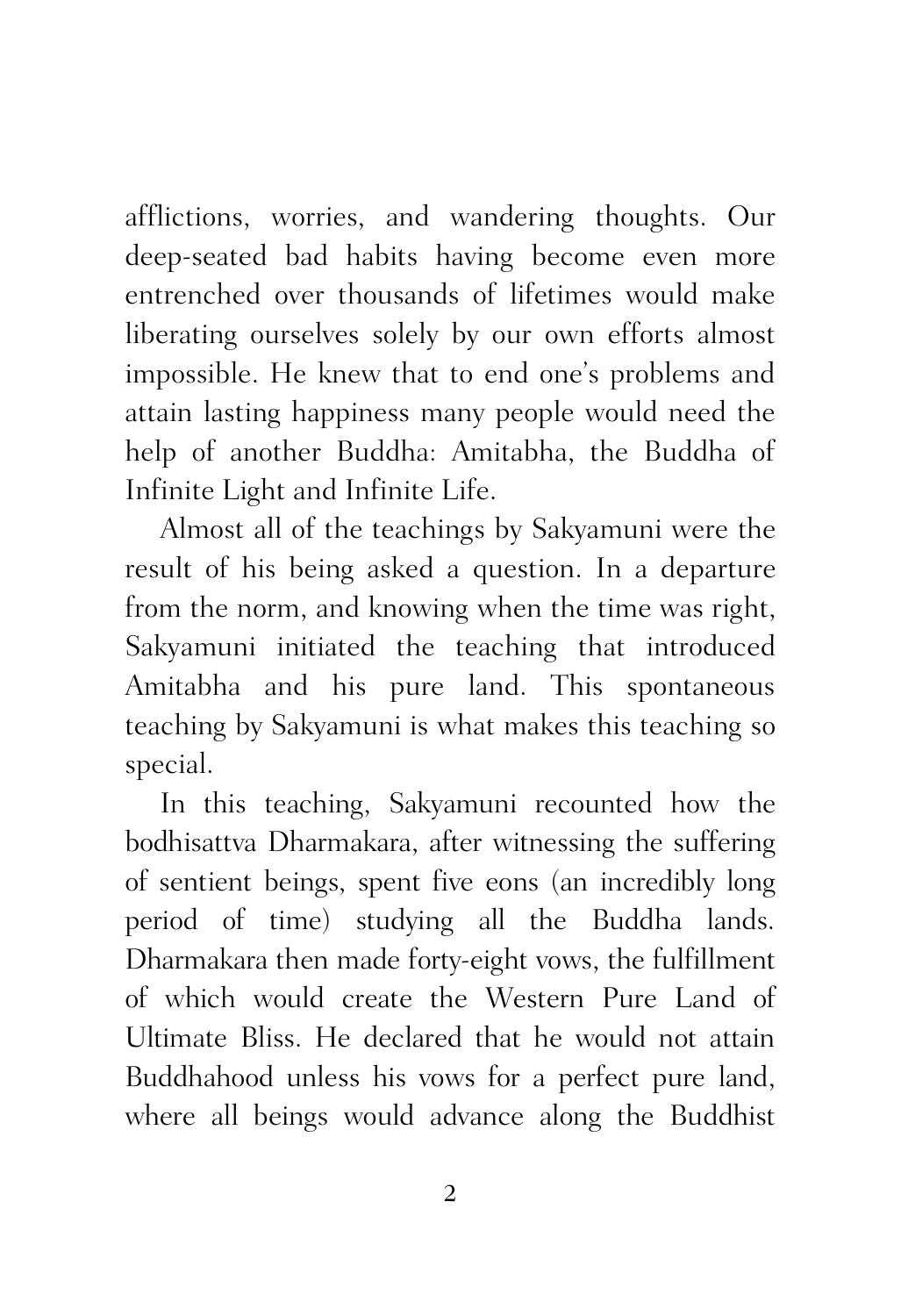path and never again fall back into samsara, were accomplished. Once these vows were accomplished, Dharmakara Bodhisattva became Amitabha Buddha. He is now speaking the Dharma in his pure land and helping all who are truly sincere in their vows to be reborn there.

With help from Amitabha, we do not have to rely solely on ourselves to attain enlightenment as we would with other methods. In Pure Land Buddhism, we rely on the compassionate Buddhas and bodhisattvas to help us. Thus, reliance on self and on another are combined as we request by way of our mindful chanting that Amitabha Buddha, through the strength of his vows, help us to be reborn in his Pure Land as we breathe our last breath in our present body.

Amitabha also vowed that once we attain this rebirth, we will always progress in our practice and learning. We will be able to continue our practice in his Pure Land, or, when we choose, return to this and other worlds to help others, without being affected by unfavorable environments or our former bad habits. If we wish, we will be able to do this before we attain supreme enlightenment.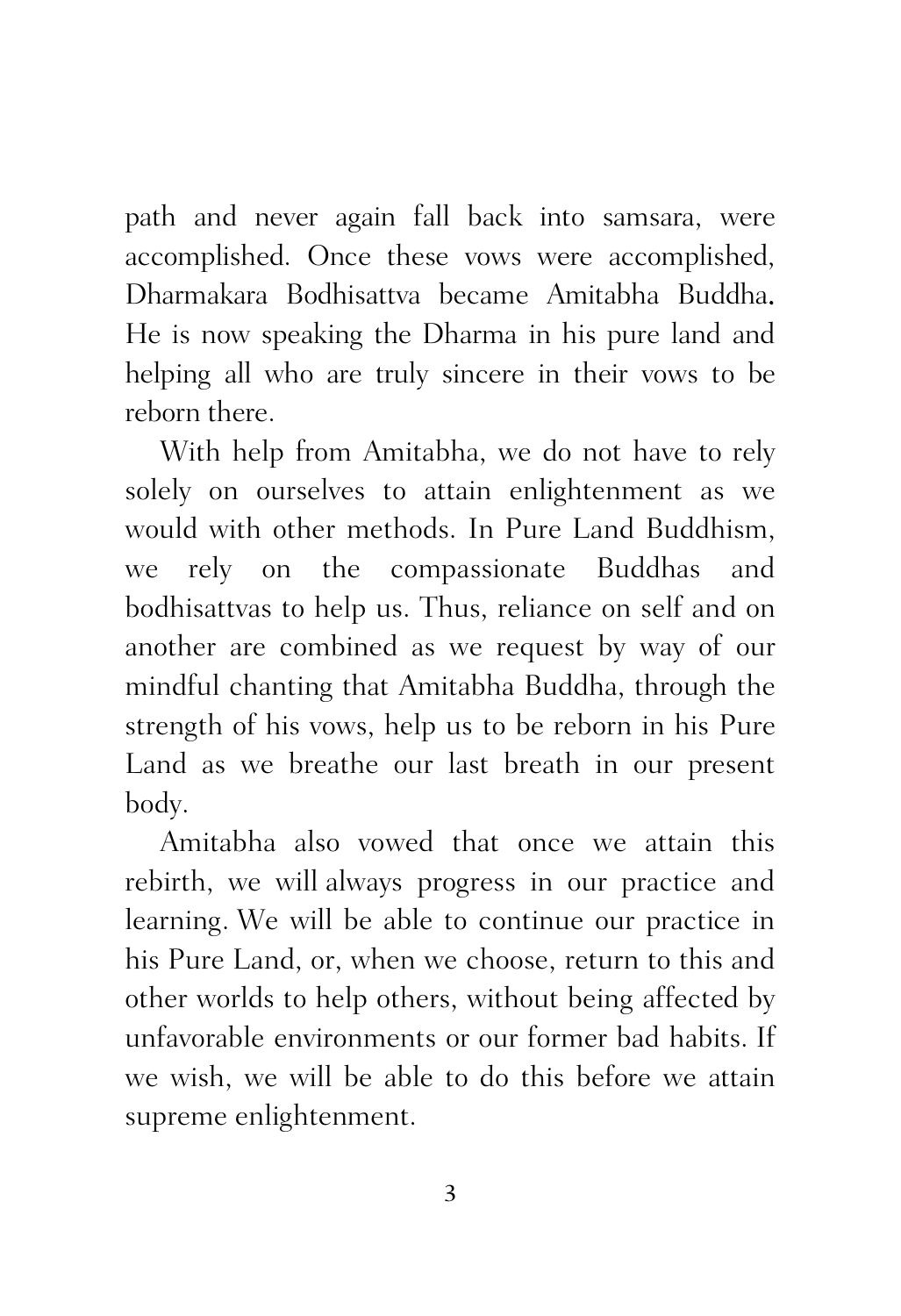Due to Amitabha Buddha's merits and virtues, and the goodness of all the beings there, his Pure Land has innumerable wonders and advantages, all of which arise from the great vows, deeds, and purity of all the beings there. Through his vows, Amitabha helps all beings create the causes to plant the roots of goodness. With his deeds, he creates the conditions for beings to accumulate merits. With his purity, he has created a perfect land—one that is free from anger, and intolerance. It is a land of peace, serenity, and equality. In comparison, our world is one of delusion and suffering, filled with worry

For countless people, Pure Land practice is the most suitable for several reasons. First, it is relatively easy to practice in almost any environment: alone, with other practitioners, or even amid the hustle and bustle of everyday life. Second, there are no difficult entry-level criteria. Even if one's abilities and knowledge are modest, with belief, vows, and practice, we will be reborn in the Pure Land.

Belief means that we need to believe in the Buddhas and their teachings, and in causality. We need to believe in ourselves and that we have the same true nature as the Buddha. We need to believe that by

4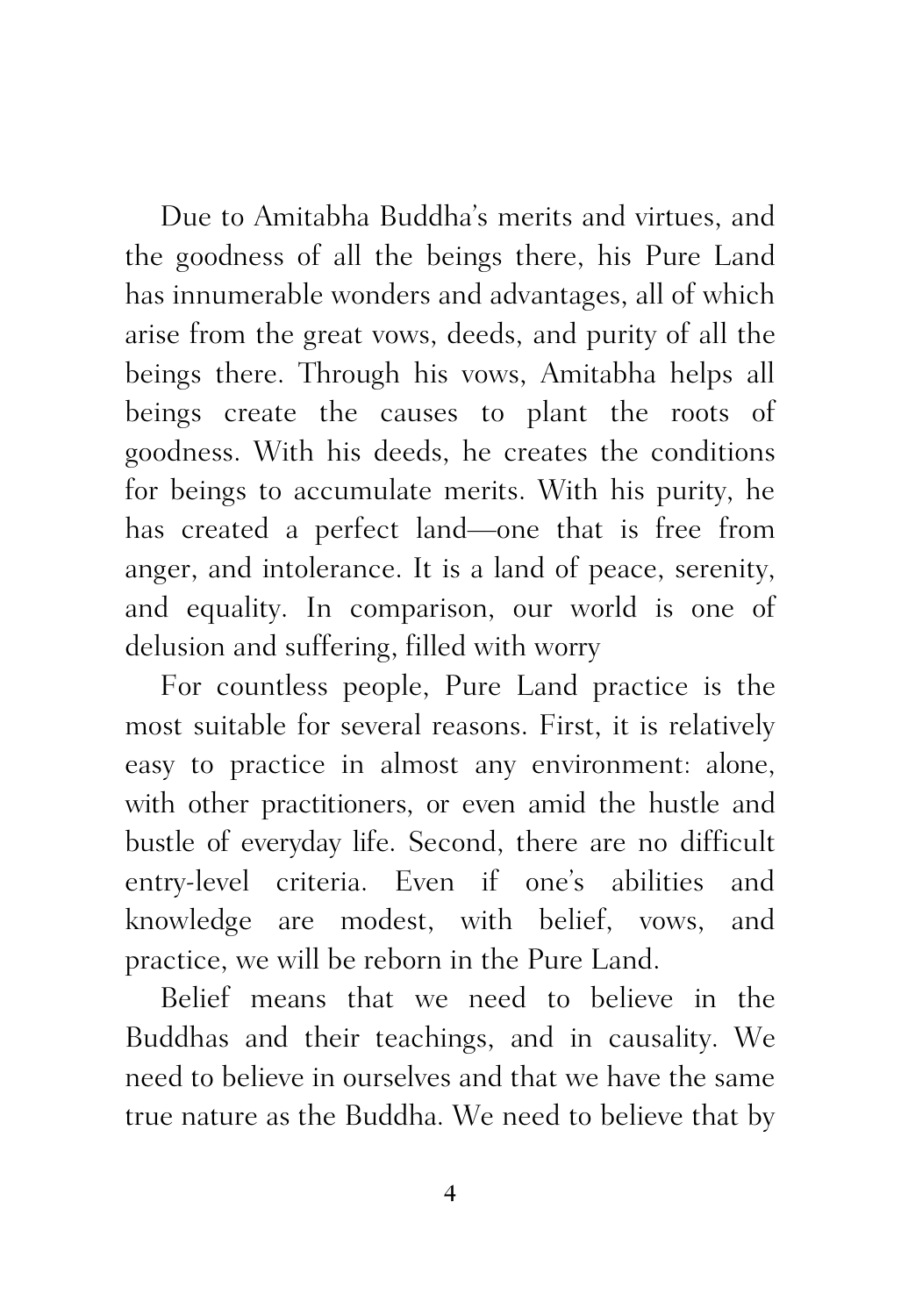living a moral life and being mindful of Amitabha Buddha we will be born into the Western Pure Land and become a Buddha in one lifetime.

And third, due to the vows of Amitabha, achievement through this method can be attained more quickly and more easily than with other practices. We can understand this better through an analogy. We come to a river that we wish to cross. We can swim across but our baggage is very heavy and the water is treacherously deep.

Alternatively, we can get on a boat that will quickly and safely take us and our baggage to the other shore. Symbolically, the "other shore" is the achievement of enlightenment. The baggage we carry is our deep-seated bad habits and negative karmas accumulated over uncountable lifetimes, and the boat is Amitabha Buddha's compassionate will. The ticket to board the boat is belief, the sincere vow to be reborn in the Pure Land, and practice, which includes leading a moral life and mindfully chanting "Amituofo."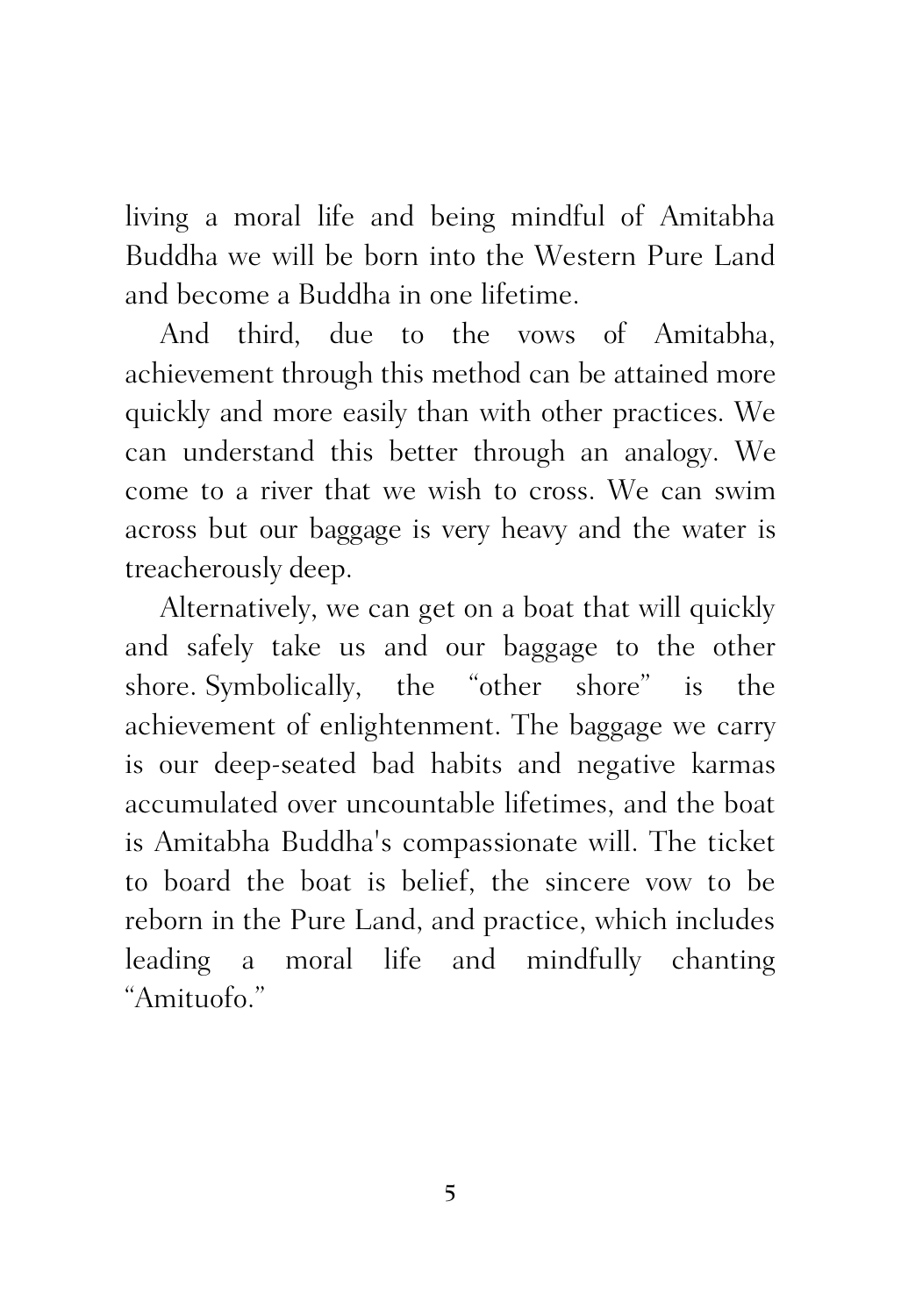# Chanting

The simplest way to practice Pure Land is by chanting "Amituofo," which is Amitabha Buddha in Chinese. It does not matter whether we chant in Chinese or any other language as long as we do it properly. When we chant, the sound of "Amituofo" arises in our minds. And as we utter "Amituofo," our minds concentrate on and embrace that sound. While chanting, do so sincerely and continuously.

As one keeps chanting and the mind focuses on the sound of "Amituofo," errant thoughts are replaced with pure thoughts. In this way, we also create less negative karma. After Amitabha has been in our mind continuously for a long time, our true nature—our Buddha-nature—will gradually be uncovered.

It is similar to a child remembering a dearly loved one: a mother, father, or someone equally close. The dearly loved one is always with him, always in his heart. Likewise, he is always in the dearly loved one's heart and never forgotten. In a similar way, Amitabha is always thinking of us, waiting for us to reach out to him so that he may respond to us.

Amitabha Buddha is the wise and compassionate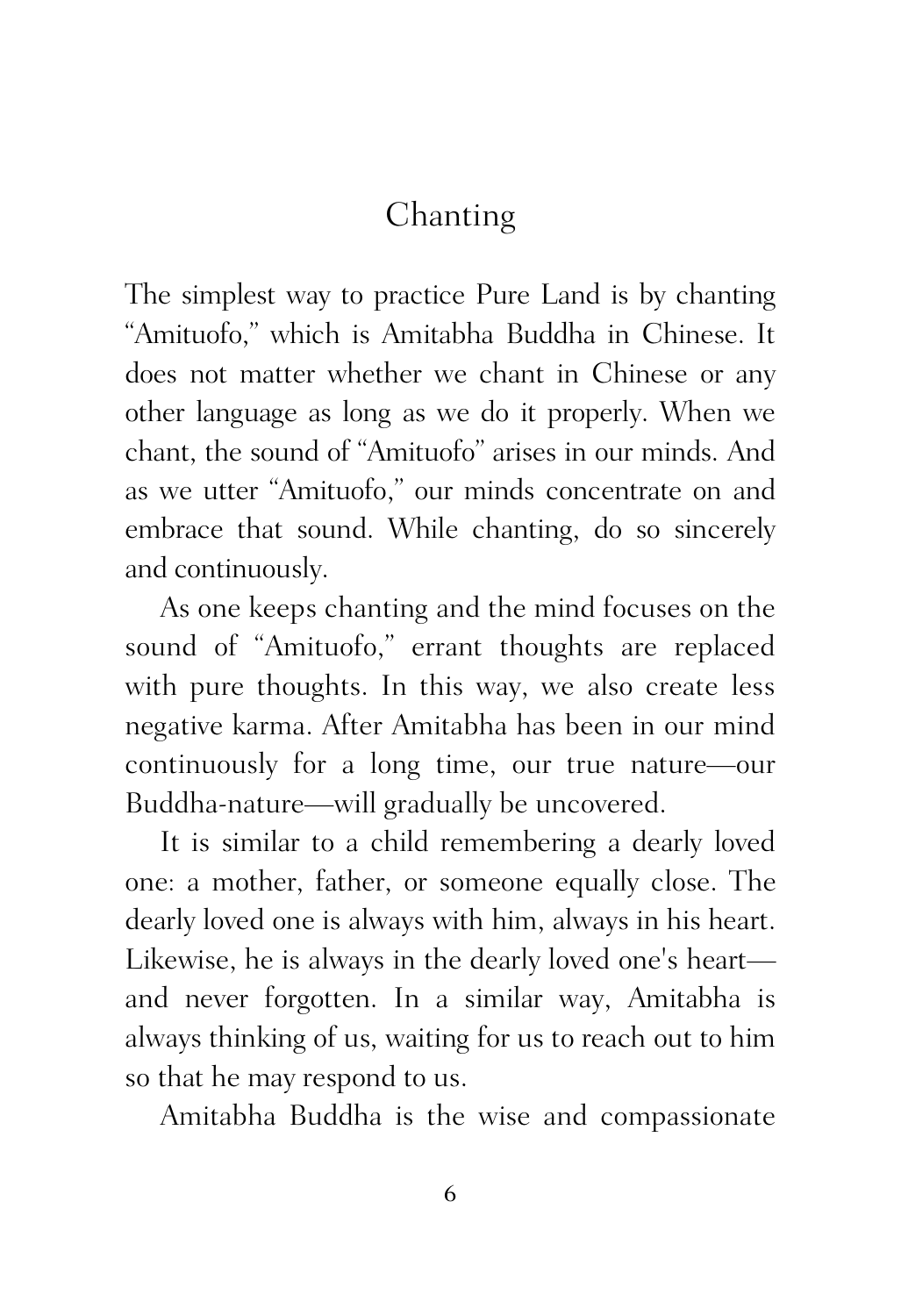teacher who understands everything, and who is always thinking of us, lifetime after lifetime after lifetime. We are the students who are trying to learn and to practice. Just as a good teacher listens to the calls for help from a student looking for the right answers, if we have unwavering belief, vow to be reborn in the Pure Land, and sincerely practice, Amitabha will respond. All we have to do is chant his name mindfully.

When we chant to the point of single-mindedness with the sole thought of "Amituofo," we successfully form a connection with him—in fact, we become one with him. In that instant we are in the Pure Land—far to the west and deep within us.

As we breathe our last breath in this world, if we can form this connection, form this oneness with "Amituofo," we will attain our next rebirth in the Western Pure Land and leave suffering behind. And once there, we will have all the time we need to continue our practice and learning, for we will be in the company of Amitabha Buddha and all the bodhisattvas. They will help us learn all the ways to wisely and compassionately help other beings.

7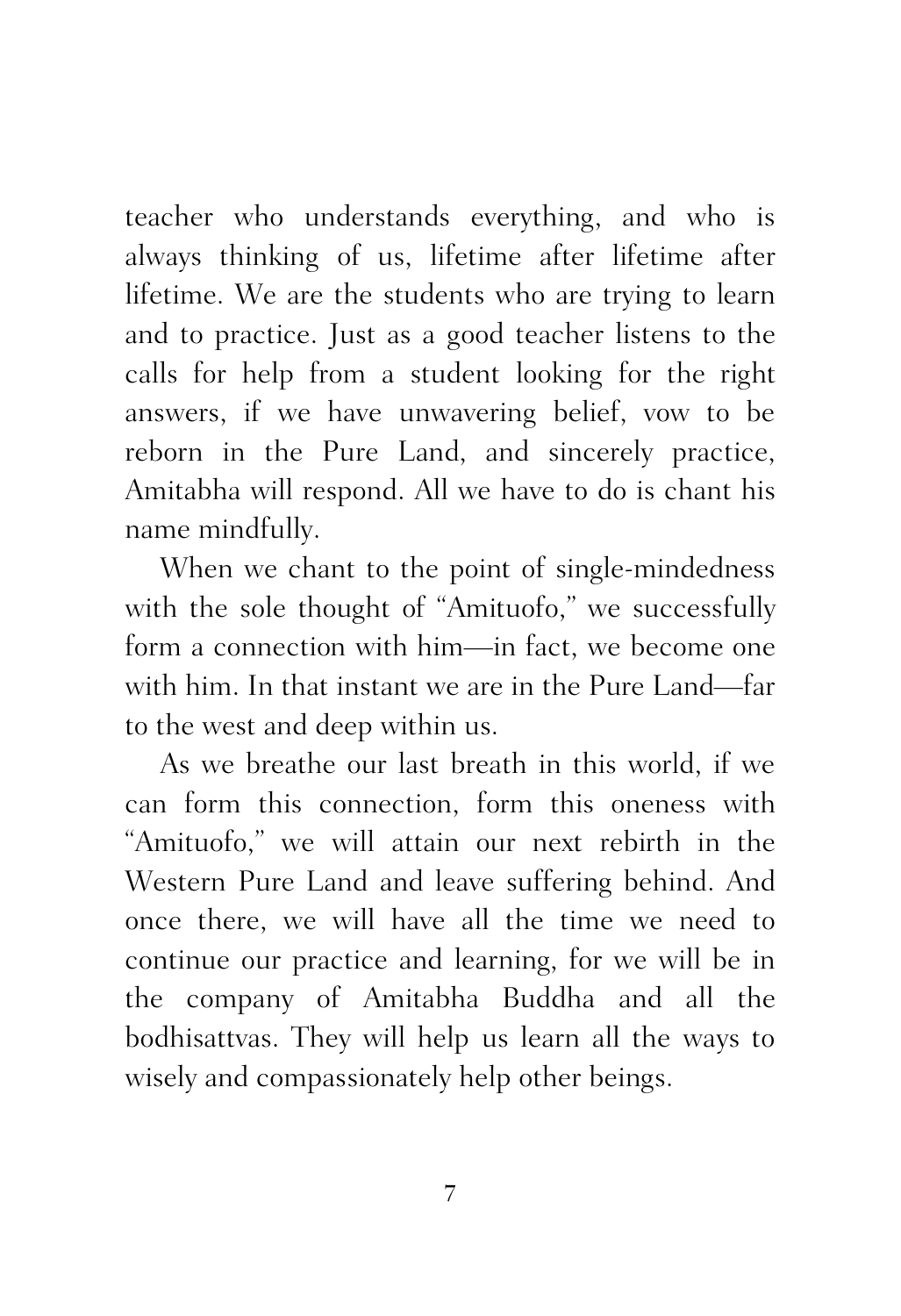## Cultivation

Our practice of chanting "Amituofo" can be done anywhere anytime. But if we wish to have a special place for practice in our home, we first need to decide where we would like it to be. A separate room is ideal, but when this is not possible a quiet and comfortable spot will do just as well. It is also advisable to choose a set time in the day, perhaps early in the morning when the mind is still relatively calm or at night as you are winding down from a long day and wish to let go of anything that is troubling you.

When setting up your *gongzhou* (the table where you place the Buddha image, incense, and other practice aids), place only objects that relate to your practice on it, not everyday objects. Apart from creating a respectful atmosphere, this will be beneficial to your concentration. You can use a bookshelf if space is limited; however, it is best to not place objects other than Dharma materials or books above this shelf. If the gongzhou needs to be placed in your bedroom, do not place it at the foot but rather to the side of the bed.

A simple arrangement would be to place a statue or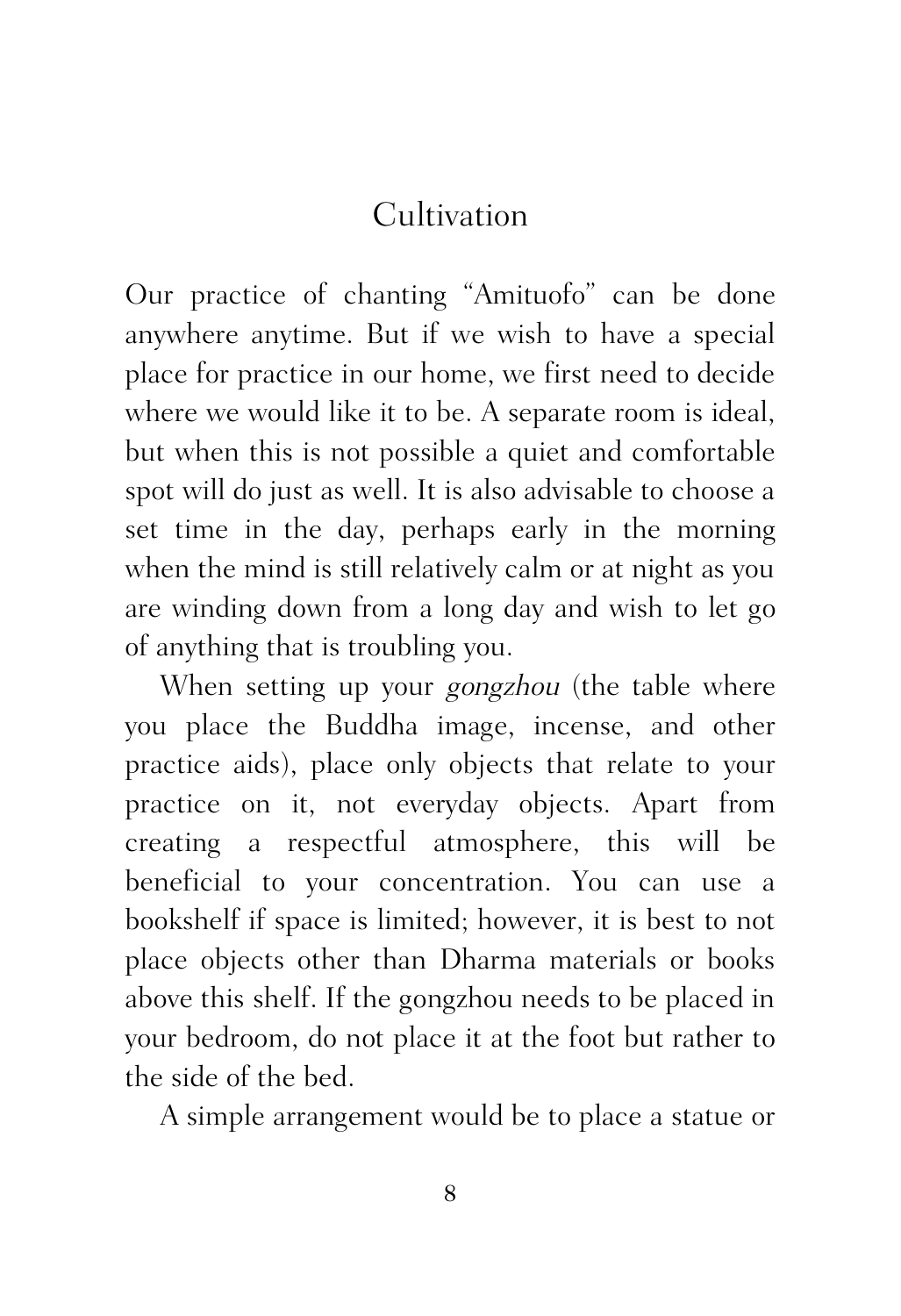picture of Amitabha Buddha alone or accompanied by two bodhisattvas on the gongzhou with a clean container of water in front of Amitabha. Looking at the image of Amitabha, you would place Avalokitesvara Bodhisattva on the right side and Mahasthamaprapta Bodhisattva on the left side. If you have difficulty in obtaining an image, you can contact one of the societies listed at the back of this book to request a picture. If it is not possible to obtain a statue or other images, you may simply write "Amitabha Buddha" on a piece of paper and place it behind the container of water.

If you are in a situation where even this is not possible, just focus quietly on your practice. Motivation is what is important. A sincere wish to chant, to improve oneself, and to help others, is the most important requirement for practice.

#### Symbolism and Use

The image of the Buddha symbolizes our true nature, the same nature as that of all Buddhas. The images of the bodhisattvas symbolize understanding and practice. Mahasthamaprapta, also known as Great Power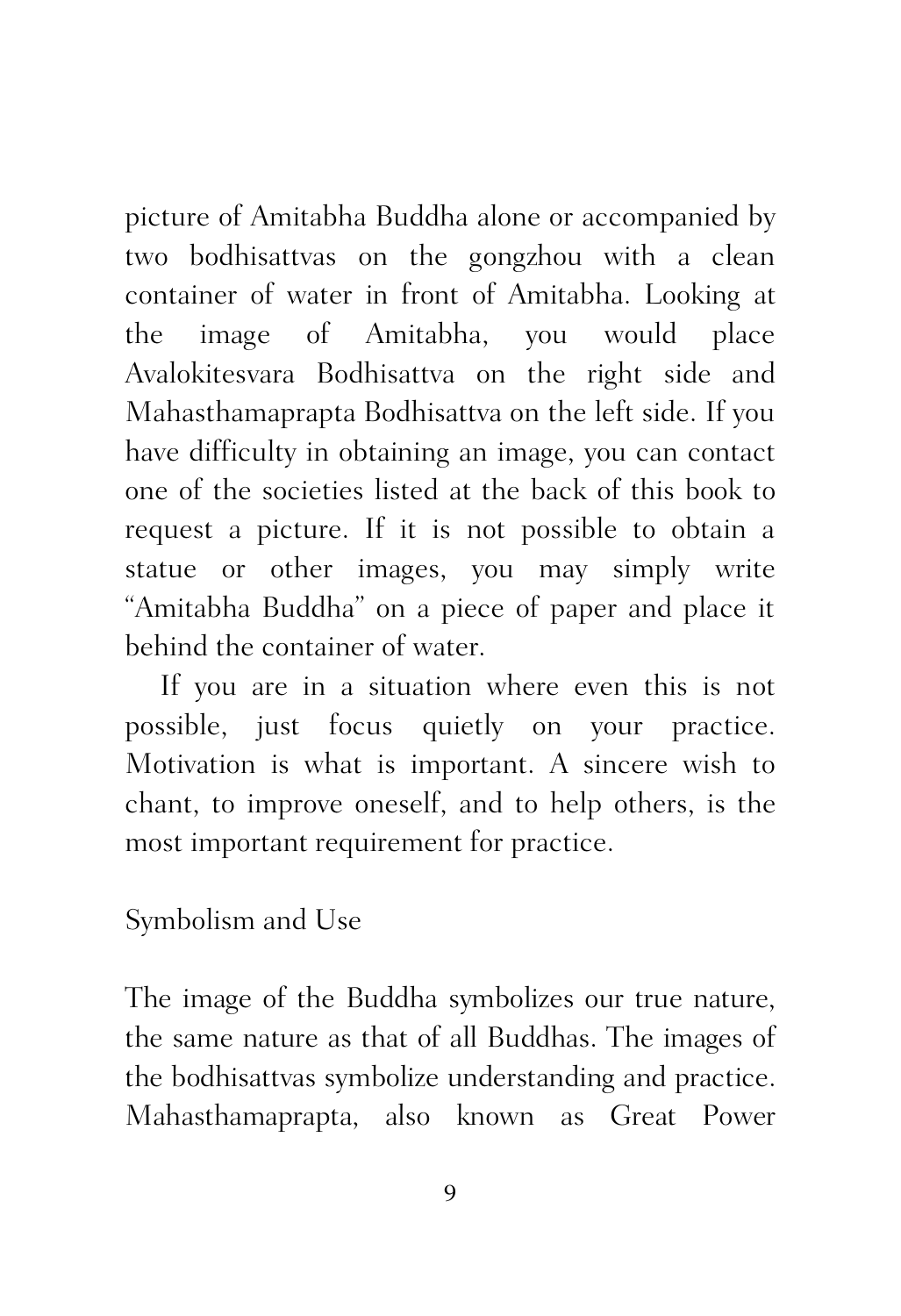Arrived Bodhisattva, symbolizes wisdom and Avalokitesvara, also known as Great Compassion Bodhisattva, symbolizes compassion. Wisdom and compassion are complementary and need to be used together.

If using a statue you can place it on a stand or box to elevate it above the other objects. The statue and bodhisattva images are placed at the back of the gongzhou to form the focal point.

Water represents purity and stillness. Our minds need to be as pure and calm as water as well as void of greed, anger, and ignorance. This will enable us to interact with others and situations with a serene and nondiscriminatory mind, which viewing everything impartially, reflects everything clearly but nonjudgmentally, like a mirror.

When setting up your gongzhou, use a new cup or glass for the water. Try to use a clear glass container, as seeing the water will remind you of what it symbolizes. Place the container in the center of the gongzhou and change the water regularly. The traditional time to change the water is in the morning. If this does not fit into your morning routine, you can instead change the water when you do your daily chanting.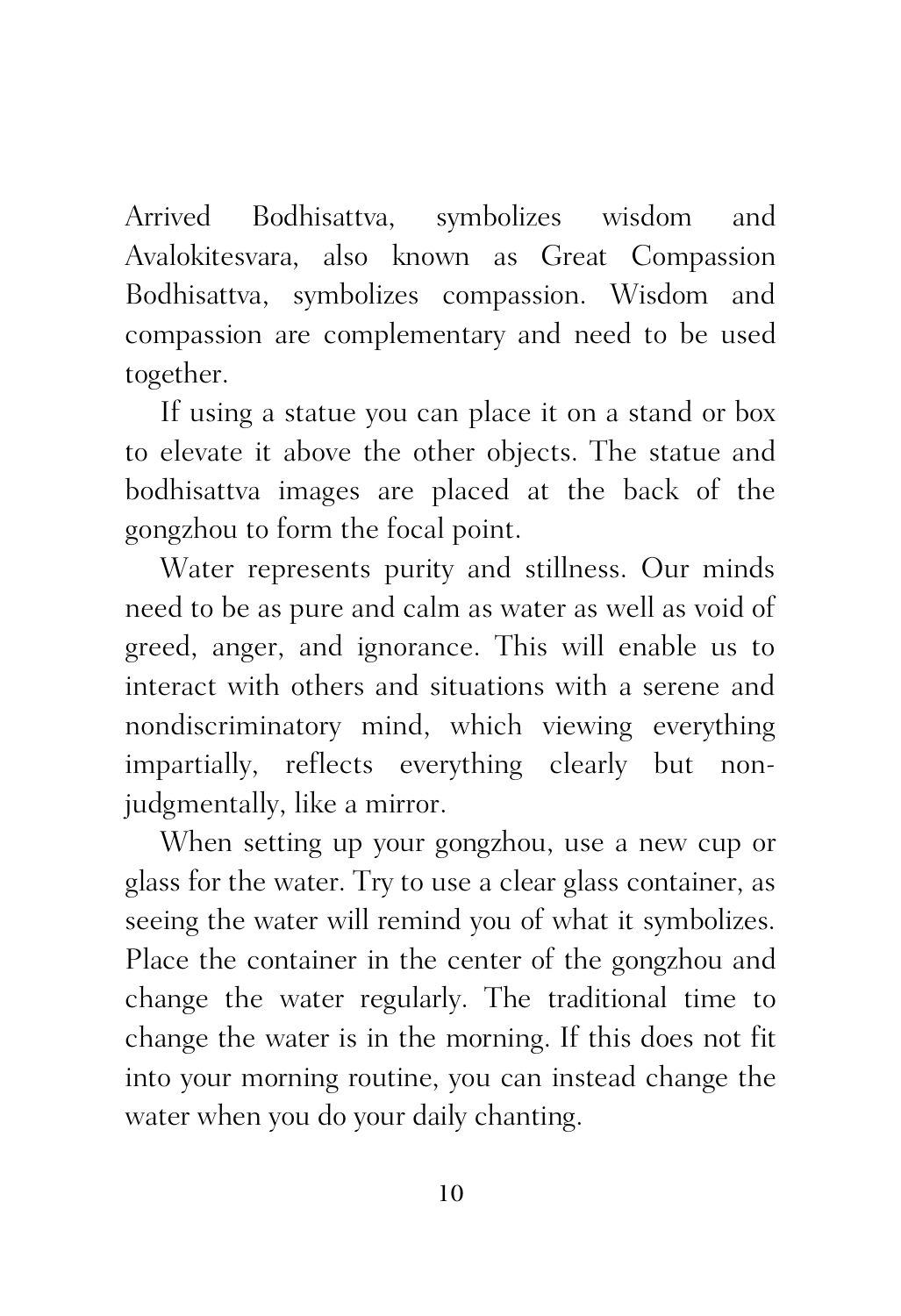Incense symbolizes self-discipline and training which will awaken our wisdom and compassion. When lit, the incense is transformed from something hard and unyielding into the fragrance of the Dharma, the truth that teaches us how to end suffering and thus find lasting happiness. Place the incense holder in front of the water.

Flowers represent causality. Our every thought, word, and deed are causes that will bear results. If we wish to have good results we must first plant the seed to create the cause. Also, flowers can serve to remind us of impermanence for as beautiful as flowers are, their beauty is short-lived. Nothing lasts forever. Everything is impermanent.

Flowers may be placed at the foot of the Buddha image or to the side. A potted plant or silk flowers can be used instead of cut flowers. Change them when they are no longer suitable for the gongzhou.

Candles symbolize wisdom and brightness illuminating the darkness of ignorance, just as a single lit candle can illuminate a room that has been dark for thousands of years. The candle also represents the act of giving as it gives of itself so that others may see.

A pair of candles may be placed on both sides of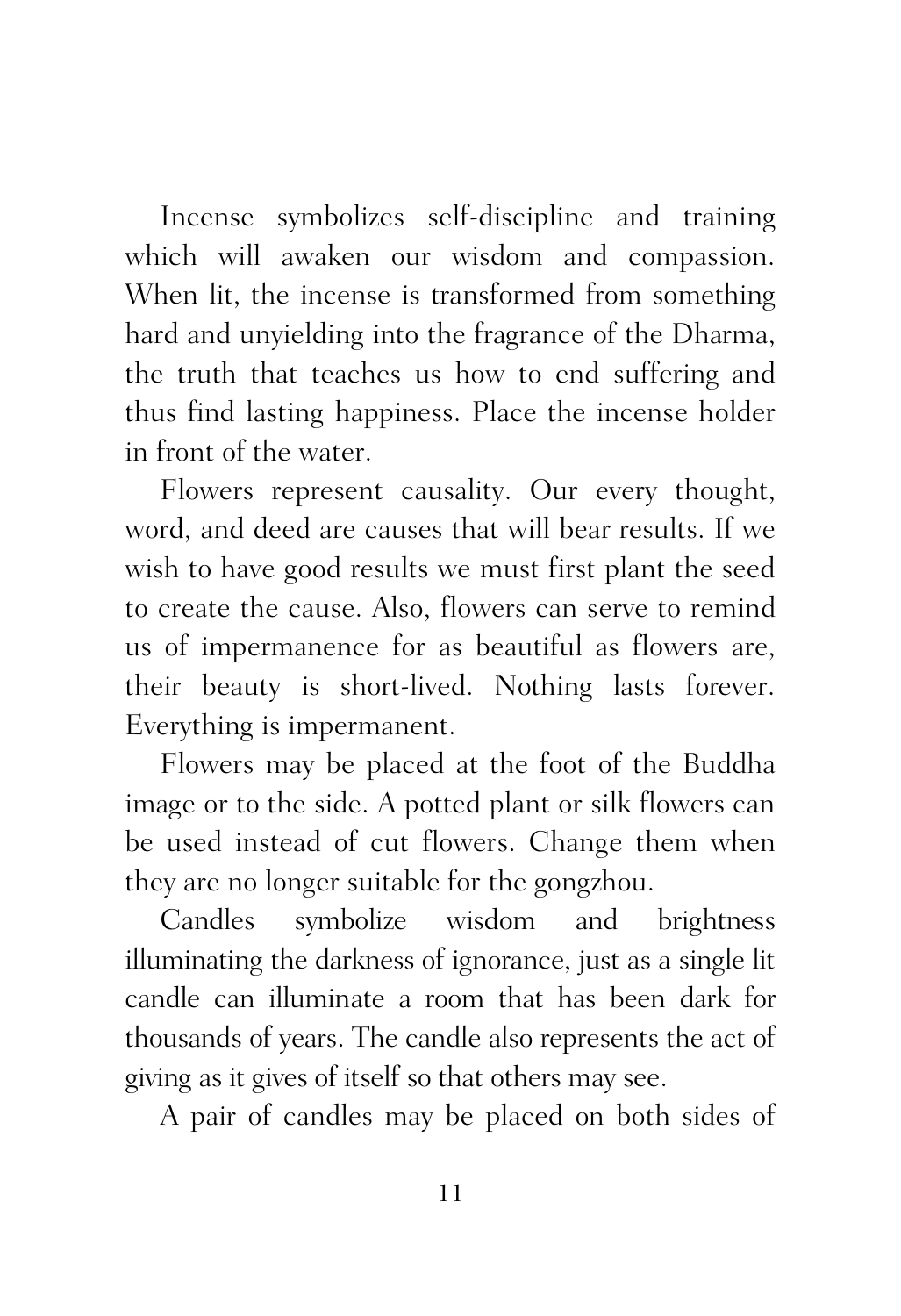the gongzhou arrangement. For safety, you may use lamps instead of candles. Also, there are small battery-operated candles that serve as a safe, yet fitting, alternative to candles.

#### Forms of Practice

To begin our practice, we put our hands together, palm to palm in front of our heart. Fingers are also placed together without any space between them. Eyes are focused on the tips of the middle fingers. Elbows are slightly bent. The head is tilted slightly down. This movement is used to express respect and is called hezang in Chinese. Besides being used to symbolize the mind without wandering thoughts, it is also used to express the oneness of the true nature.

It is traditional to begin practice with a simple ceremony that includes bowing to the Buddha. Bowing, also called prostrating, is our way of showing respect and can serve to purify the three karmas of body, speech, and mind when it is combined with chanting. Since this practice can be difficult physically for people who are unaccustomed to the movements, it is acceptable to do a standing half bow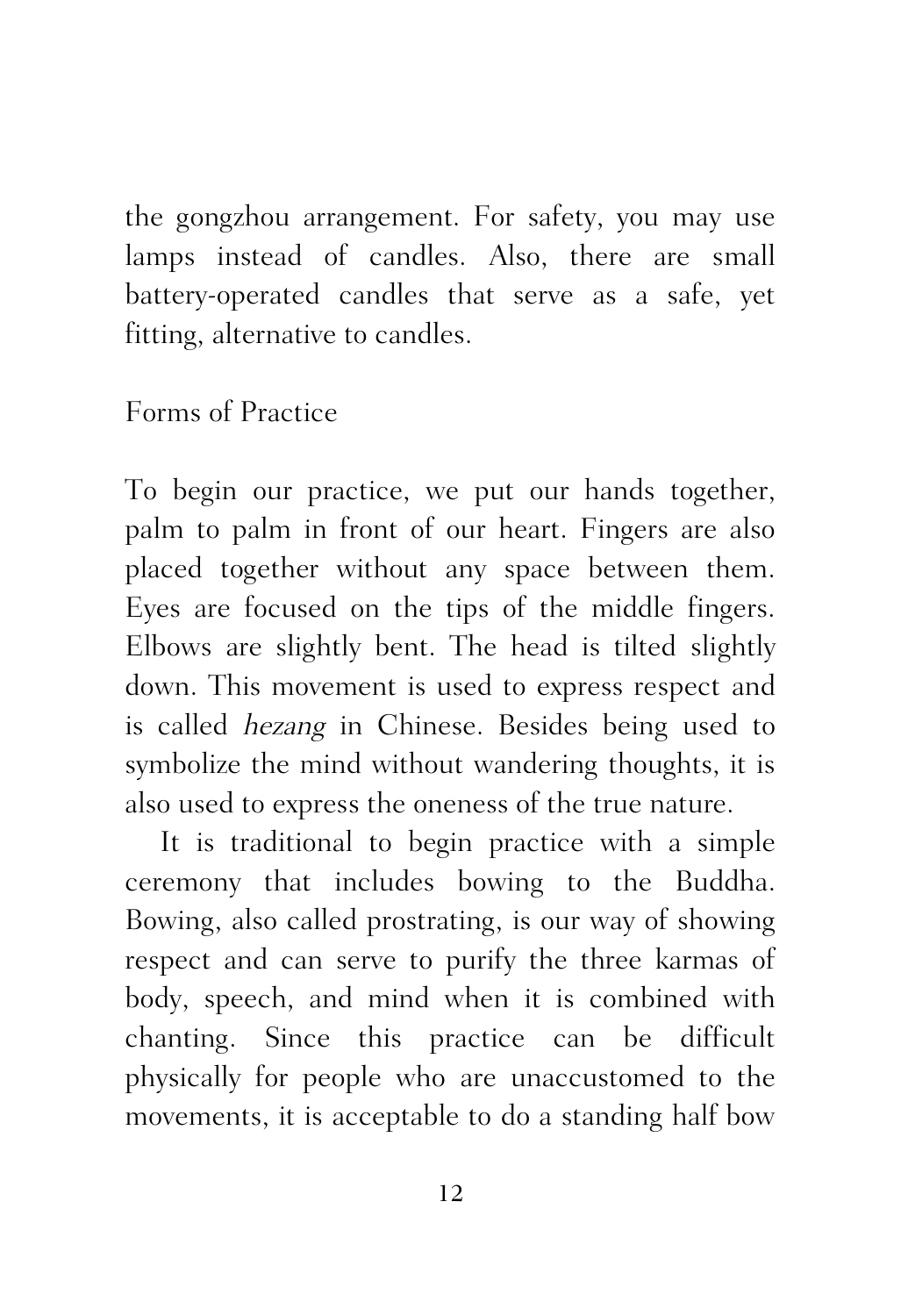instead of a full bow to the floor.

When ready to begin a practice session, do a half bow, three full bows, and a half bow. Both forms will be explained in detail in following sections. With this bowing, we pay respect to the Buddha and mentally prepare to begin our chanting. Having done this, we may next light an incense stick if conditions allow, and then take up our position.

#### Sitting

Assume a comfortable position on a meditation cushion or stool, or on a chair. Use a cushion, either on the floor or your chair, that is slanted so the back is slightly higher than the front of the cushion. This will incline your pelvis forward and provide better support. When sitting on the floor with a cushion, you may do so in a full or partial lotus position, or you may cross your legs. If this position is painful, it may be more comfortable to use a meditation stool or higher cushion. Sitting on the stool and placing one's legs under it in a simulated kneeling position is the usual position. If sitting on a chair, place both the soles of both feet on the floor about a foot apart.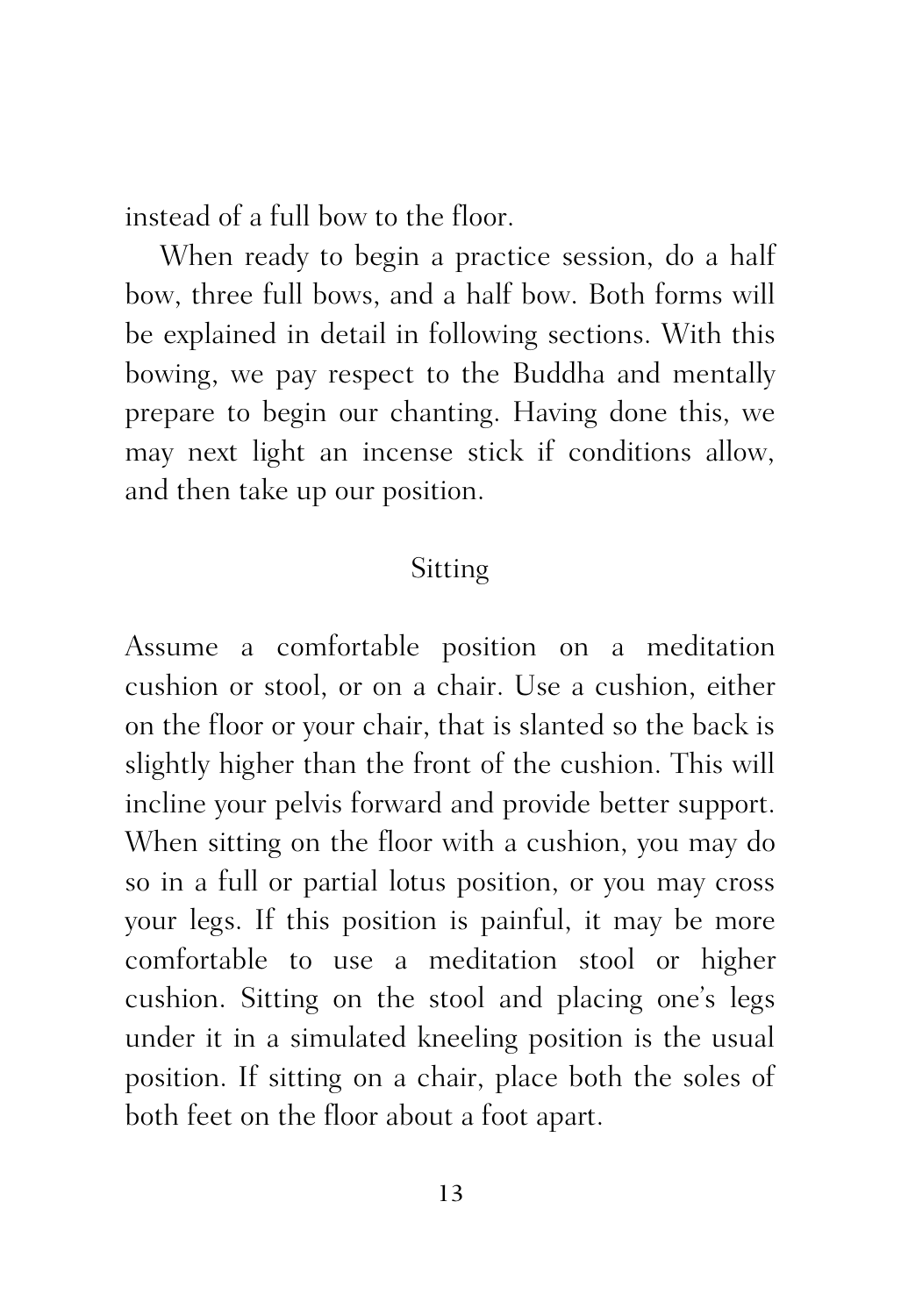To sit in a lotus position, sit on the cushion and try to place the top of your left foot on your right thigh. Next, place your right foot on your left thigh to form a stable seat. The back and shoulders should be erect but relaxed. If this is too difficult, as it is for many people, try the half lotus position, in which you raise only one foot onto a thigh, and rest the other under the opposite thigh. Or sit cross-legged. Please remember that it is not necessary to force yourself to sit in an unfamiliar position that is too physically demanding.

Try to determine whether your discomfort is simply the result of sitting still in a different position from what you are used to, or due to taking up a position that is just too difficult or painful. It is more important to focus on subduing our pointless, wandering thoughts than on subduing bodies that are not used to sitting in unfamiliar ways.

Hold your hands on your lap with the back of the right hand resting on the palm of the left hand, and with thumb tips slightly raised and lightly touching. Eyes may be lightly closed or slightly open. If you feel drowsy when your eyes are closed, open them slightly. Posture is very important, so sit upright comfortably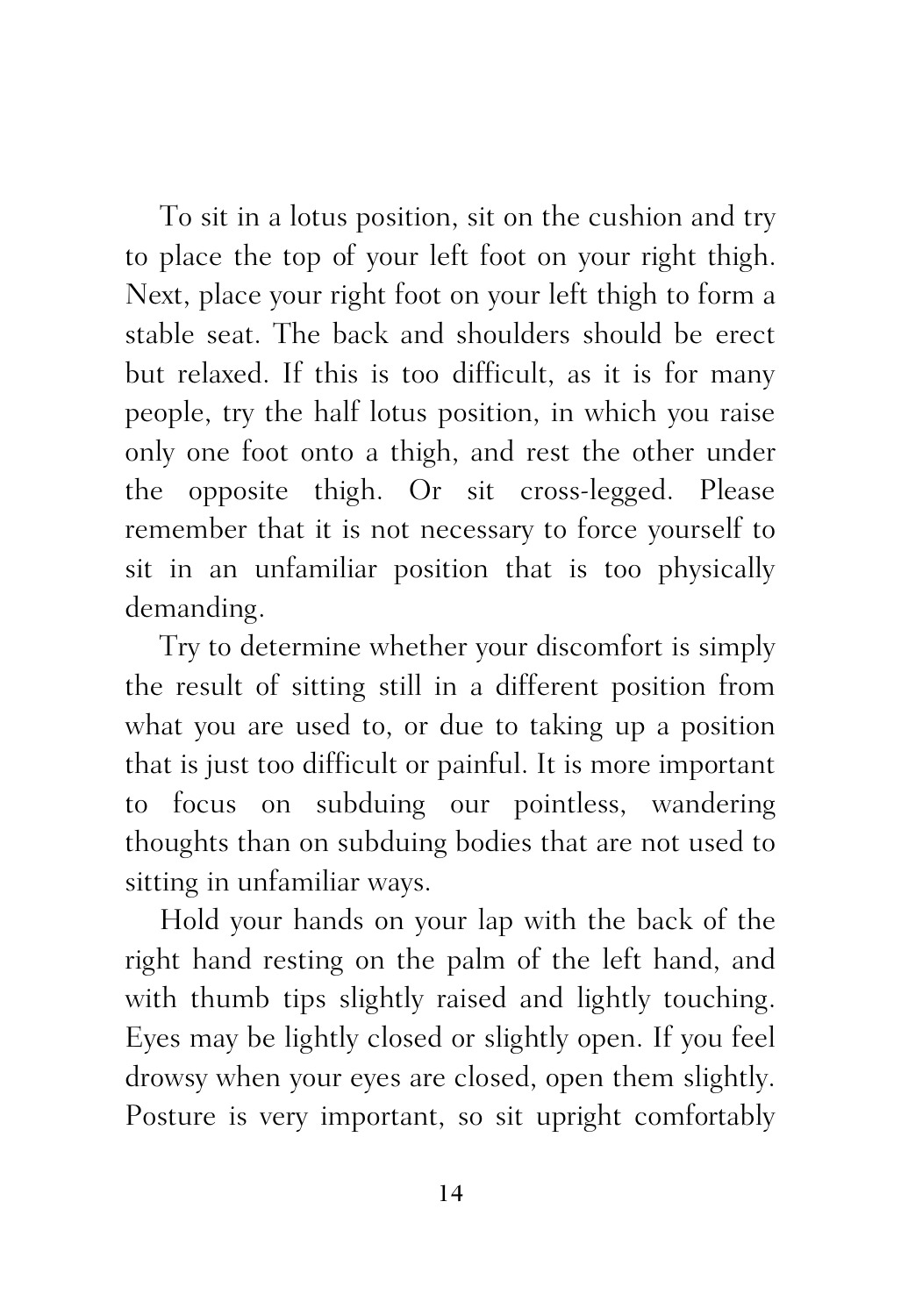without slumping or leaning forward. Hold the head at a slight downward tilt with the chin pulled in just a little. In this position, begin chanting "Amituofo" aloud or silently.

Breathe in through the nose, pulling the air down into the deepest part of the lungs while distending the diaphragm and then slowly breathe out through the nose. Breathing should be natural. Try to use your diaphragm to pull the air deeper into your lungs instead of breathing shallowly. In silent chanting, the tip of the tongue lightly touches the back of the upper teeth, and teeth and lips are held as usual. Shoulders are level and elbows are held slightly away from your sides.

If you are not yet accustomed to such practice and experience discomfort such as leg cramps, slowly move your legs into a position in which you are more comfortable. It is best to keep initial sessions short: ten to fifteen minutes. Sessions may be gradually lengthened as you become more used to the practice. It is better to do a short period of chanting than not do it at all. You may use walking or bowing to calm both mind and body before you begin your sitting. Continue your chanting as you vary the physical forms of practice.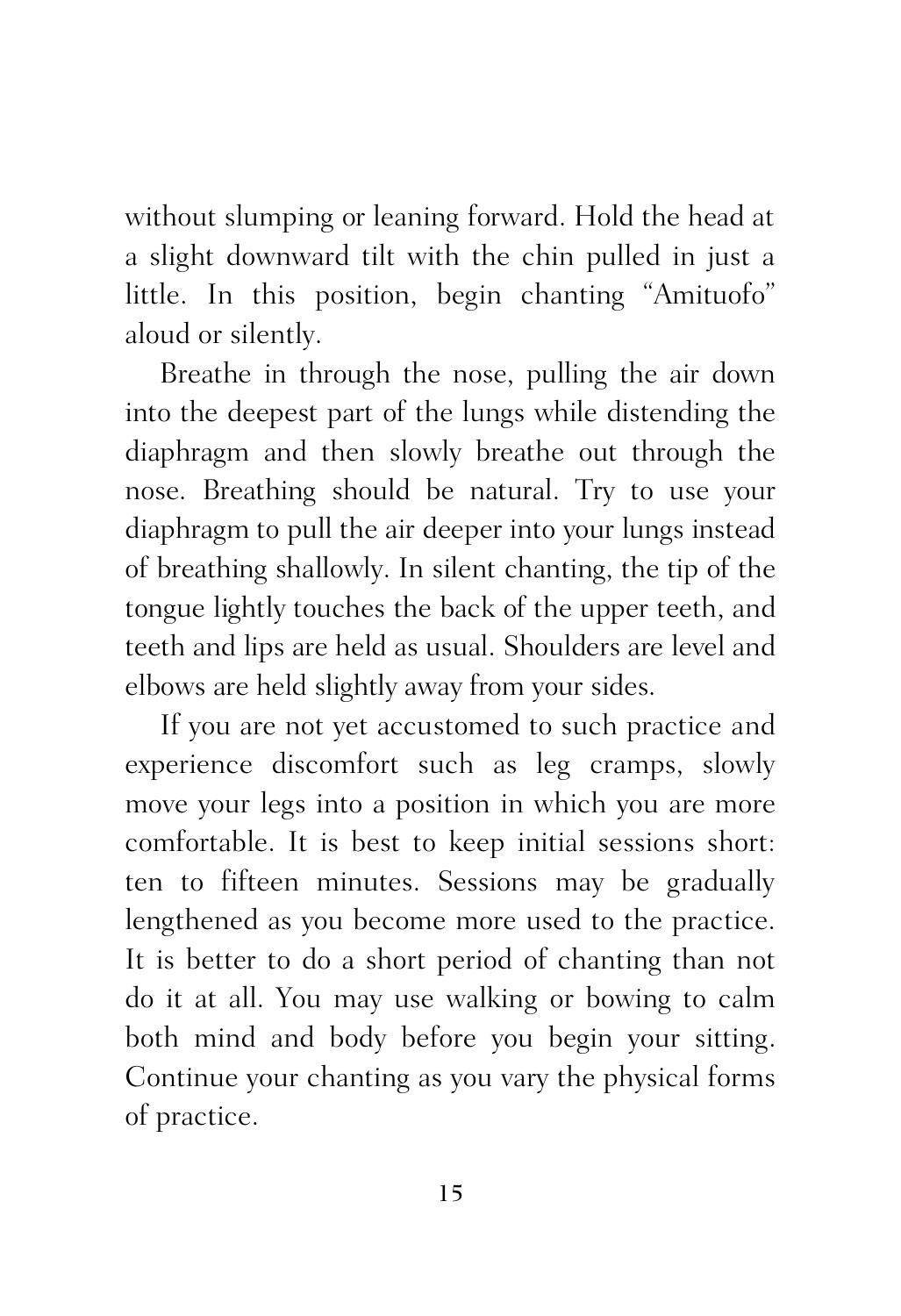## Walking

We can practice walking indoors or outdoors. This practice is excellent for mindfulness as well as for calming down both mind and body. We are usually so wrapped up in rushing from one place to another that before we can sit quietly we need to gently slow ourselves down. Thus, it is often helpful to begin a longer chanting session with walking because this helps to make the transition from hurried everyday activities to our practice.

Unlike our usual walking as a means to get from one place to another, often quickly and without any real sense of where we are, our practice of walking while chanting is slow and deliberate. While we do not become absorbed in our surroundings, we do remain aware of where we are and what is happening around us. Ideally, we remain alert but are not distracted by activities around us.

If your area for walking is large enough, you can walk in a circle. While walking slowly, be aware of lifting and placing your feet upon the floor or the earth. Instead of the usual hurried impact on the surface we are walking on, the foot should gently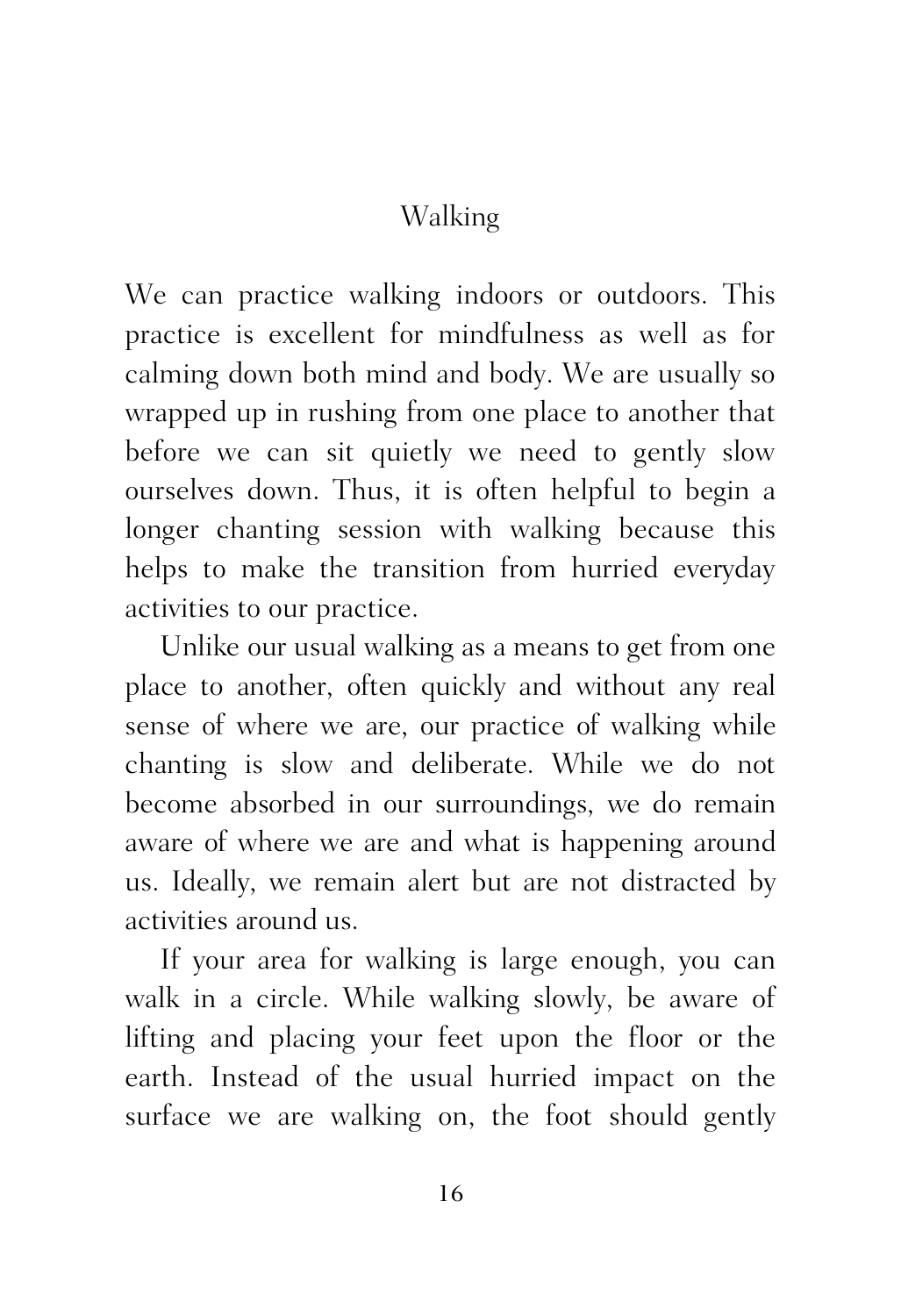touch it. Keep body movements smooth and lithe, as with tai chi movements. During this practice, hands are held at slightly lower than waist level in front of us, with the back of the right hand resting on the palm of the left and with our thumb tips lightly touching. Walk clockwise, as this has been the custom since the time of the Buddha.

There are two basic forms of our walking. In the faster form, lift your right foot off the floor, or ground, and move it forward and place it on the floor as you chant "A" (pronounced as "ah"). Then repeat the movement with your left foot as you chant "mi" (pronounced as "me"). Step again on your right foot as you chant "tuo" (pronounced as "tuaw") and then on the left foot on "fo" (pronounced as "faw"). In the slower method, step on your right foot as you chant "A" and slowly shift your weight from your heel to your toes as you chant "mi." Then step on your left foot on "tuo" and slowly shift your weight from your heel to your toes as you chant "fo."

In both forms, all movements should be deliberate and careful. While we usually step on the right foot first people at other centers might step on the left, so if you attend different centers you will need to see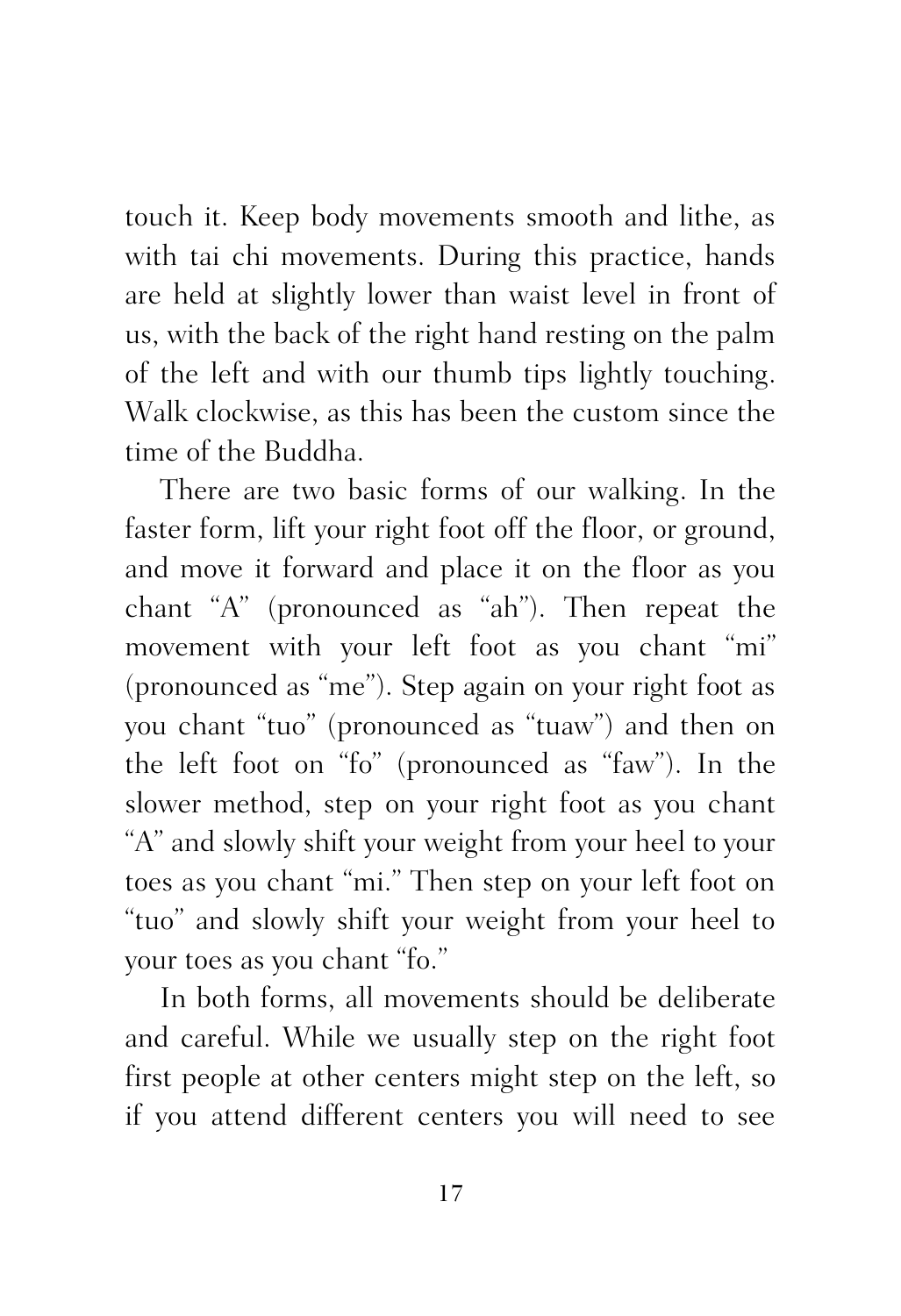how they do their walking meditation.

During the walking, our chanting may be done aloud or silently to ourselves. Whether aloud or silent, listen to and focus on the sound of your chanting. Walking may be used to break up longer periods of sitting or as the sole form of practice. During retreats or regular chanting sessions, some centers use walking meditation more often since it effectively counters the drowsiness and stiffness that can arise from prolonged periods of sitting.

We can also do our walking in a relatively smaller flat path area of about twenty yards or so. When you reach the end of the walking area, pause and then turn slowly to your right. Stand for a few seconds and then resume walking. Whether walking on the path, pausing, or standing still for a moment, remain focused on your chanting.

#### Prostrating

We bow not to worship but to pay our respects to the Buddha for teaching us, to recognize the Buddhanature that is in him and in all beings, and to practice humility by touching the floor with our head.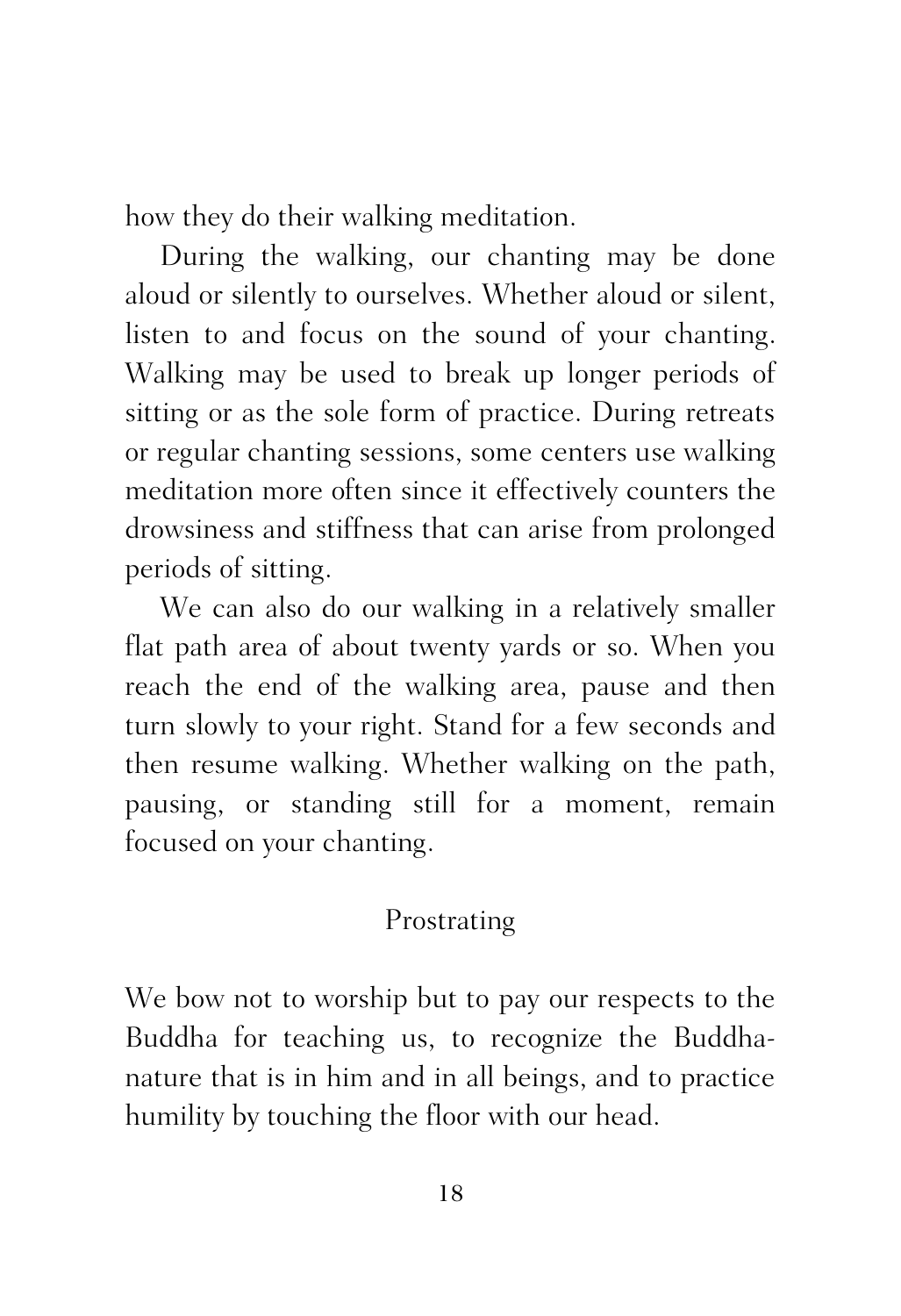If we are focused and sincere in what we are doing, we will be cleansing the three karmas of body, speech, and mind. For example, as we bow, our body will be moving as we chant, and with each bow, we will purify some of our negative karma we had created through our former actions. As we think "Amituofo," we will purify some of our evil karma created by our past thoughts. As we chant "Amituofo," we will purify some of our past harmful speech. In our chanting, we pronounce each syllable clearly and distinctly so that we hear the chant whether it is voiced or silent. Regardless of whether we chant when walking, sitting, or bowing, our focusing on the Buddha's name will decrease our everyday worries. Eventually, they will be eliminated.

To begin bowing, stand with your feet pointing slightly outward in a "V" and your heels a few inches apart. Place your hands in the hezang position, look down at the tips of your middle fingers, and slightly tilt your head down. Keeping your neck straight, slowly bend forward until you have bent over almost forty degrees. Then, bend at the knees and, while holding your left hand in the same position at chest level, move your right hand toward the floor so that it will support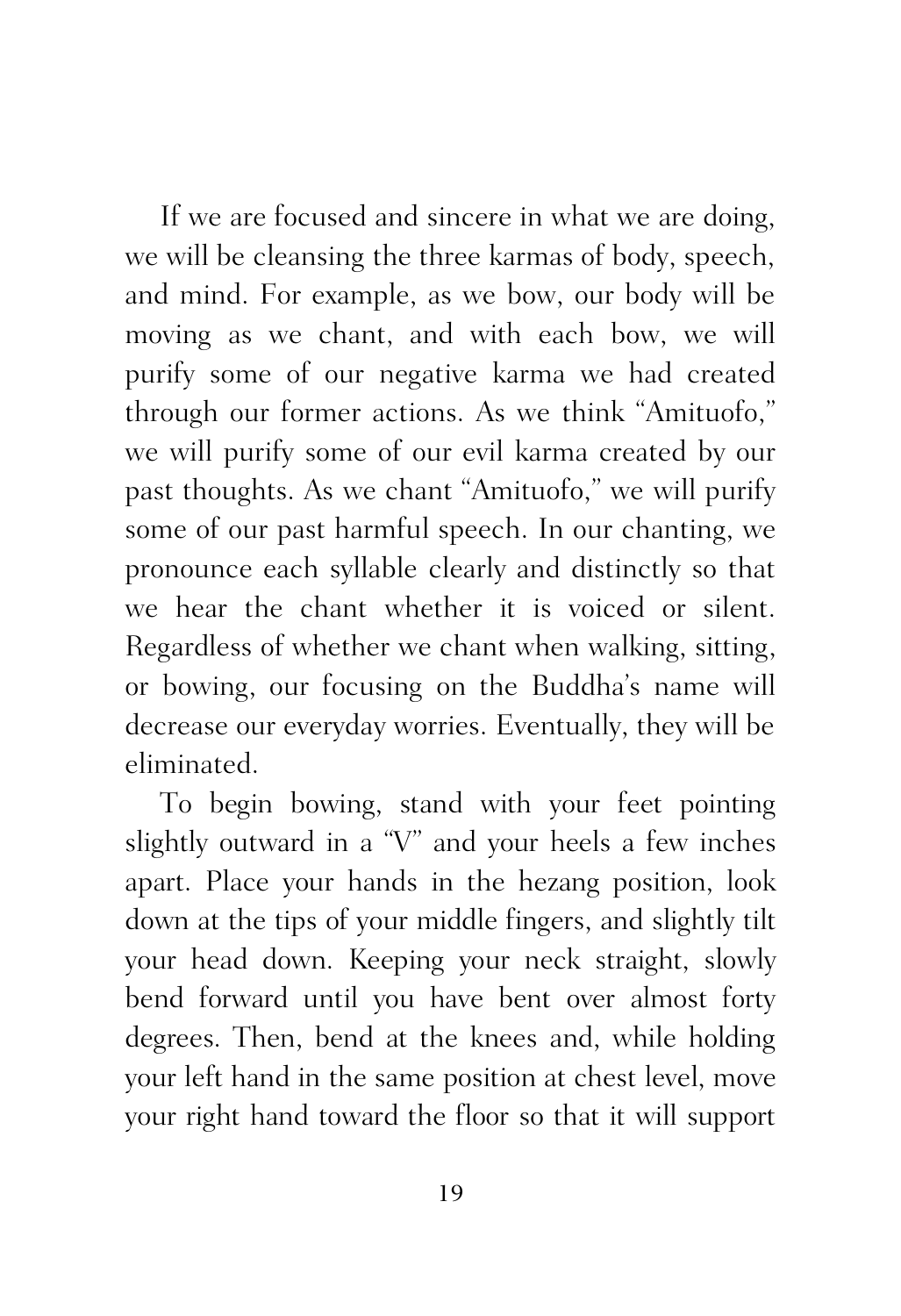you as your bending knees complete lowering you to the ground.

When your right hand touches the ground bring the left hand to the ground as well, but about six inches ahead of the right. Be sure to place both hands on the floor so they will be in front of your head when it touches the floor. With this support of both hands on the ground, continue bending your knees to the ground until your knees are on the floor. Your right hand should be just in front and slightly outside the edge of the right knee, and the left hand still ahead of the right. For those with problems in the wrist or joints, or who feel unsteady due to physical conditions you may place both hands down at the same time to form a better support.

Next, flex your feet so that the tops of your feet are resting on the floor and your toes are almost touching each other. Your lower legs and feet will now be resting on the floor and your buttocks will be resting on your legs.

Move your right hand to a position level with your left and angle your hands towards each other so your lower arms and hands form an inverted "V" without the hands touching one another and with your palms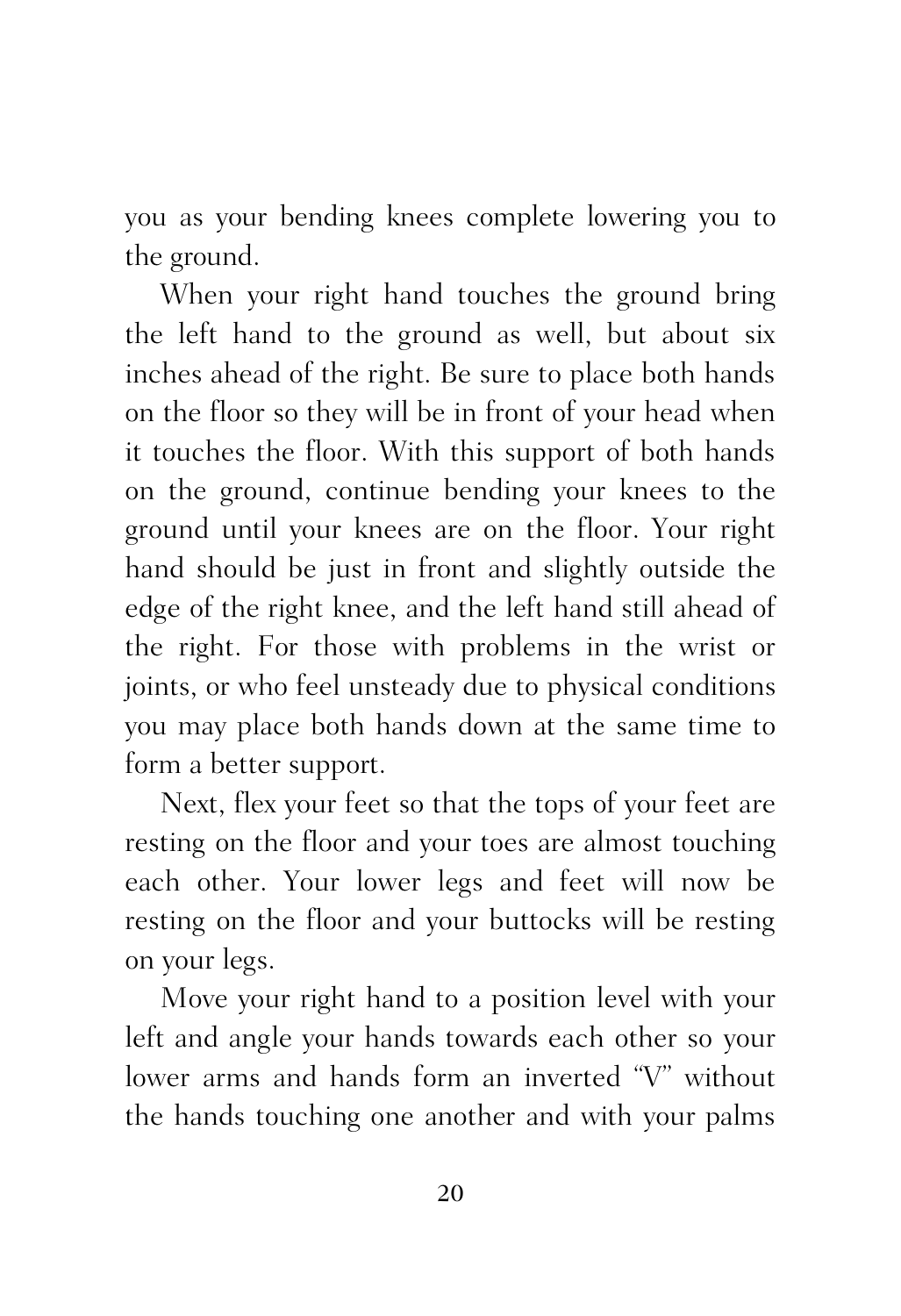down. Continue lowering your upper body until your forehead touches the floor. At this point, slowly and supplely make a loose fist with each hand and then turn your hands over so they are palms up with fingers very gently curled. Position your hands as if offering to hold the Buddha with your hands. This is the final position in the full bow. Your forehead, forearms, knees, lower legs, and feet will now be resting on the floor. Keep your slightly curved back parallel to the floor. Do not push your stomach down thereby pulling the middle of your backbone down; keep the back gently curved.

To raise yourself, repeat the bow in reverse order. Slowly turn the hands so they are palms down. Change the position of your feet so your toes are on the ground and your feet are ready to support you as you rise. Then pull your right hand towards your body a foot or so and this will help to straighten and raise your trunk. If needed, pull your left hand towards your body until it is more level with your right hand then using both hands push yourself up. Continue rising and straightening up until you are again standing upright with palms together at chest level.

Begin with only a few bows, bowing slowly and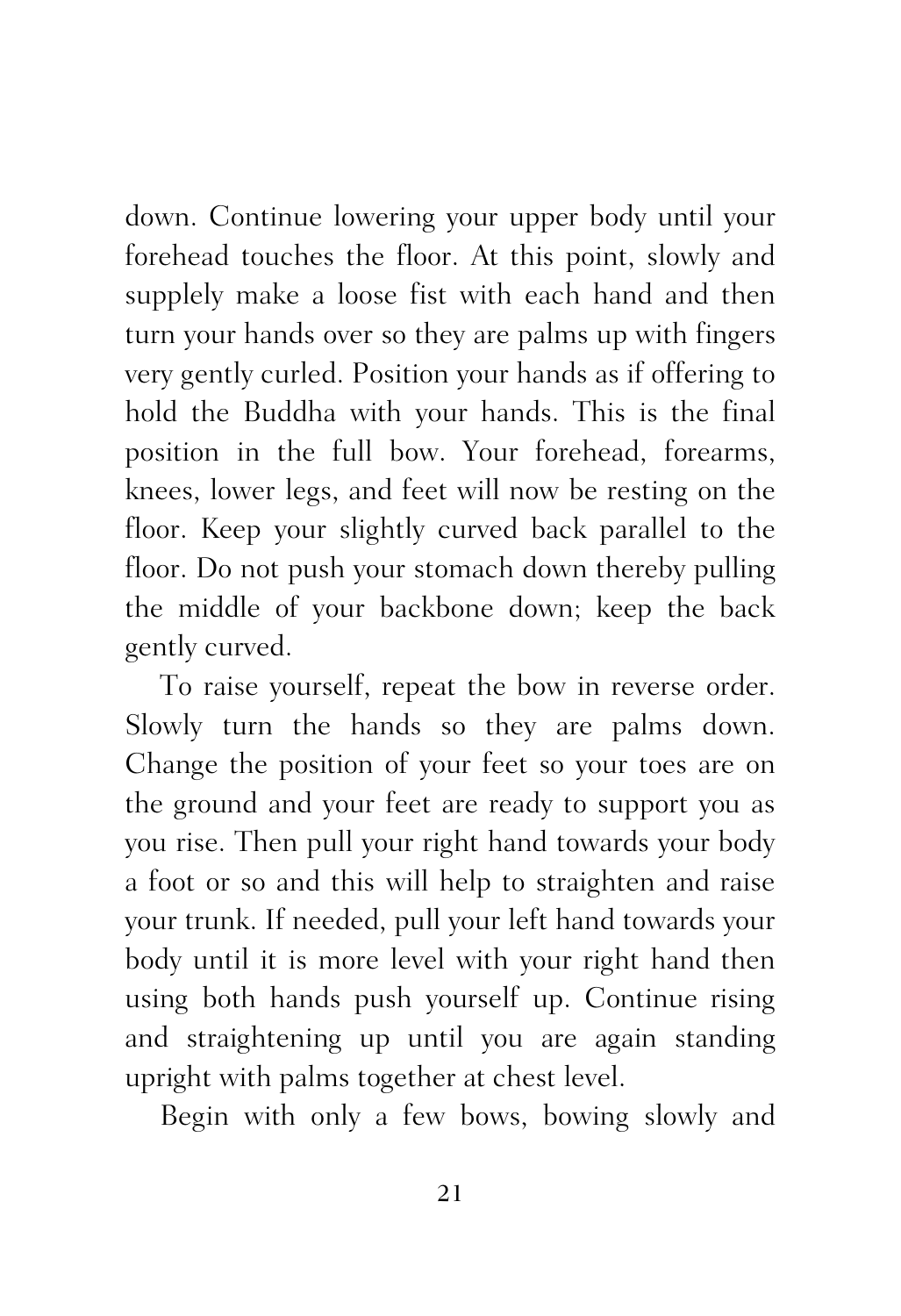gently while being mindful of your movements, and gradually increase the number you do. If possible, do this practice while a chanting machine or CD is playing. You may remain in the full bow position for several seconds until you begin to rise.

Dedication of Merits

Upon completion of our chanting, we formally dedicate our merits to being born into the Pure Land by reciting the following:

May the merits and virtues accrued from this work adorn the Buddha's Pure Land, repay the Four Kindnesses above, and relieve the sufferings of those in the Three Paths below.

May those who see or hear of this, bring forth the heart of understanding and compassion and, at the end of this life, be born together in the Land of Ultimate Bliss.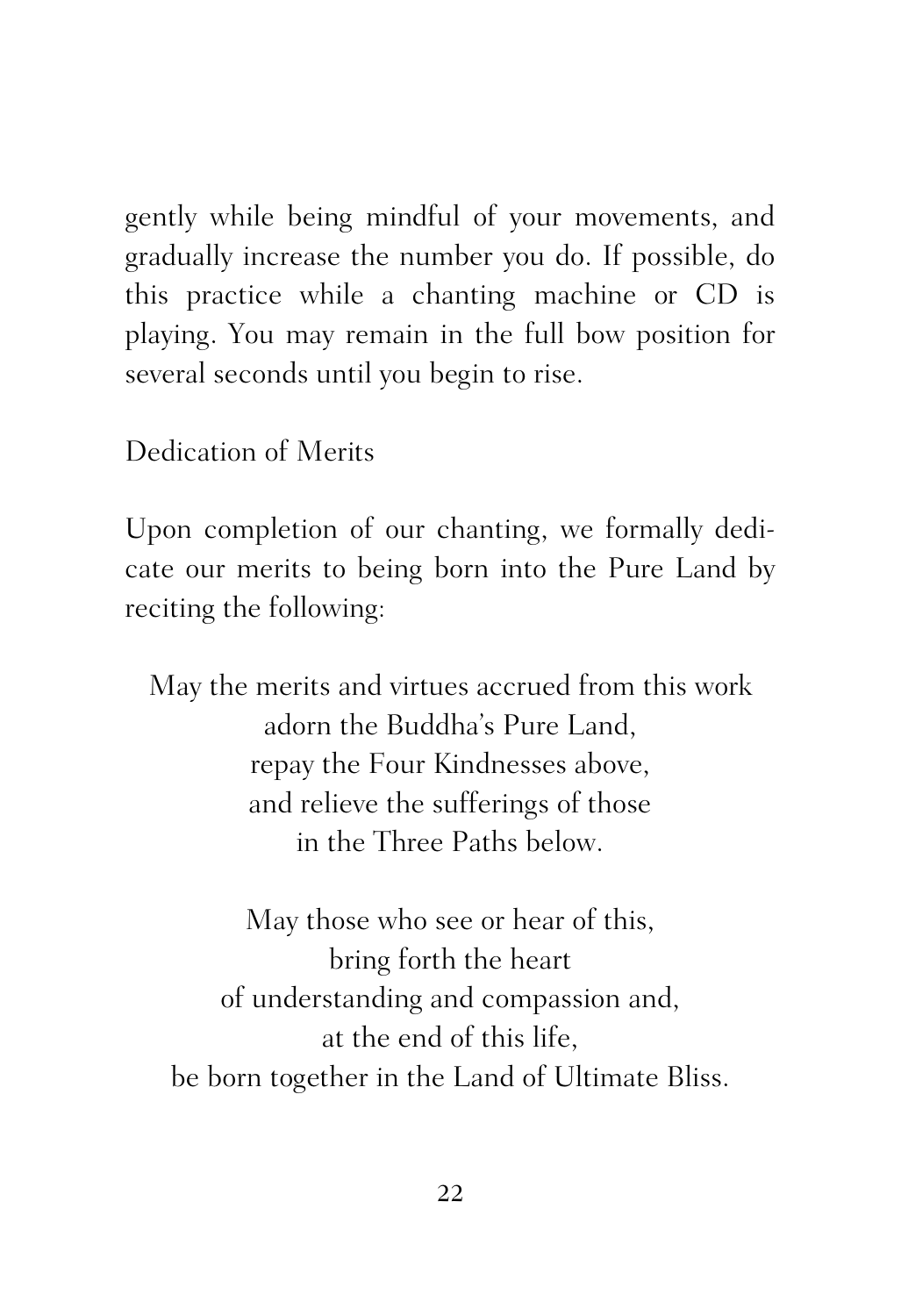The Four Kindnesses are the Three Jewels (the Buddha, the Dharma, and the Sangha), parents, teachers, and all beings. At the initial level of understanding, the "Three Paths below" are those of animals, hungry ghosts, and hell dwellers. In the cycle of rebirth, these three are below those of humans, asuras, and heavenly beings.

But at a higher level of understanding, the Three Paths can be viewed as the Realm of Desire (our world), the Realm of Form (where the lesser deities dwell), and the Realm of Formlessness (where the higher deities dwell). Until one transcends the cycle of rebirth, one is still bound to rebirth within the hell, hungry ghost, animal, human, asura, and heavenly paths. Yes, even for those in the heavenly realms, where existence is truly wonderful, such existence will one day end and suffering will return.

Nianju

Another method for practice is to use nianju, or mala. These are worn around the wrist. In this method, we recite "Amituofo" once as we gently move each bead towards us with our thumb. As we practice, our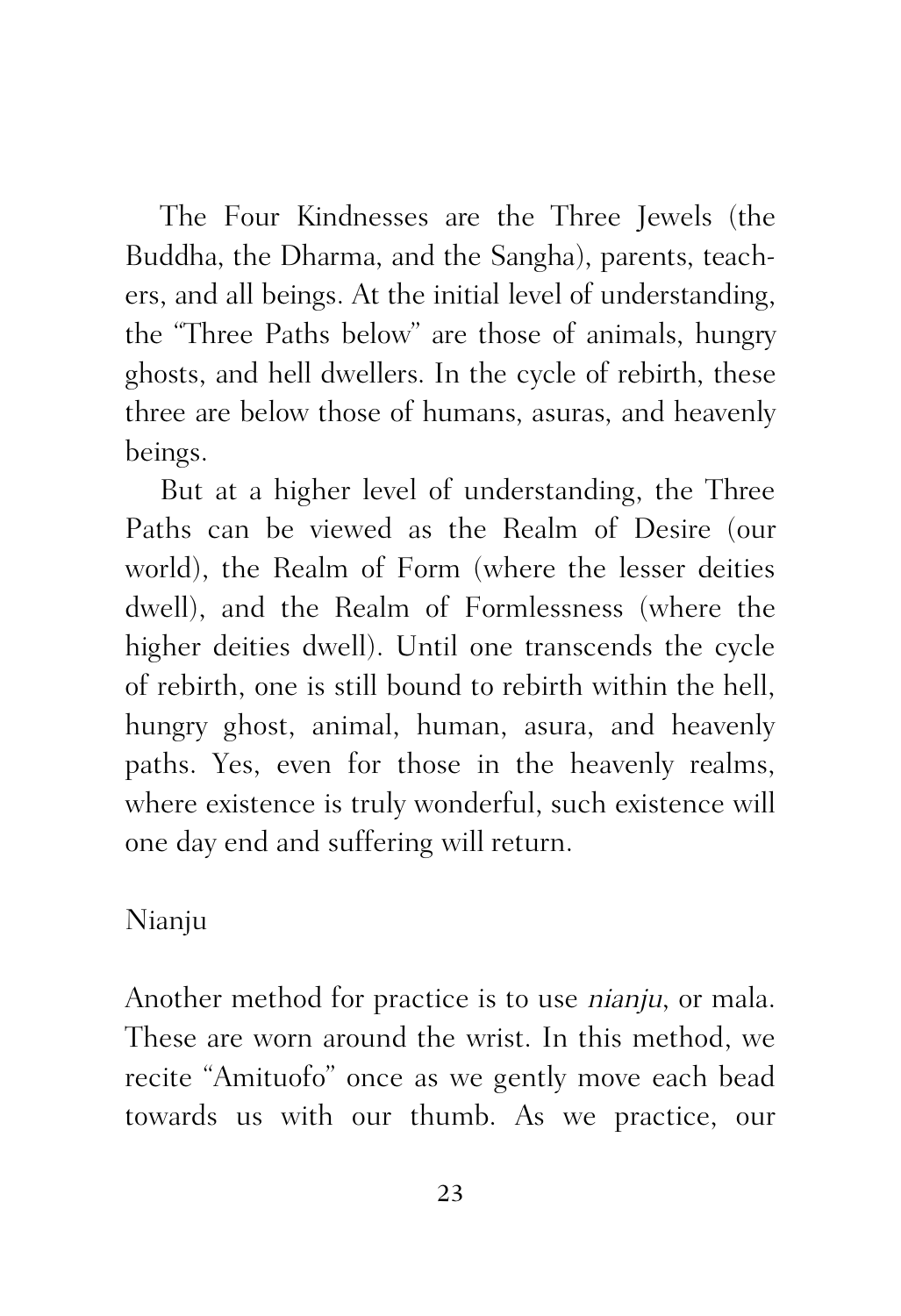thoughts will initially be on the beads, but gradually we will be able to focus more firmly on our chanting. This method is particularly helpful during the day when we can find some time to chant, especially when we wish to return to the sense of serenity that our chanting brings, or when we encounter stressful situations, and so on.

Nianju come in single wrist lengths of varying numbers of beads or a longer length of 108 beads. This longer nianju will usually have three smaller beads evenly spaced along the string, and one "mother" bead. The three smaller beads, usually of a different color, symbolize the following: the Buddha, who represents awakening; the Dharma, which represents proper views and understanding; and the Sangha, which represents harmony and purity of mind.

Nianju beads are often made from the seeds, wood, or root of a Bodhi tree, or from other natural materials like gemstones or different types of wood. Natural materials like wood and seeds darken and develop a beautiful luster as we practice.

If the mother bead of your nianju has a Buddha image, do not use it for your chanting. Stop at the bead before it and reverse direction so you are moving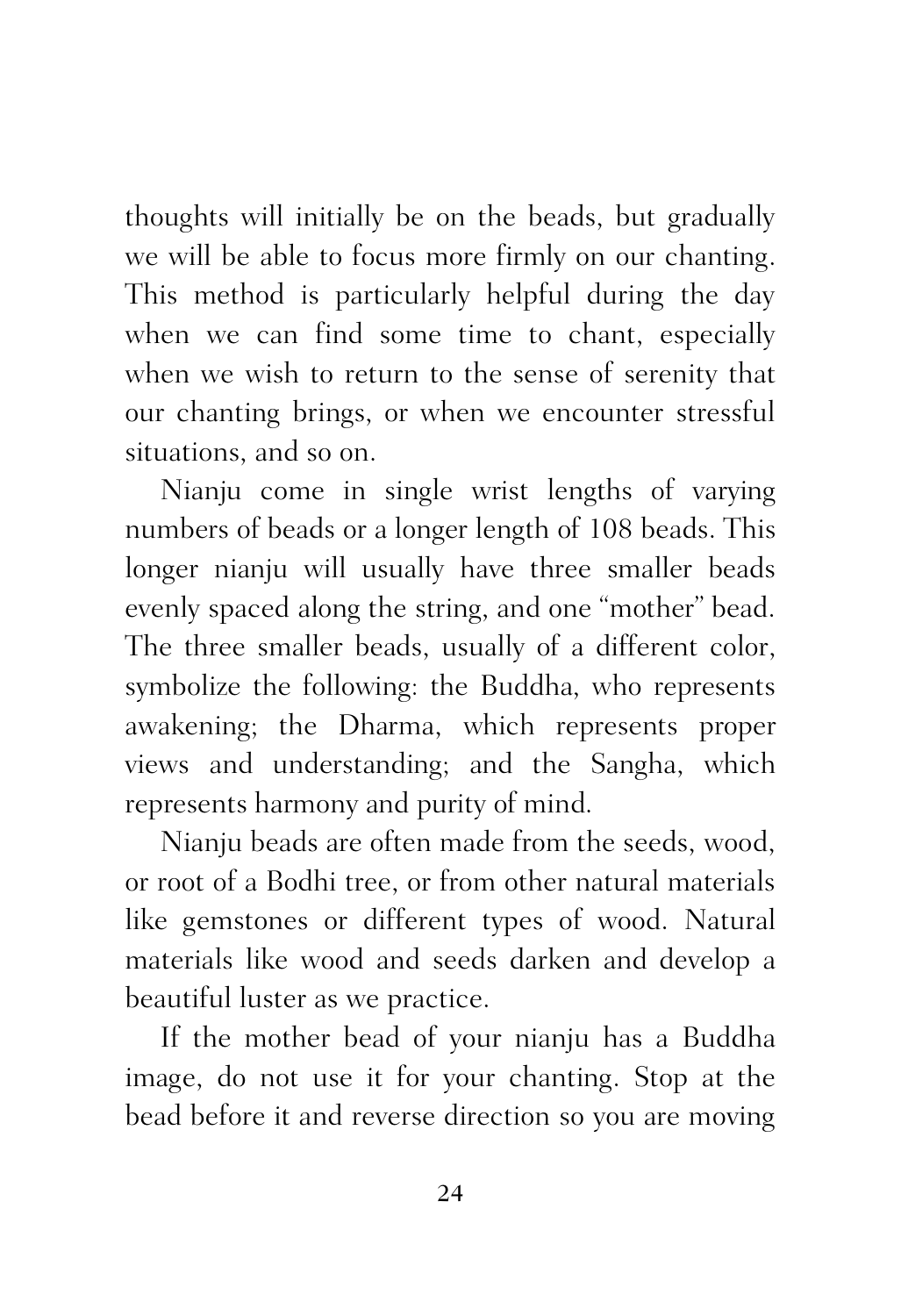in the opposite direction. In the Pure Land tradition, most nianju do not have a Buddha image, so we continue our chanting and pass the mother bead in the same manner as the other beads.

### Audio Aids

Many practitioners like to use a chanting machine, which is a small plastic box that contains a computer chip. The chip continuously plays chanting music and allows us to always have the chanting with us. Although we may not consciously focus on the sound of the chanting, the machine serves as an excellent aid to keep the sound at least on a lower level of awareness, ready to rise to our consciousness whenever we wish.

CDs are a very good alternative and the contents can be transferred easily to MP3 players. CDs may be requested from Amitabha Buddhist societies and Pure Land Learning Centers. Chant MP3s can also be downloaded from www.amitabha-gallery.org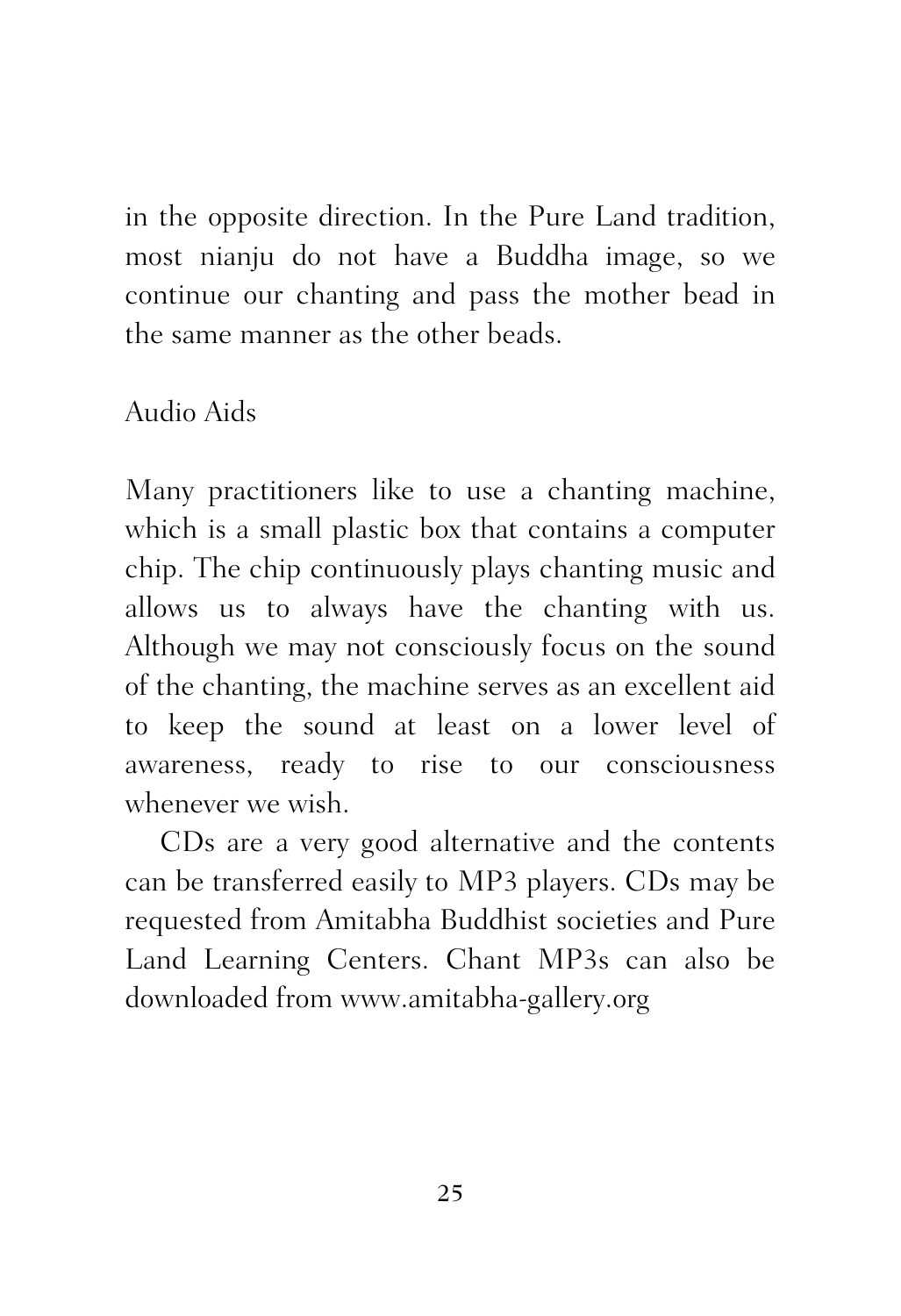## Ten-recitation Method

This simple, convenient, and effective way to practice Buddha name chanting is especially suitable for those who find that they have little time for cultivation. The chanting helps us to be mindful of Amitabha Buddha. It brings us joy.

We begin when we wake up. Sit up straight and clearly chant "Amituofo" ten times with a calm and focused mind, aloud or silently. We repeat this eight more times throughout the day. Each time we chant "Amituofo" ten times. This chanting can be done by following one of two programs. Please choose the one that is the most suitable for your circumstances.

One program is to chant upon waking up, before and after breakfast, before work, before and after lunch, before and after dinner, and before retiring. The other program is to chant upon waking up, before breakfast, before and after our morning's work, before lunch, before and after our afternoon's work, before dinner, and before retiring.

The key is regularity; disruption of this practice will reduce its effectiveness. When we recite consistently without interruption, we will soon feel an increase in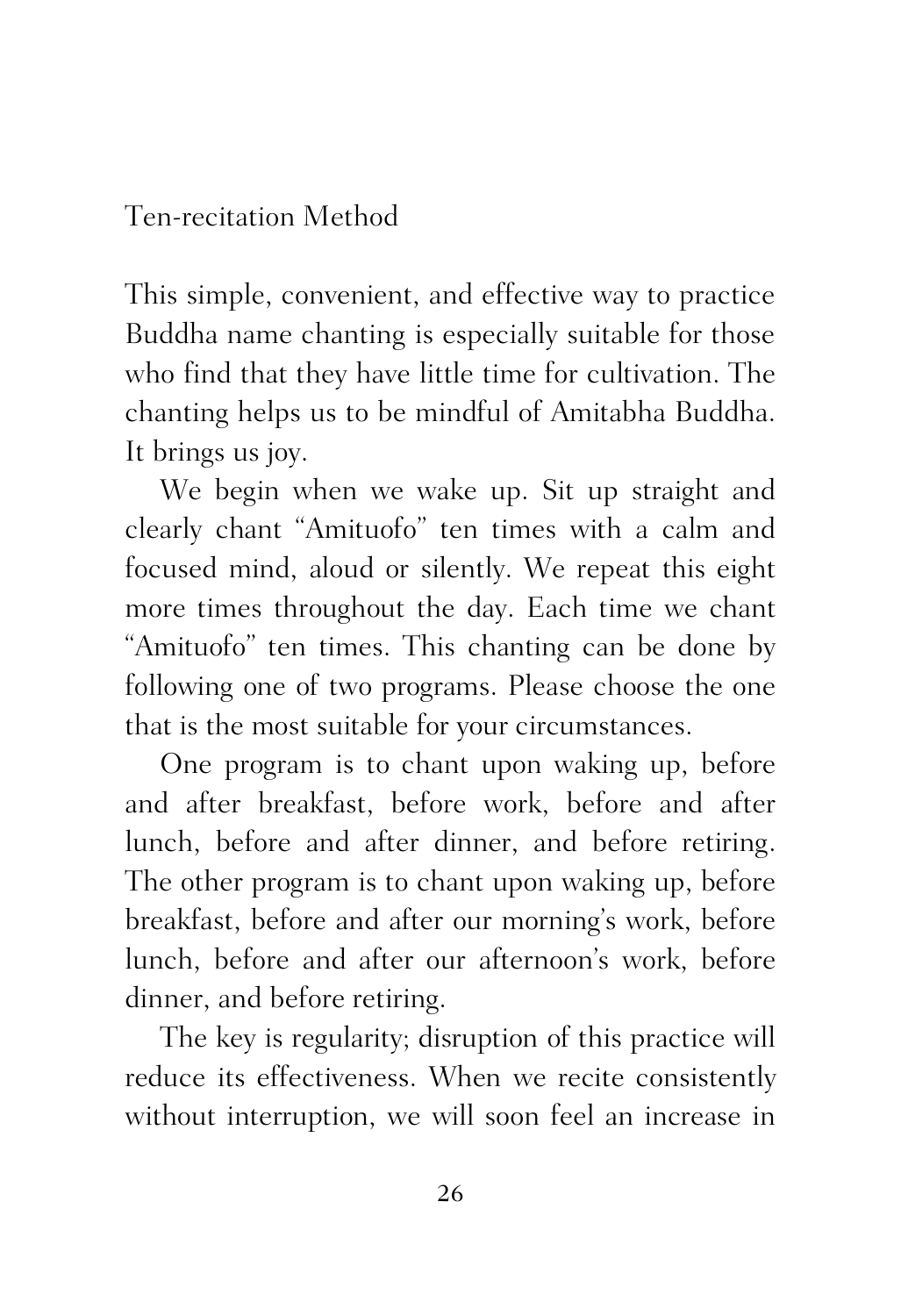our wisdom, serenity, and purity of mind. Diligent practice of this method together with unwavering belief, vows, and living a moral life can ensure fulfillment of our wish to reach the Western Pure Land.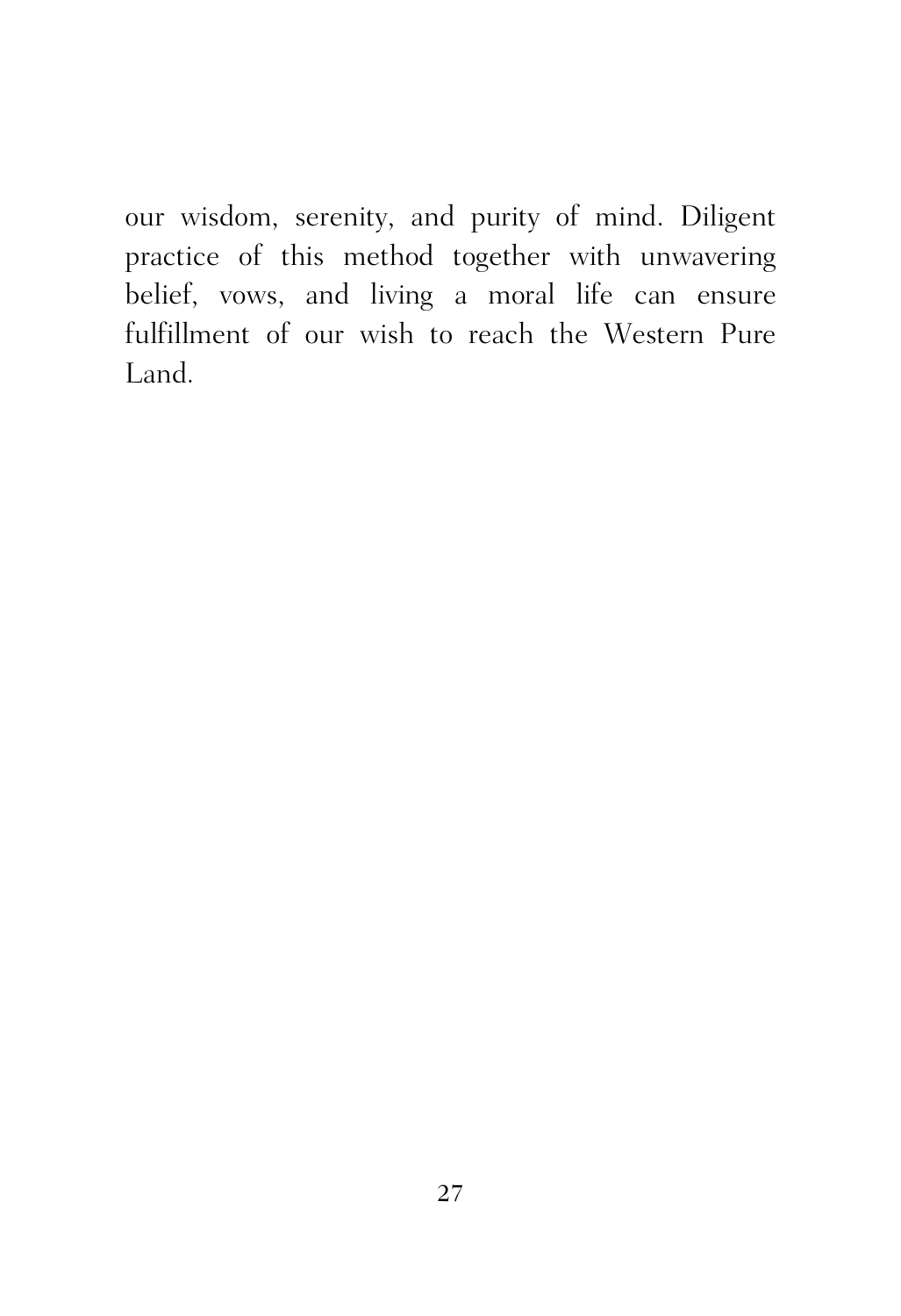# The Five Guidelines

The Five Guidelines form the foundation and are the way we progress in our practice. They are first, the Three Conditions; second, the Six Harmonies; third, the Threefold Learning; fourth, the Six Paramitas; and fifth, the Ten Great Vows. We begin our practice with the first guideline of the Three Conditions and gradually progress from there.

Master Chin Kung extracted these guidelines from the five Pure Land sutras, which consist of three sutras, two chapters from sutras, and one treatise. The Pure Land sutras and treatise are:

- 1. The Infinite Life Sutra
- 2. The Amitabha Sutra
- 3. The Visualization Sutra
- 4. "Samantabhadra Bodhisattva's Conduct and Vows" from the Avatamsaka Sutra
- 5. "The Perfect, Complete Realization of Mahasthamaprapta Bodhisattva" from the Shurangama Sutra
- 6. The Rebirth Treatise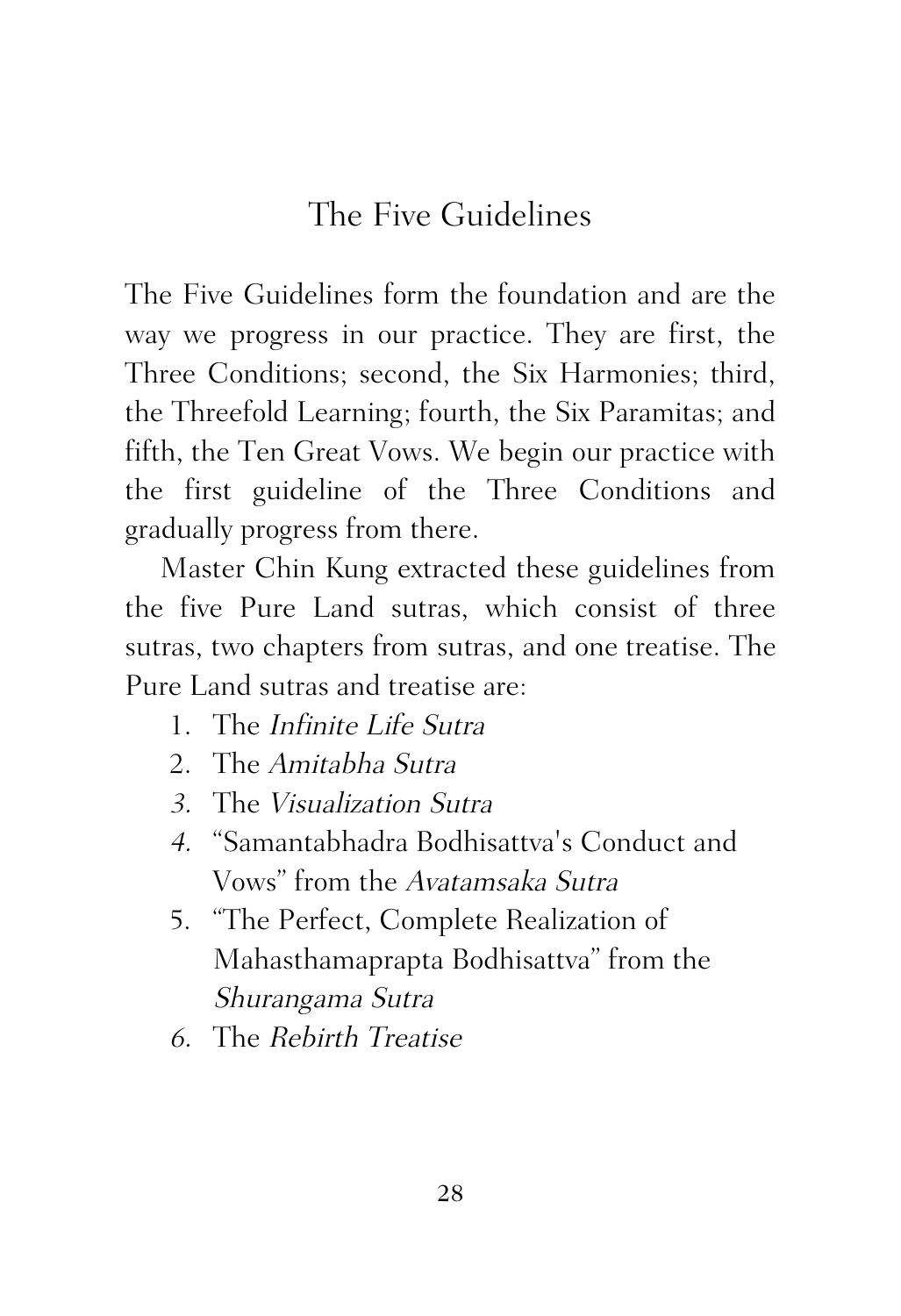### The Three Conditions

In the beginning of the Visualization Sutra, Queen Vaidehi, having encountered overwhelming family misfortunes and having thus truly experienced suffering, entreated Sakyamuni Buddha, "The world is filled with suffering. Isn't there a better place, a world without evil? I wish to be reborn there." Through his transcendental powers, the Buddha compassionately displayed all the Buddha Lands in the ten quarters [of the universe] for her to observe and choose from. As Sakyamuni Buddha expected, she chose Amitabha Buddha's Western Pure Land, also known as the Land of Ultimate Bliss, and requested Sakyamuni Buddha to teach her how to attain rebirth there.

Before the Buddha started on the required practices for rebirth, he taught her to practice the Three Conditions, explaining that they were "the true causes of pure activities of all Buddhas of the three time periods." This important statement tells us that all Buddhas of the three time periods of the past, the present, and the future, rely on the Three Conditions as the foundation for their cultivation and attainment of Buddhahood.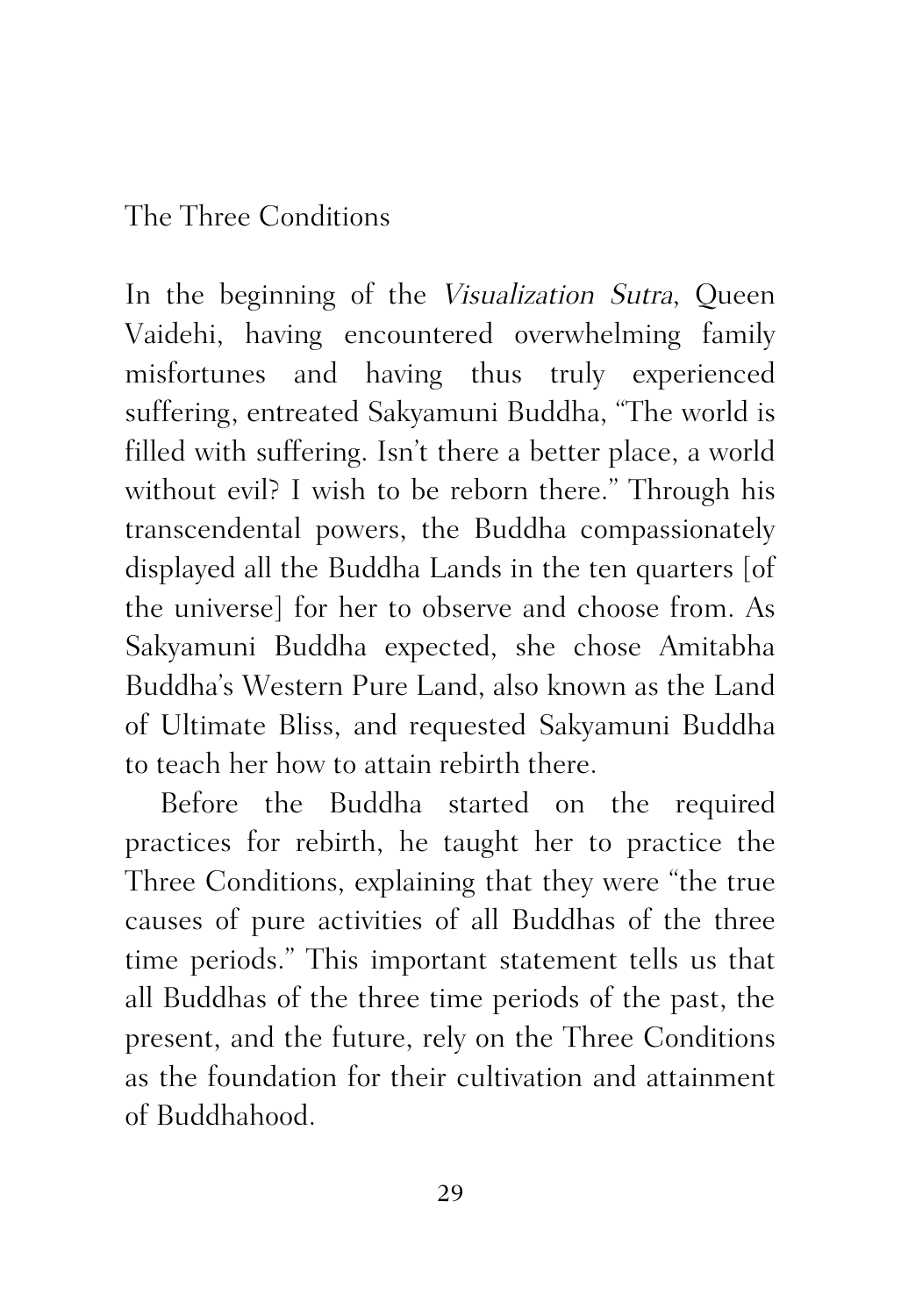The First Condition is:

- 1. Be filial to and provide for parents
- 2. Be respectful to and serve teachers
- 3. Be compassionate and not kill any living beings
- 4. Cultivate the Ten Virtuous Conducts. Physically, we are to refrain from killing, stealing, and sexual misconduct. Verbally, we are to refrain from lying, harsh speech, divisive speech, and enticing speech. Mentally, we are to refrain from giving rise to greed, anger, and ignorance.

The Second Condition is:

- 5. Take the Three Refuges
- 6. Abide by the precepts
- 7. Behave in a dignified, appropriate manner

The Third Condition is:

- 8. Generate the Bodhi mind
- 9. Believe deeply in causality
- 10. Study and chant the Mahayana sutras
- 11. Encourage others to advance on the path to enlightenment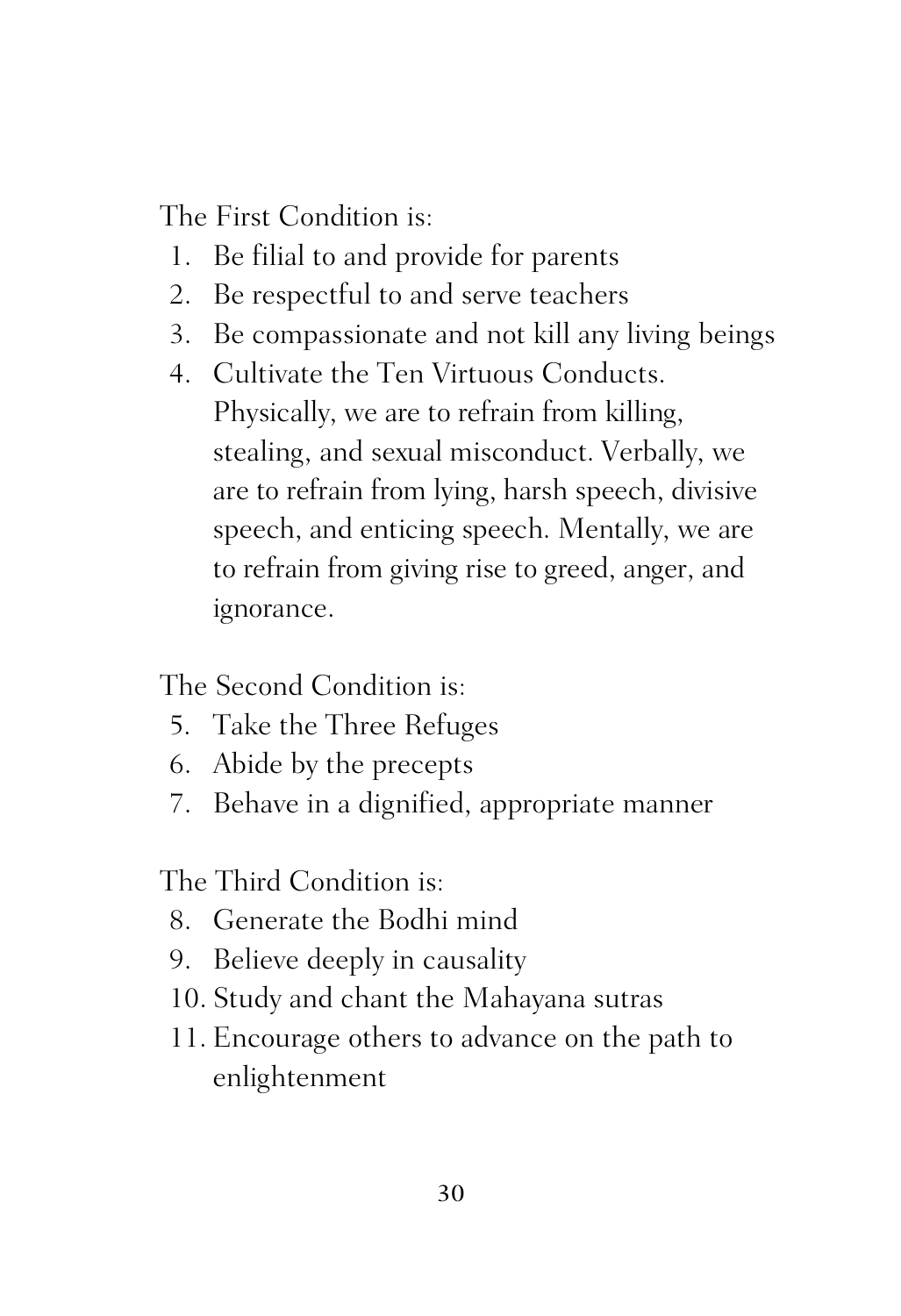### The Six Harmonies

The Six Harmonies are guidelines that will enable us to get along in a sangha, which is the Buddhist community of four or more people, monastic or lay, who practice the teachings together. The Six Harmonies are:

- 1. Harmony in having the same viewpoints
- 2. Harmony in observing the same precepts
- 3. Harmony in living together
- 4. Harmony in speaking without conflict
- 5. Harmony in experiencing Dharma bliss
- 6. Harmony in sharing benefits

First is harmony in having the same viewpoints, which means establishing consensuses in a group. The group members must uphold the same principles and methods that they are studying and practicing for harmonious group cultivation. If we want a stable society, everyone needs to get along with one another. Only harmony can gradually draw together and eventually minimize the differences in our opinions, ideas, and ways of life. Then equality can be achieved, and finally, happiness.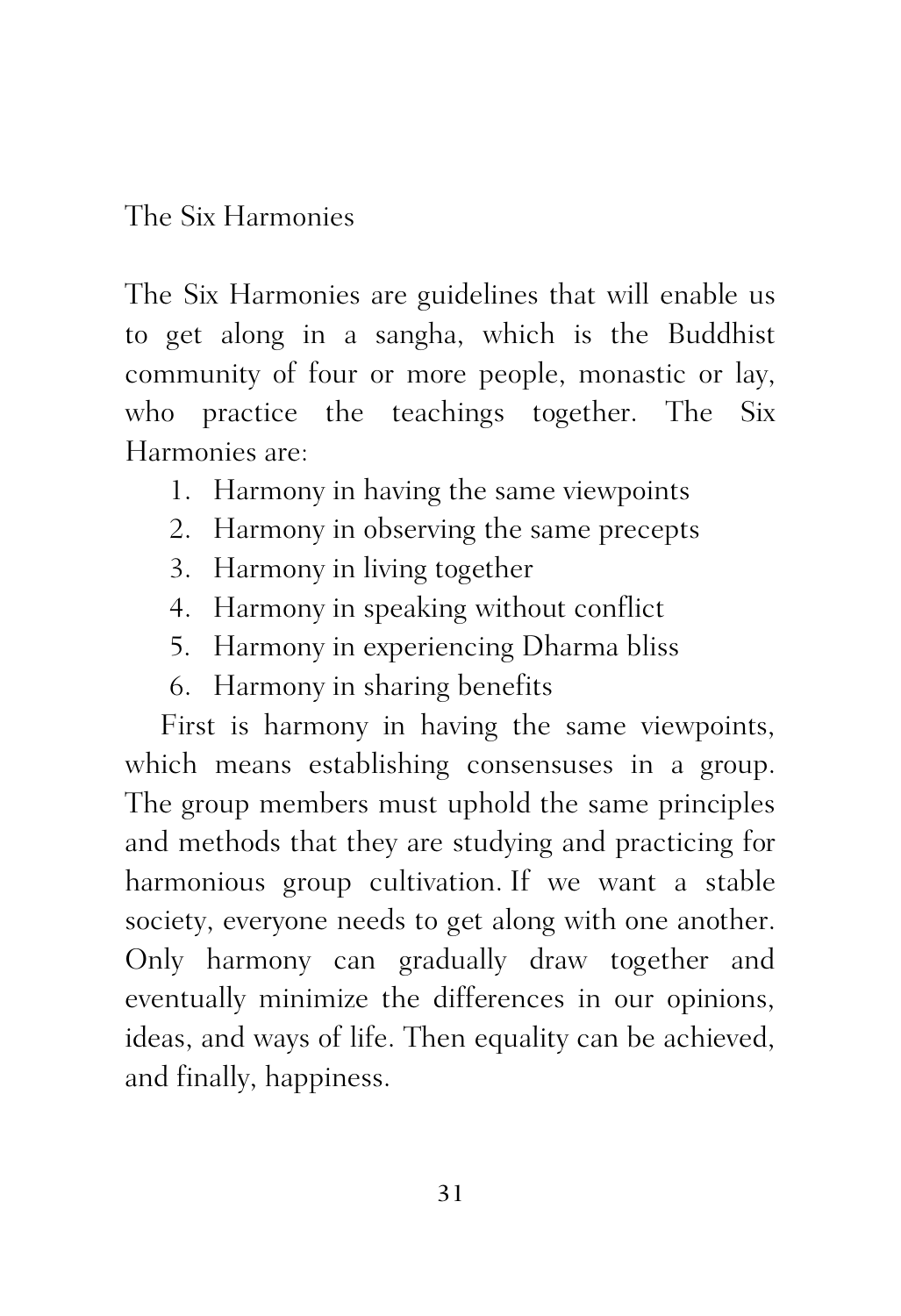Second is harmony in observing the same precepts. When we live and practice together, we need to have rules, or else there will be disorder. The rules include the precepts set by the Buddha, which vary depending on whether it is a lay or a monastic sangha. The fundamental precepts are the five precepts for a lay sangha, and the monk or nun precepts for a monastic sangha. In addition to the Buddhist precepts, laws and local customs are also to be observed.

Third is harmony in living together as a group. The purpose of establishing a cultivation center is to help every participant in the group succeed in their practice. Living together in a group, practitioners can support each other.

Fourth is harmony in speaking without conflict. By reducing, and ideally eliminating, disputes, people will be better able to focus on their cultivation. People who talk too much often create problems for themselves. Misunderstandings can arise as the listener takes to heart a careless remark of the speaker. Thus, a careless speaker unknowingly incurs many enmities, which give rise to future retaliation. This is why it is best to, "Talk less; chant the Buddha's name more." The less we speak, the fewer problems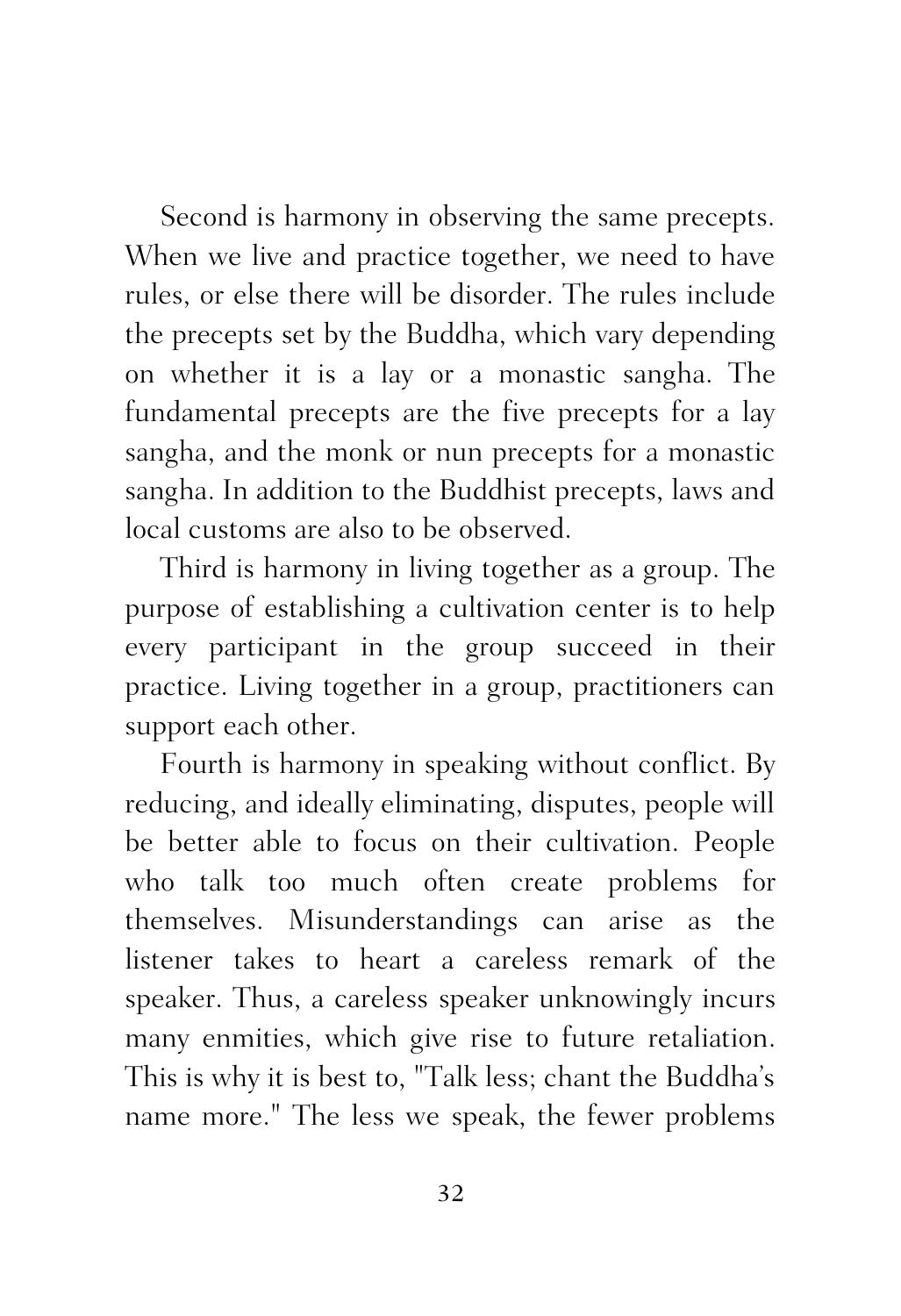we will have. It is best that we speak only when necessary.

Fifth is harmony in experiencing Dharma bliss. When we learn and practice a Dharma Door, the basic achievement that we should attain is happiness. If we feel unhappy in our practice, then we have encountered a serious problem. This problem lies not in the Buddha's teachings, but in the way we practice. We may either have done something that goes against the principles of the teachings or applied the principles incorrectly. Otherwise, the results would gradually become apparent as we lessen our suffering. With each passing day, we would enjoy greater happiness and freedom. This shows that we are progressing in our practice. If we are not achieving this, we need to reflect, find our mistakes, and then correct them. We can then thus truly benefit from our practice.

Sixth is harmony in sharing benefits. In the sangha, everything is shared fairly and whenever possible, equally. In this way, everyone's basic needs will be met. Special needs are also to be considered. Understanding that everything in the sangha is an offering, nothing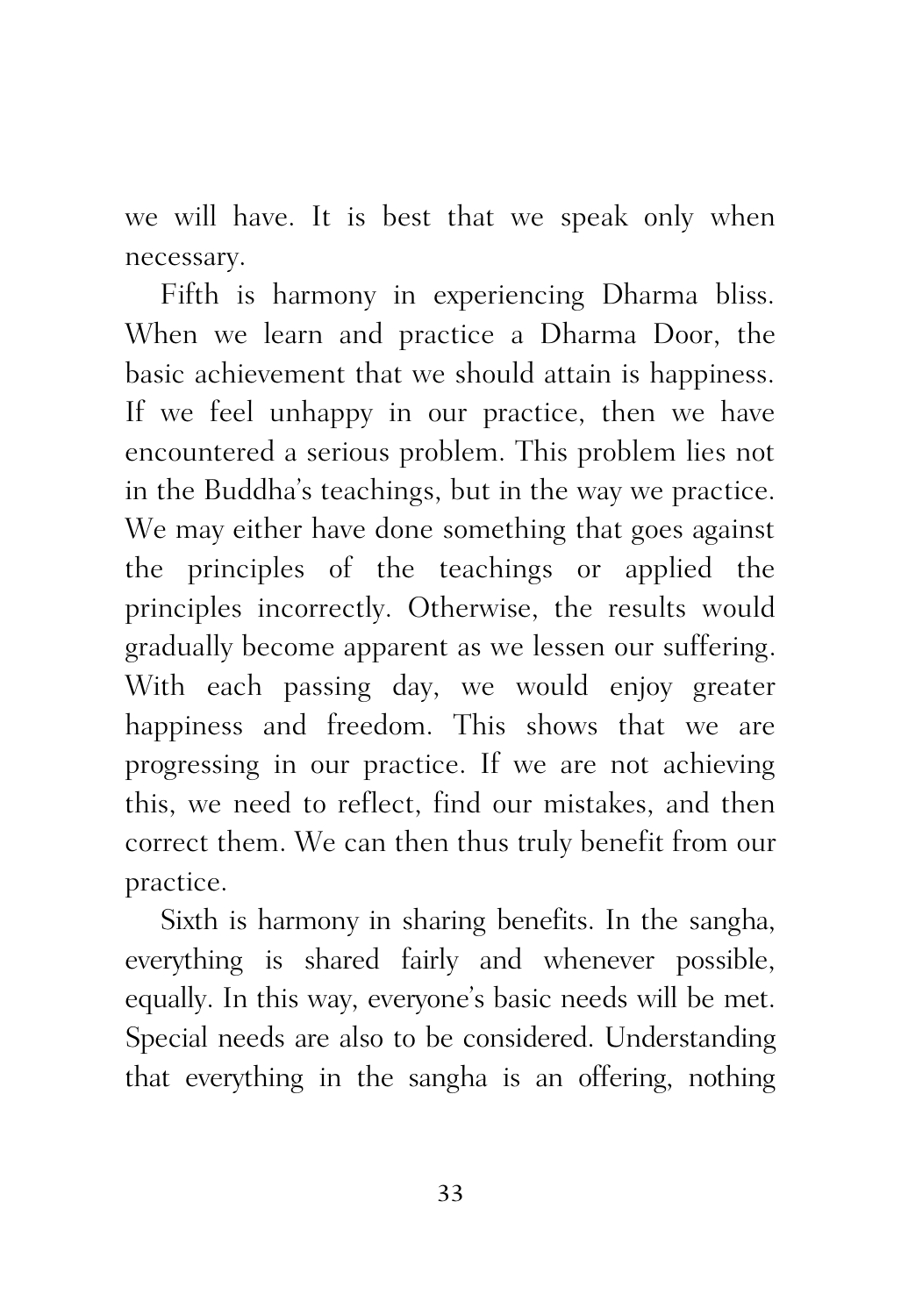should be wasted. This will insure that future needs will also be met.

The Threefold Learning

The third of the Five Guidelines is the Threefold Learning. To counteract the problems of the people in our world and age, the Buddha taught:

- 1. Moral self-discipline
- 2. Meditative concentration
- 3. Innate wisdom

Moral discipline counteracts our habits for wrongdoing. Meditative concentration counteracts the tendency of our minds to wander and have scattered thoughts. Wisdom counteracts ignorance, our wrong views and knowledge, and our lack of correct knowledge.

We begin with moral self-discipline, with training. On a basic level, we abstain from killing; from stealing; from sexual, or sensual, misconduct; from lying; and from the taking of intoxicants. On a broader basis, we behave in a moral and ethical way in everything we do.

By not killing, we will revere all life, and have compassion and respect for all sentient beings. By our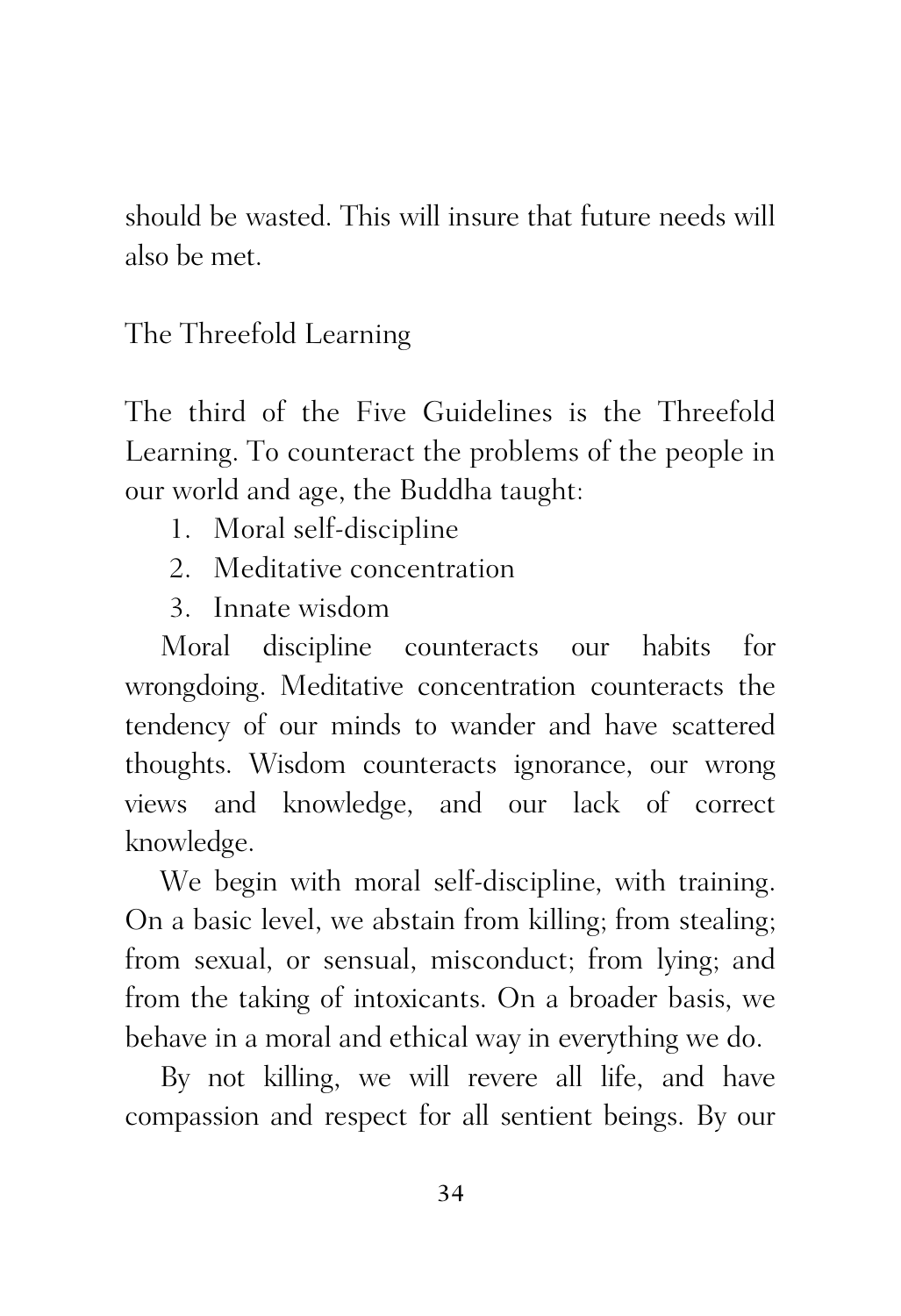very existence, we are taking lives. As we walk, we step on insects. To produce the food we eat and the water we drink, millions of other animal and microbiological lives are destroyed. We cannot stop eating or drinking water, but we can make certain we do not waste anything. Understanding our impact on others, we can use what we need, but no more than that.

Not killing also has a more subtle aspect: We should not kill the seeds of goodness in others or harm another emotionally. While our thoughts and actions can be damaging to others, it is our speech that all too easily commits this offense. Our careless, sarcastic, or angry words can deeply wound a child, a loved one, a friend. We need to use our speech wisely and speak from the heart that wishes to help others.

By not stealing, we will respect the property of others and not take or use anything without permission of the owner. This seems simple enough, but this training also means that we do not take that book which is lying unclaimed in a restaurant. Neither do we keep the extra dollar that the clerk mistakenly gave to us nor do we take things from where we work for personal use.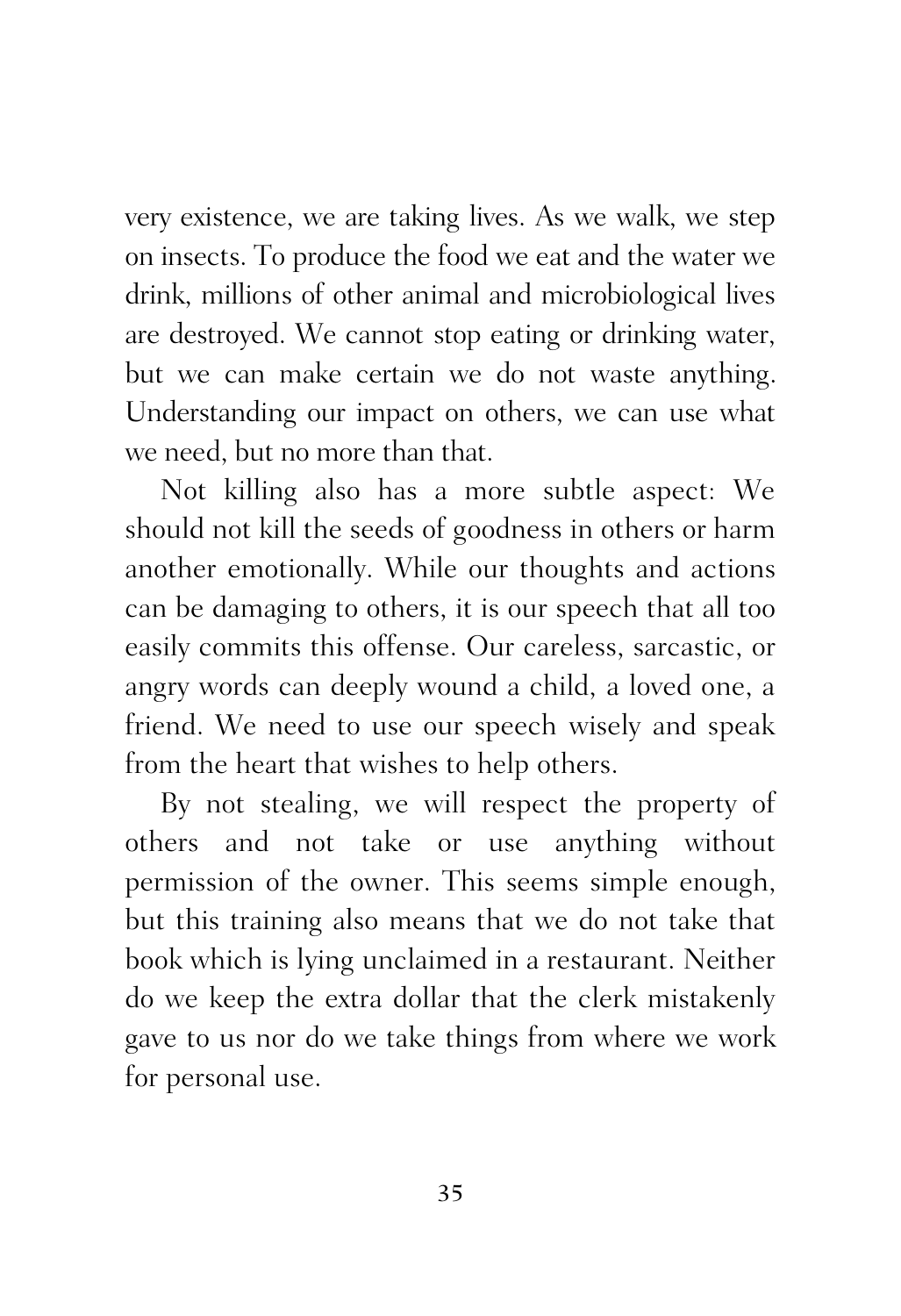By not committing sexual, or sensual, misconduct, we do not indulge in sensual pleasures, understanding that to do so not only increases our attachments and cravings, but our suffering as well.

By not lying, we speak truthfully, understanding the power that our words can have. We choose our words wisely realizing that great harm can result from ill-considered, untruthful speech.

By not taking intoxicants, we do not take substances that affect our ability to think and behave clearly at all times, and that harm our bodies. Remaining clear-headed helps us to not harm others or ourselves.

Next is meditative concentration. In meditative concentration, we focus our attention on whatever we choose. There are no distractions or worries, no doubts or drowsiness, no discriminations or attachments: We remain unaffected by our environment and maintain a calm, undisturbed mind. Initially, this state will bring joy and a sense of ease. Eventually, it will enable us to see things as they truly are.

In everyday life, we can concentrate on whatever we are doing. We will be aware of what is happening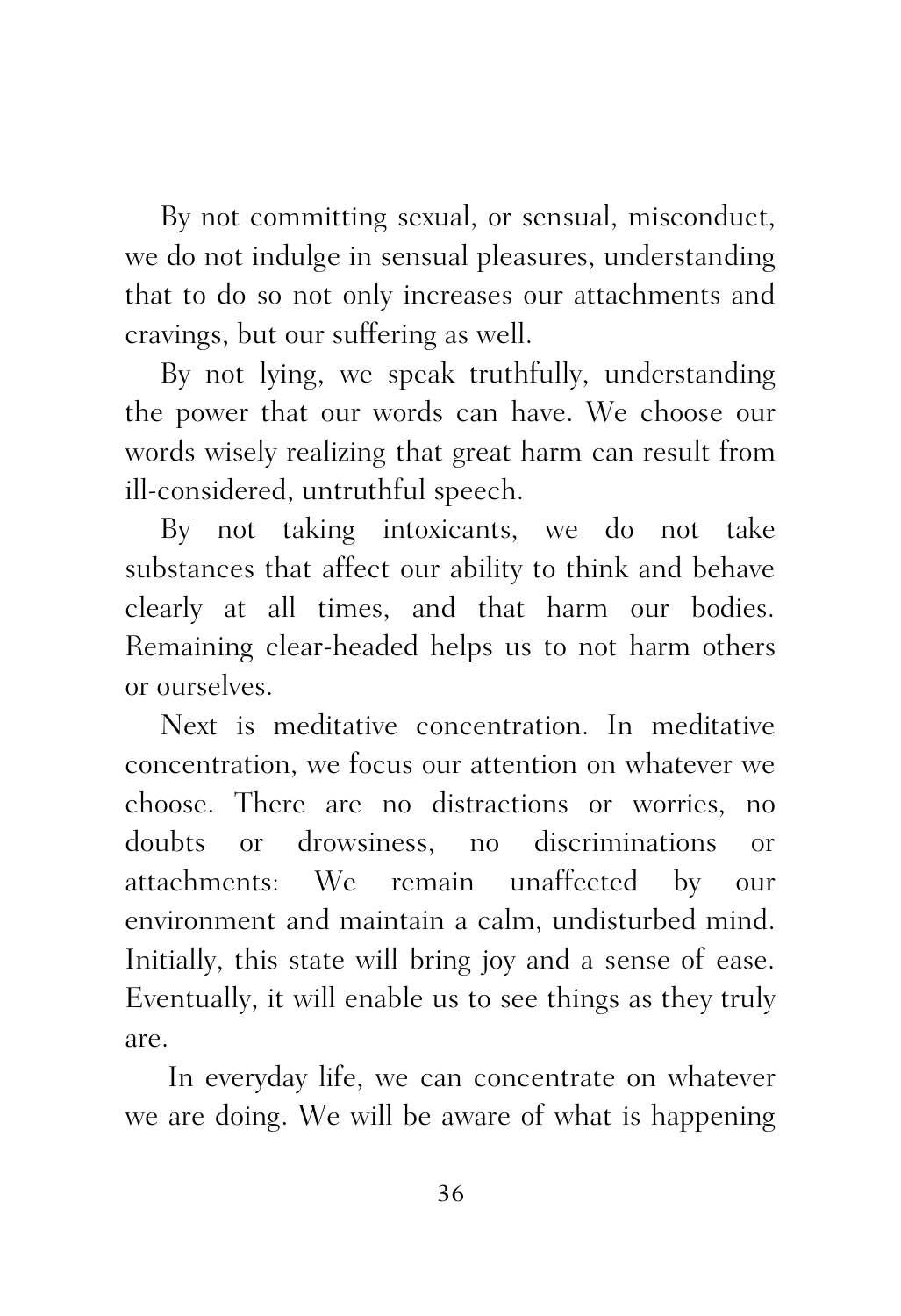around us but we will not be distracted or disturbed by it. In daily life, we can practice meditative concentration in everything we do: whether we are working, watering the garden, or driving our car. We choose the object or activity of our attention and then remain focused on it.

We also strive to attain meditative concentration in our Buddhist practice. The practice of concentrating on "Amituofo" will help us to become one with perfect compassion, perfect happiness, and perfect peace. No longer will we feel that we need to attain perfection on our own as we realize that we are already one with that which is perfect.

Third is intuitive wisdom. Intuitive wisdom is not an intellectual pursuit nor is it a measure of academic intelligence. It is knowing and understanding, and it arises from within us when our minds are clear and calm.

The Six Paramitas

To interact successfully with others, the Buddha taught us the Six Paramitas, or Perfections. The fourth of the Five Guidelines, the paramitas are the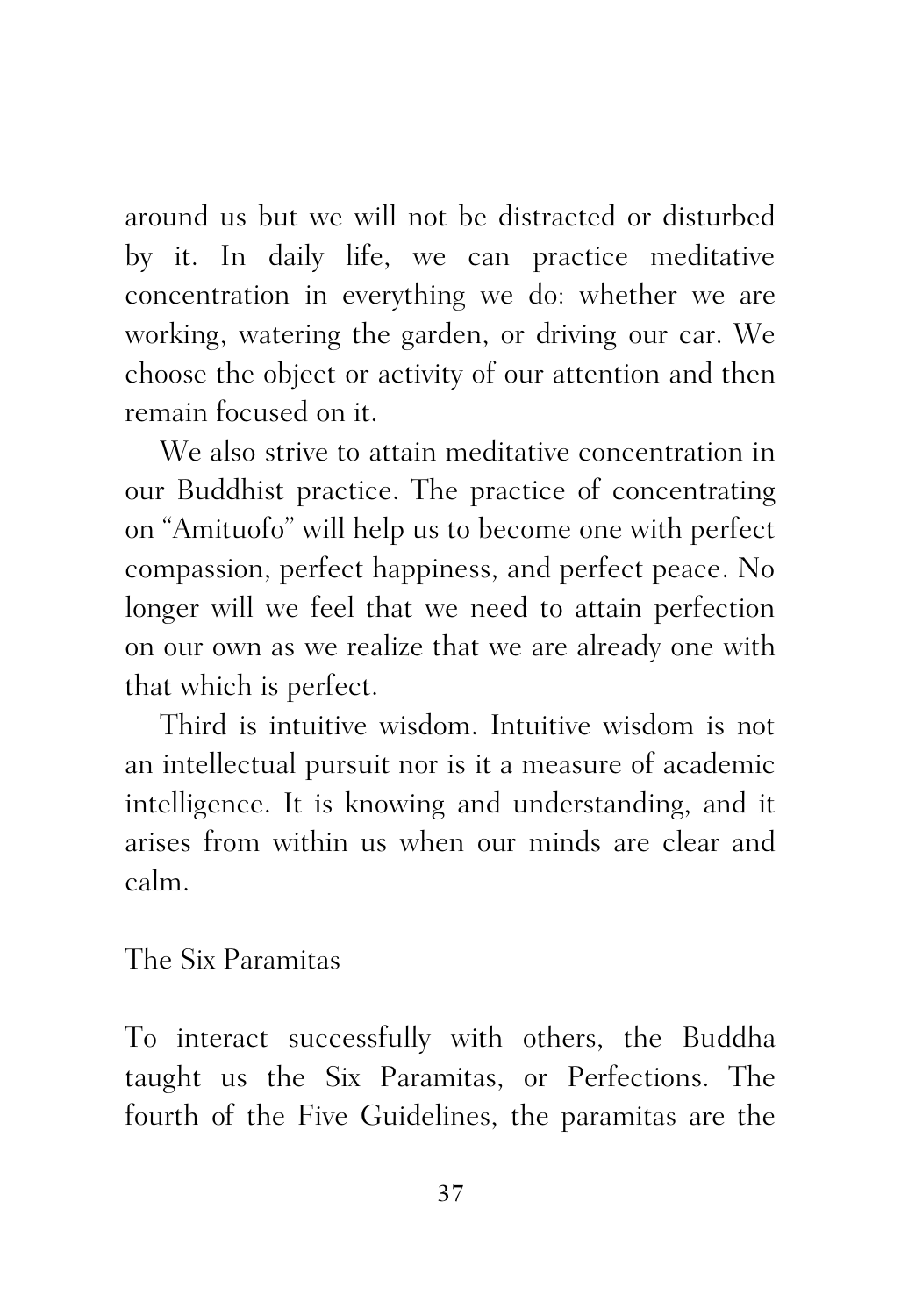practices of bodhisattvas. The Six Paramitas are:

- 1. Giving (dana)
- 2. Precept observation (shila)
- 3. Patience (kshanti)
- 4. Diligence (virya)
- 5. Meditative concentration (dhyana)
- 6. Wisdom (prajna)

The first paramita is giving. Giving counters greed, and ensures that in the future we will have ample resources to continue helping others. The underlying meaning of giving is letting go.

There are three major kinds of giving. The first is the giving of wealth, be it material resources or our time and energy. When our giving becomes increasingly unconditional, we will begin to feel more liberated spiritually. The more we give away, the fewer possessions we have to worry about. Soon we will realize that we need very little to be truly content.

Second is the giving of teaching. By teaching others, we are helping them to learn how to rely more on themselves. We give material resources to try to solve immediate needs. But, if we want to solve needs that are more far-reaching, we teach. It is not necessary to have exceptional skills. Simply teach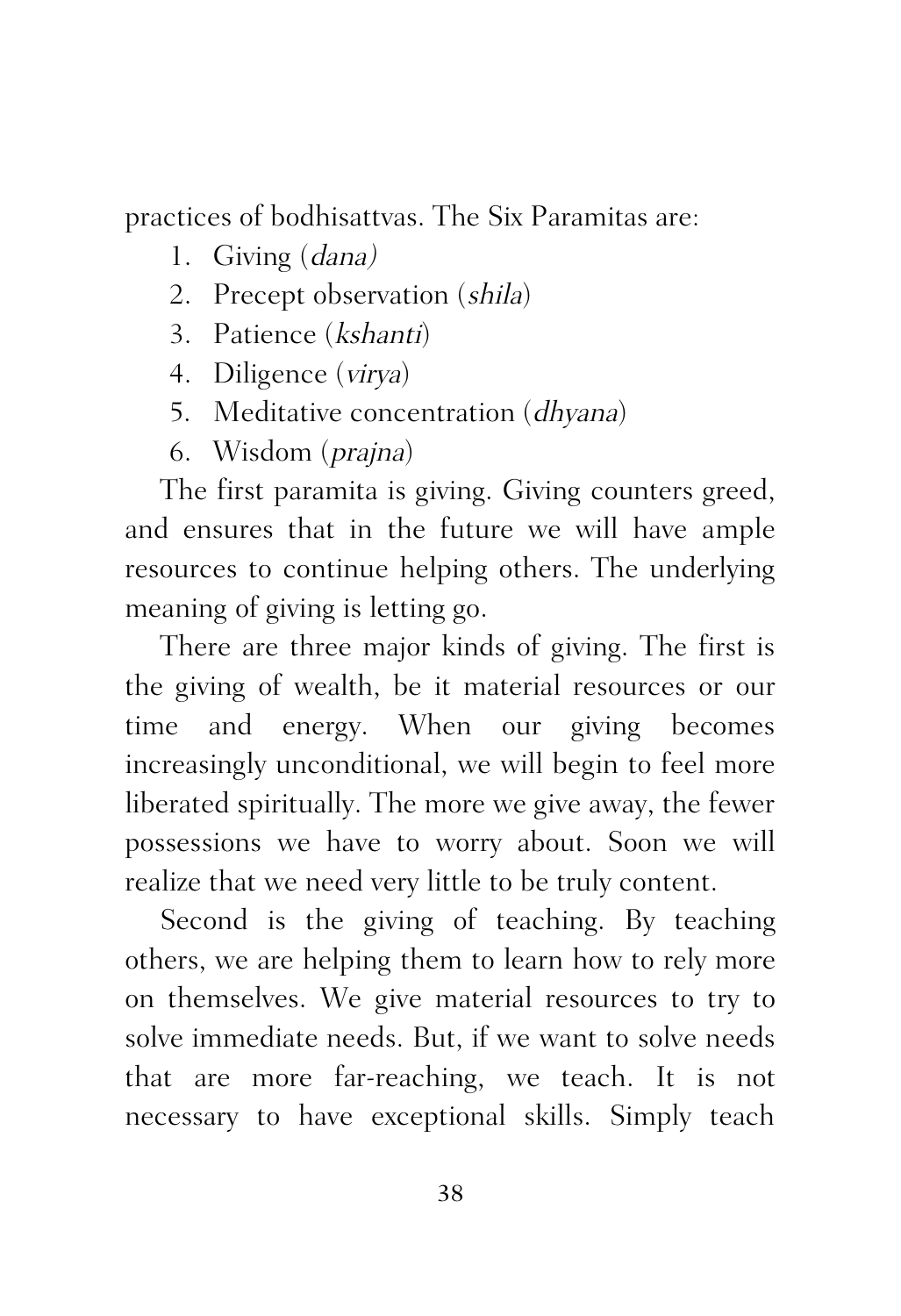whatever we are good at and what others are not. The highest form of teaching is the Dharma, which can help people find lasting happiness and liberation.

And third is the giving of fearlessness. It is to remove the insecurities, worries, and fears of others, whether the "other" is human or non-human. This giving can be the sharing of a kind word, the giving of our strength and stability, or our understanding. When we relieve the worries and fears of others, and help them to feel more secure, they will be able to find peace and self-respect.

The second paramita is moral discipline, which counters worries and unhappiness, and enables us to continue on our way to awakening. In a more literal sense, it means abiding by the precepts. In a broader sense, the second perfection means ethical behavior, as we follow the customs and laws of wherever we are. Initially, as we begin our practice of discipline, we can focus on refraining from harming others. Gradually, we begin to develop and increase our virtue. The ultimate form of this practice is to benefit others.

The third paramita is patience, which counters anger and hatred, and helps us to avoid arguments and to achieve our goals. We need patience in almost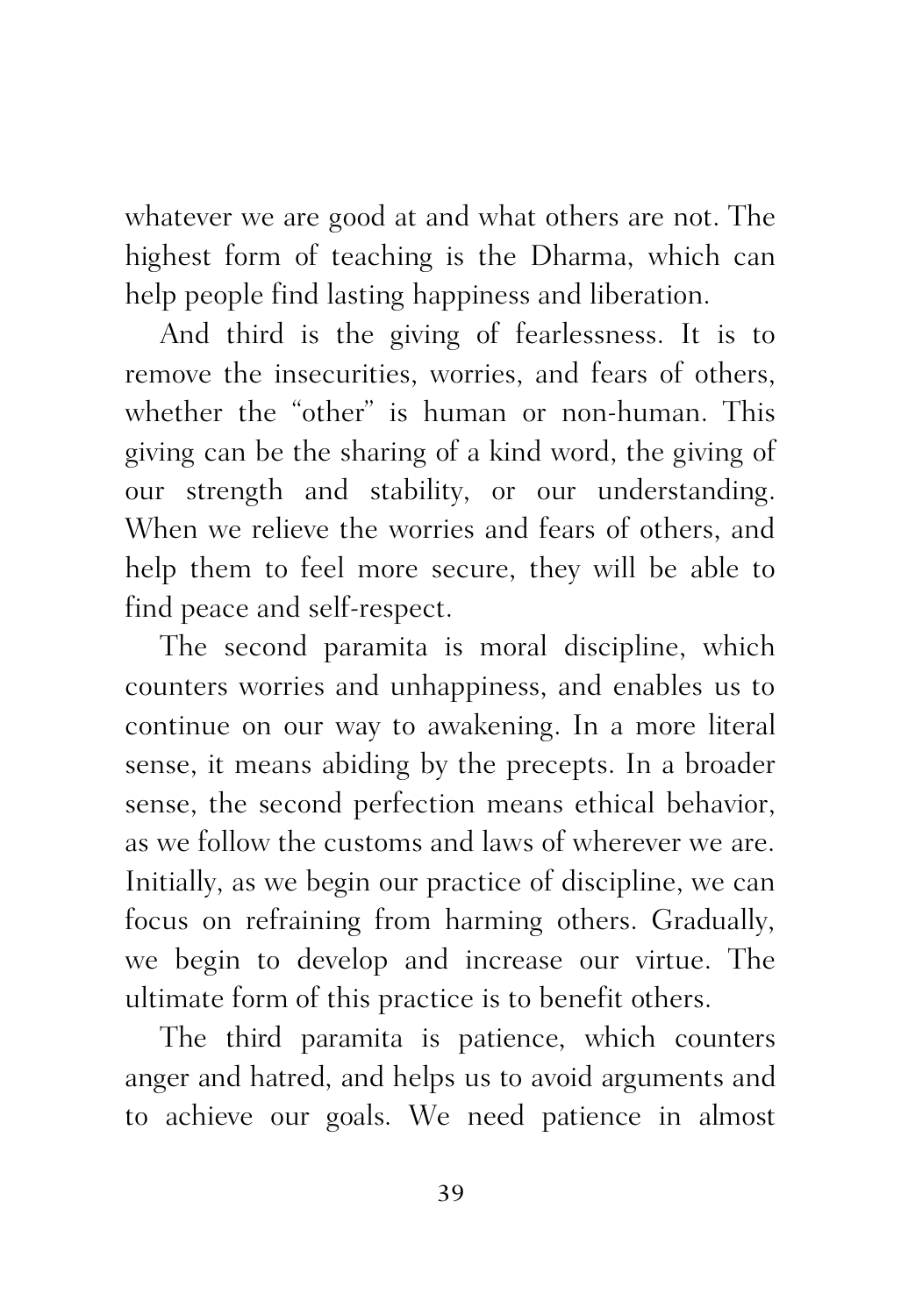everything we do. If we are in school, we need patience to persevere in our study. At work, patience helps us to properly accomplish our tasks. At home, patience is the foundation for interacting well with family members. Patience enables us to get along more harmoniously with those around us. For ourselves, patience allows us to recognize our bad habits and to improve ourselves by changing those habits.

The fourth paramita is diligence, or enthusiastic effort. It is the joy that we bring to our practice and to all that is worthwhile in our lives. It is the true delight that arises from deep within us when we are doing what is wholesome. It enables us to keep going when we feel tired or overwhelmed. It is refreshing and inspiring. Cultivating enthusiastic effort counters laziness, and brings joy to our lives as we feel a sense of accomplishment in finishing what we have started.

The fifth perfection is meditative concentration. Our practice and training in discipline and not harming others will reduce and gradually eliminate our harmful verbal and physical behaviors. Our minds will become calmer and less agitated. When our minds are thus settled, we will be better able to concentrate. Our concentration will initially reduce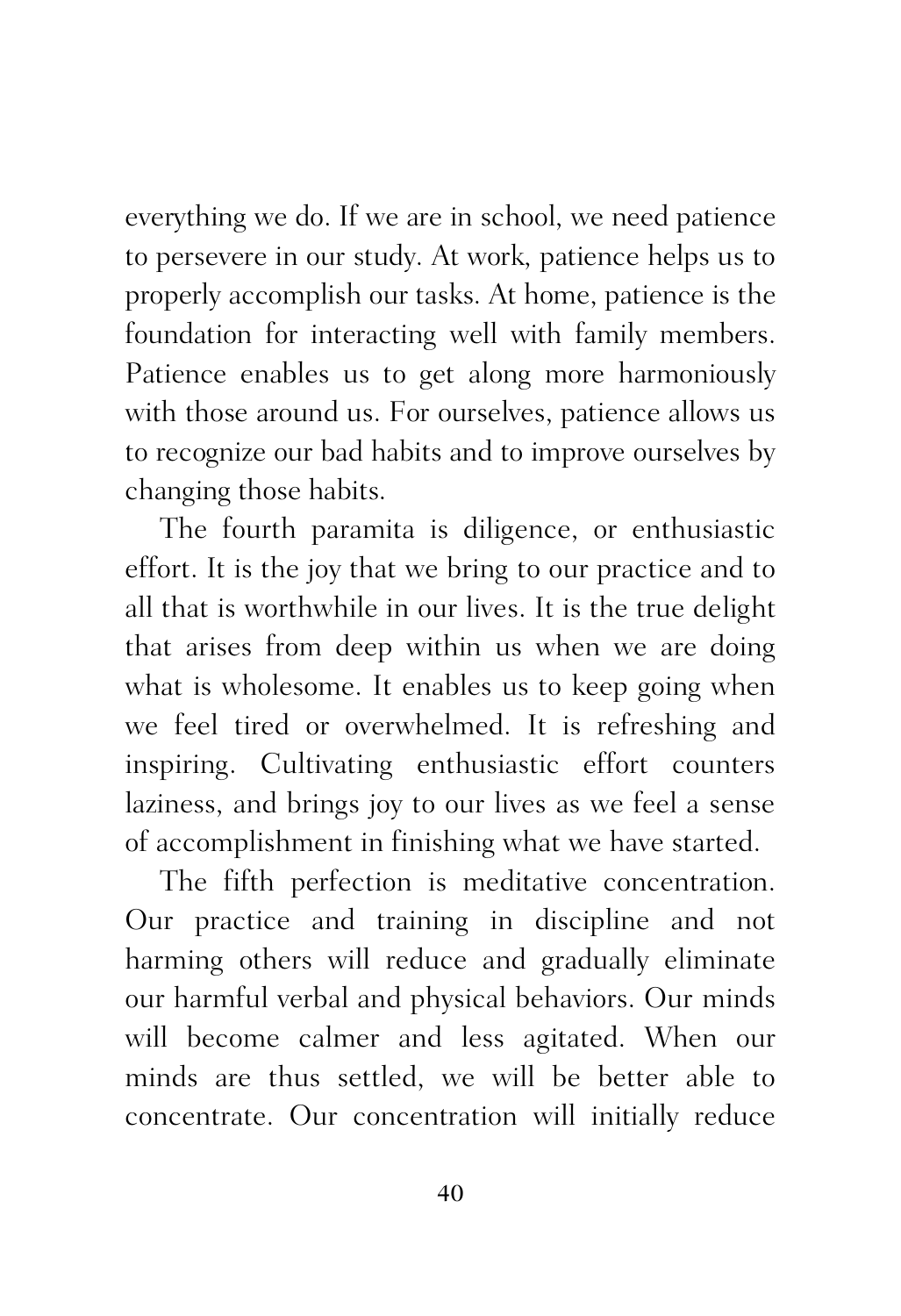and, then, gradually eliminate our disturbing thoughts and emotional behavior. We will then gain meditative concentration, which will enable us to uncover our innate wisdom. Thus, discipline, meditative concentration, and wisdom work together, and are complementary.

The sixth paramita is wisdom. Wisdom counters ignorance, and enables us to know how best to help others and to improve ourselves, including our ability to get along well with others. This wisdom is not that which is gained through intense study and analysis of many diverse subjects. That would be seeking wisdom from external sources. It is our innate, all-knowing wisdom.

If we begin to practice these six perfections in even just some small measure every day, starting with today, gradually, we will begin to look in the right direction, and gradually we will awaken to the perfect goodness, perfect contentment, and perfect joy that are already within our true nature, our Buddhanature.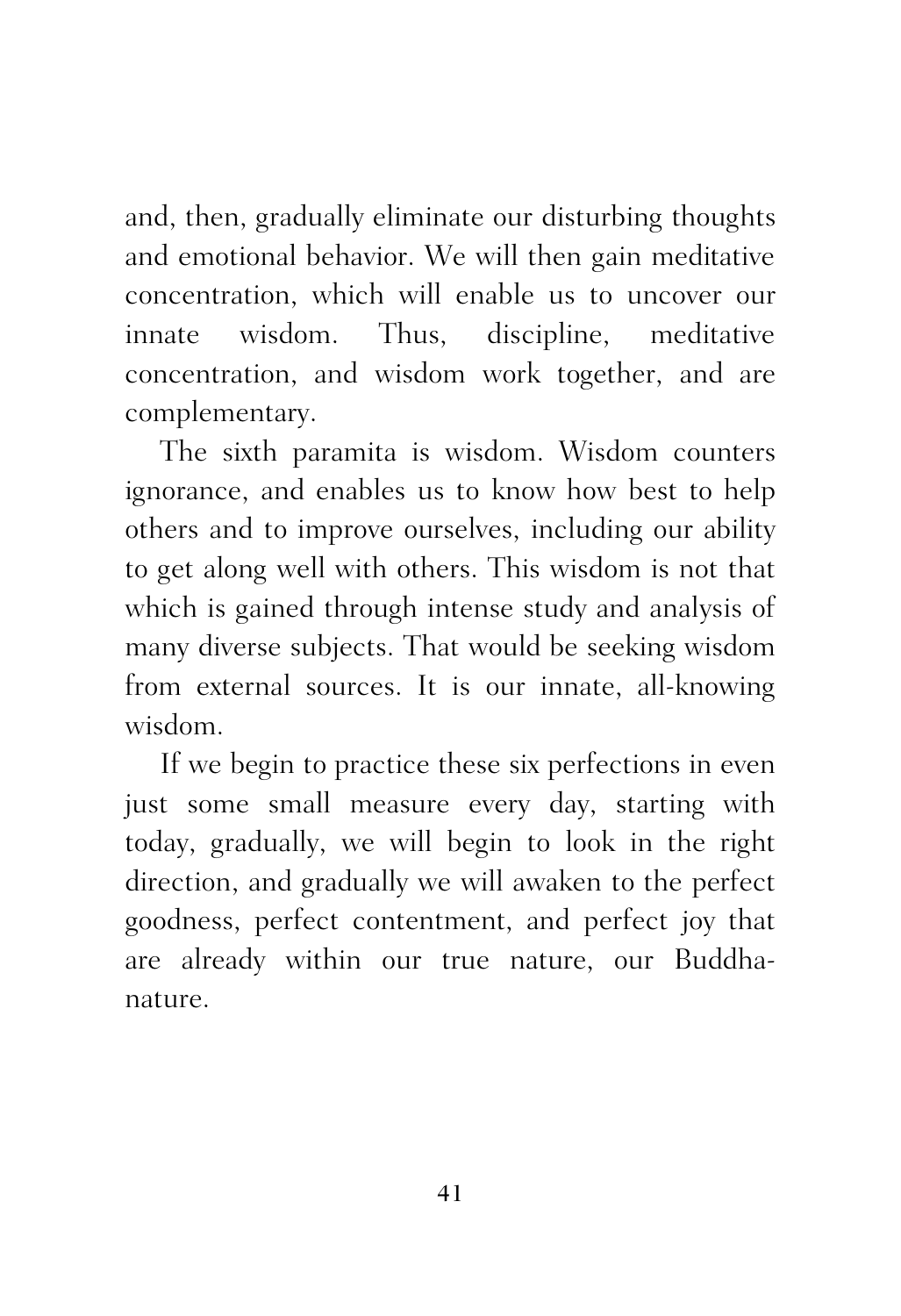#### The Ten Great Vows

Only when we apply the Three Conditions, the Six Harmonies, the Threefold Learning, and the Six Paramitas in our daily lives are we truly learning Buddhism, emulating bodhisattvas, and beginning to resemble a bodhisattva. Bodhisattvas cannot attain Buddhahood only by practicing the Six Paramitas. They also need to practice Buddha-name chanting and to seek rebirth in the Western Pure Land.

In the practice of Buddha-name chanting, we can achieve either Constant Mindfulness of Amitabha Buddha (the lowest level of achievement in the Buddha-name chanting method) or One Mind Undisturbed in Mindfulness (One Mind Undisturbed at the phenomenal level) but we cannot achieve One Mind Undisturbed in Enlightenment (One Mind Undisturbed at the level of noumenon). In other words, we have to move beyond the foundation of the Six Paramitas and progress to the next level of practice: the Ten Great Vows of Samantabhadra taught in the Avatamsaka Sutra.

This Dharma door leads to attainment of One Mind Undisturbed in Enlightenment and attainment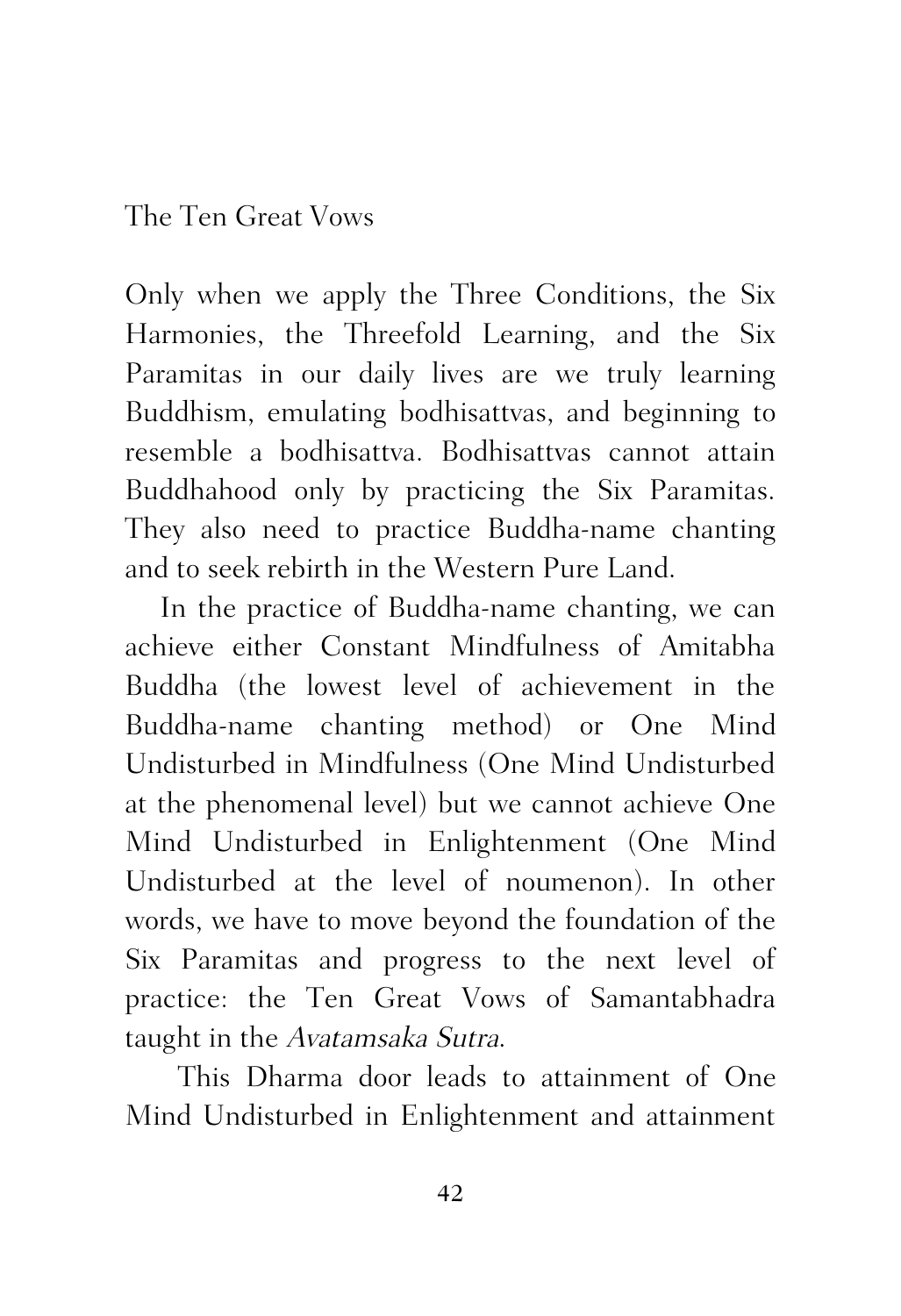of Buddhahood. It is practiced by Dharma Body Mahasattvas. These are great Bodhisattvas who have realized the Dharma Body; in other words, they have freed themselves from delusion. Therefore, it is the last step of our cultivation and cannot be reached by skipping the previous steps. Master Chin Kung has said that if we do not succeed in our practice of the Six Paramitas, we are not even close to practicing the Ten Great Vows.

The distinctive feature of the practice of Samantabhadra is that this bodhisattva has a mind as broad as the universe. As a result, each of his ten vows is ultimate and perfect in itself.

The Ten Great Vows of Samantabhadra are:

- 1. To respect all Buddhas
- 2. To praise Tathagata (one of the ten names for Buddha)
- 3. To make offerings extensively
- 4. To repent karmic obstacles
- 5. To rejoice at other's meritorious deeds
- 6. To request the turning of the Dharma wheel
- 7. To request the Buddha to remain in this world
- 8. To constantly follow the Buddha's teachings
- 9. To accommodate all sentient beings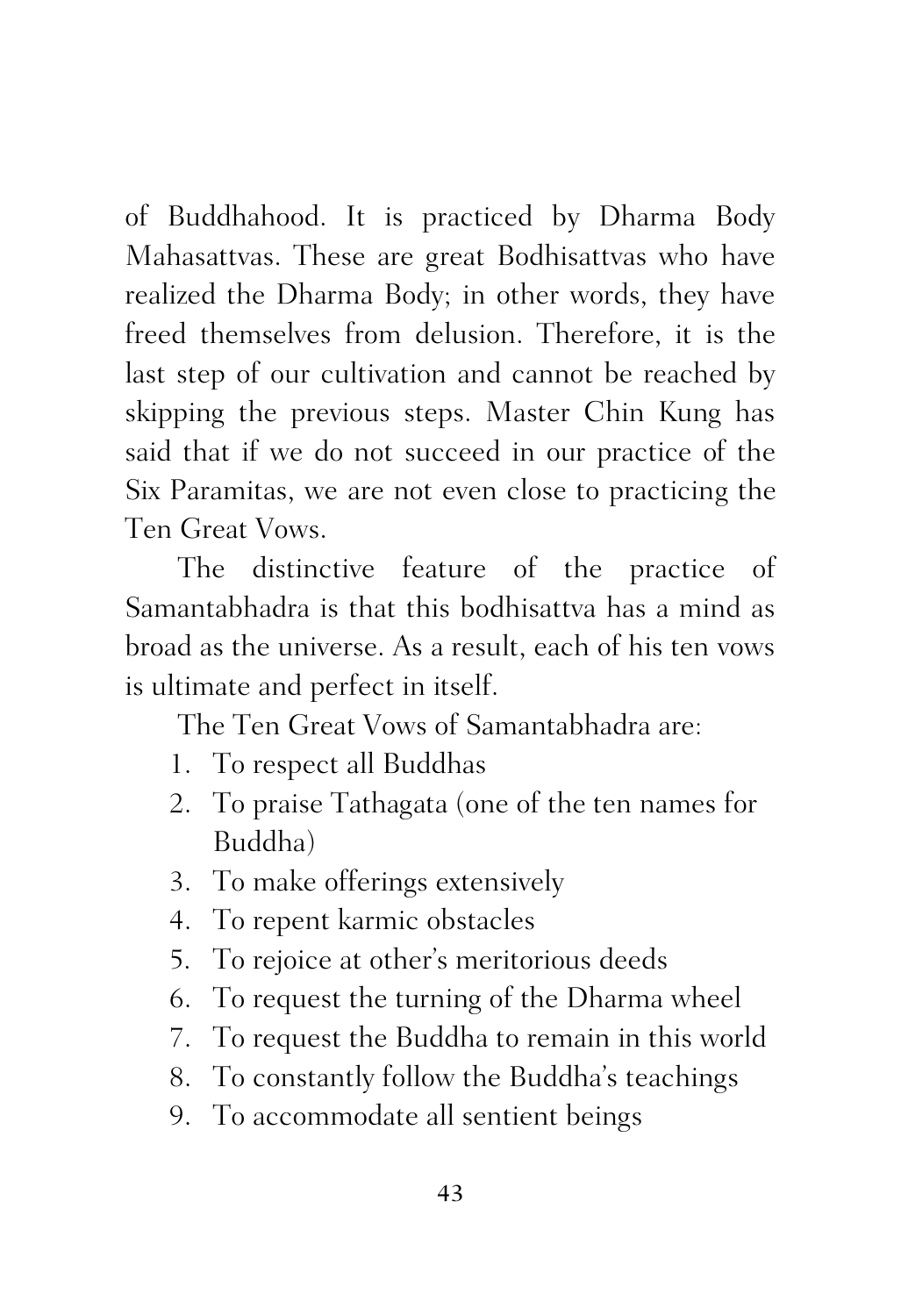10. To dedicate all merits universally

In conclusion, our learning of the Pure Land teachings is based on the five Pure Land sutras and one treatise. Our practice is based on the Five Guidelines: the Three Conditions, the Six Harmonies, the Threefold Learning, the Six Paramitas, and the Ten Great Vows of Samantabhadra.

These guidelines are very simple, very clear, and not at all complicated. If we follow these guidelines in our learning and practice for the rest of our lives, we will definitely succeed. As an ancient sage once said, "If ten thousand practice, ten thousand will attain rebirth." We have the principles and the practice methods. How do we interact with people and engage in tasks in daily life? If we follow these five guidelines we will not go wrong. In addition, if we singlemindedly practice Buddha-name chanting and seek rebirth in the Western Pure Land, all of us will succeed.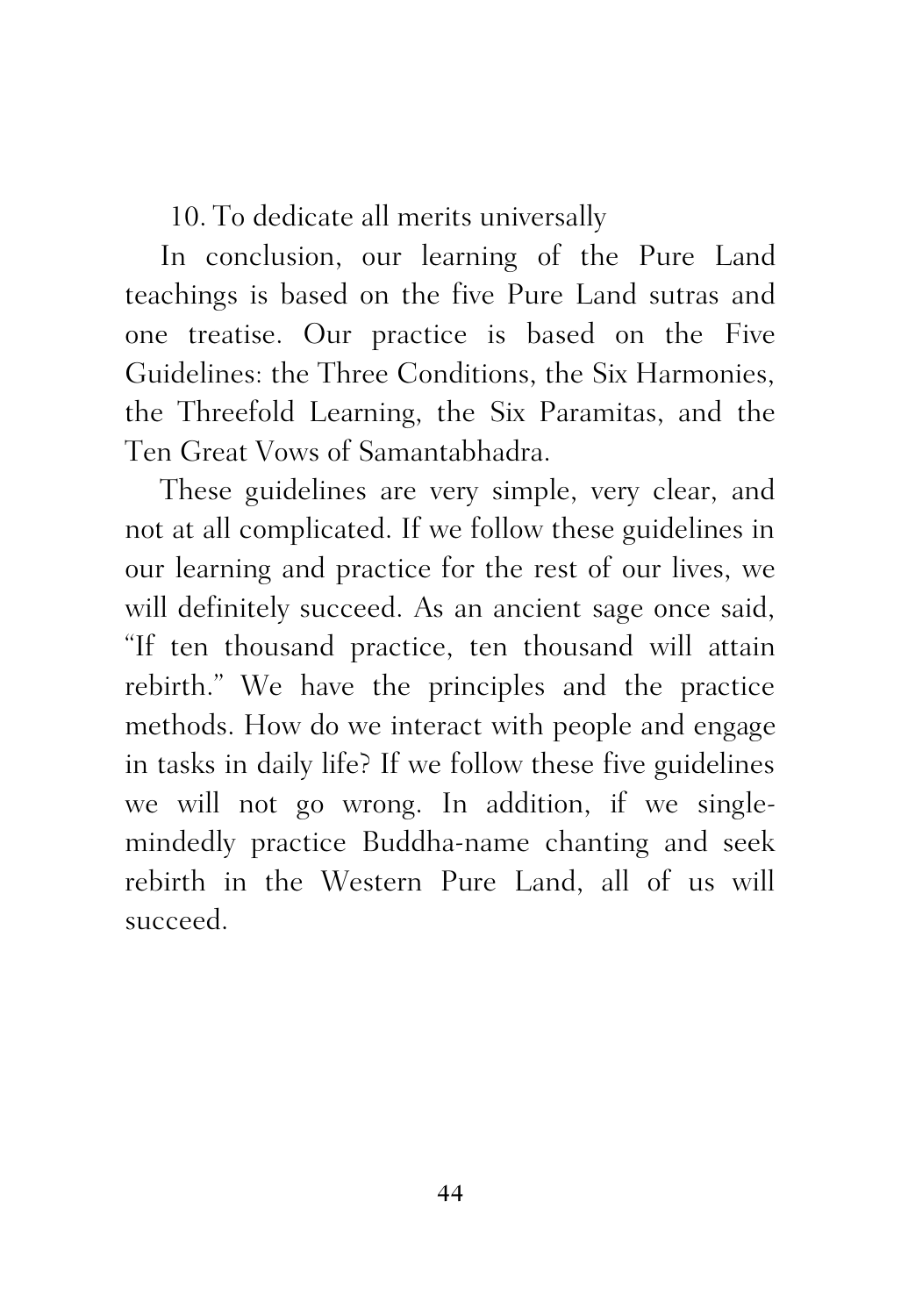## Dharma Materials

Whether one is at home or traveling, do not place Dharma materials on the floor or the seat of a chair. If other space is temporarily unavailable, we may carefully place a book on the arm of a sofa or chair. Preferably, books should be closed and placed neatly on the higher shelves of a bookcase. When turning the pages, do so carefully and do not turn down the edge of the page to mark your place. If using a book for study, we may write in it if it is a commonly printed book and has no intrinsic value.

The books, images, and other Dharma materials are not to be taken into bathrooms. Also, if possible, please do not place them directly on your bed. When traveling, these books can be wrapped in a clean cloth and placed in your luggage. The books may also be placed on the cloth which is in turn placed on a bed.

When we are in the bathroom or are not properly dressed, chant silently. However, when cleaning or doing chores, we may chant aloud. Silent or voiced chanting brings the same result.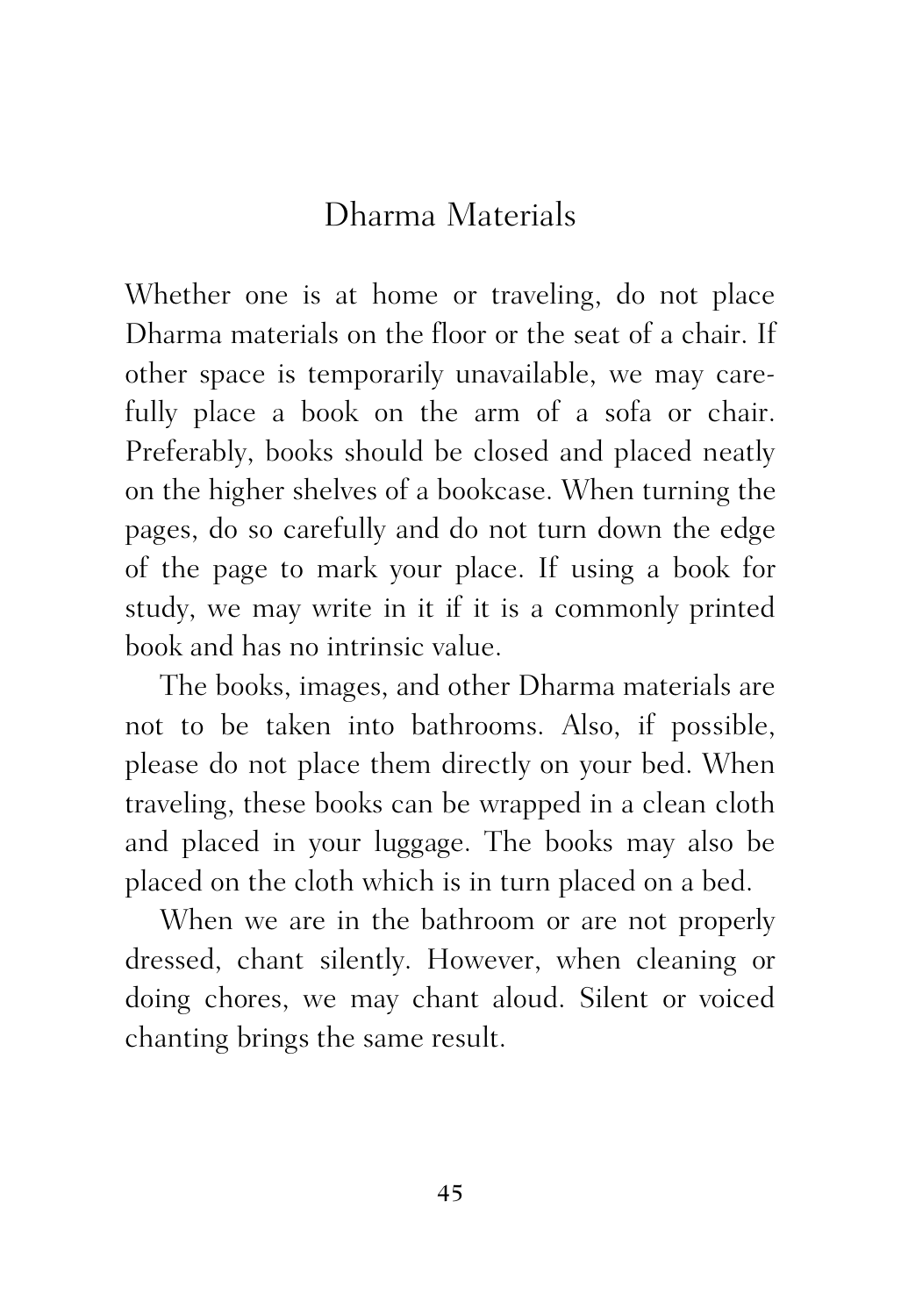# Visiting a Buddhist Center

There are some things that you need to be aware of when visiting a Buddhist center. The following is from a list of guidelines used at one of our societies. By following these and observing how others behave, you will be comfortable visiting any center. You can also ask the person in charge if you are unsure of what to do.

- 1. Refrain from any practices other than those of the centre.
- 2. Avoid talking loudly or unnecessarily so as not to disturb others.
- 3. Dress in a respectful manner and do not wear short skirts or shorts, see-through or tight clothing. Discreet, loose-fitting clothing is appropriate.
- 4. Do not use perfume and scented lotions; refrain from wearing anything that could make noise.
- 5. Greet others with hezang and a slight bow.
- 6. Remove your shoes before entering the cultivation hall. You will usually leave them on in other areas, like the dining hall. It is polite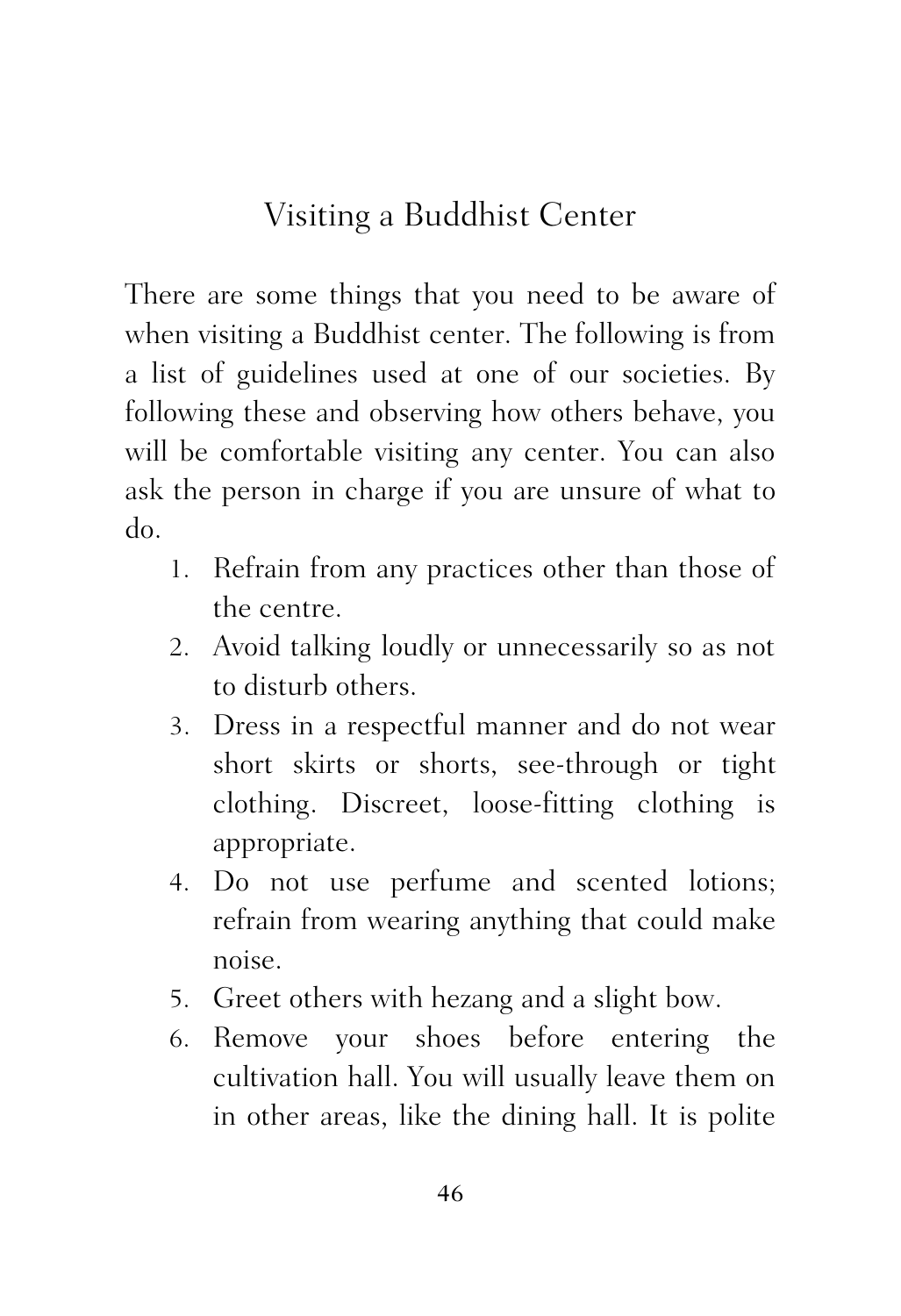to wear socks. Also try to remove your shoes in a place where you will not step on the ground prior to entering the hall.

- 7. Place your hands in the hezang position and bow to the Buddha after you step into the cultivation hall. If the room is not currently being used, you may move to a cushion and do a half bow, three full bows, and a half bow.
- 8. In many centers it is customary for men to sit on the right side and women to sit on the left. If you are unsure if this custom is followed at the center you are visiting, you might follow this arrangement to be polite.
- 9. When moving around the cultivation hall, try to avoid crossing in front of those who are chanting or prostrating.
- 10. When you greet (or write to) a monastic, it is polite to use the honorific of Venerable before their name. If you do not know their name, you may simply address them as Venerable. If you would like to use the Chinese, Shifu is Chinese for teacher and can also be used.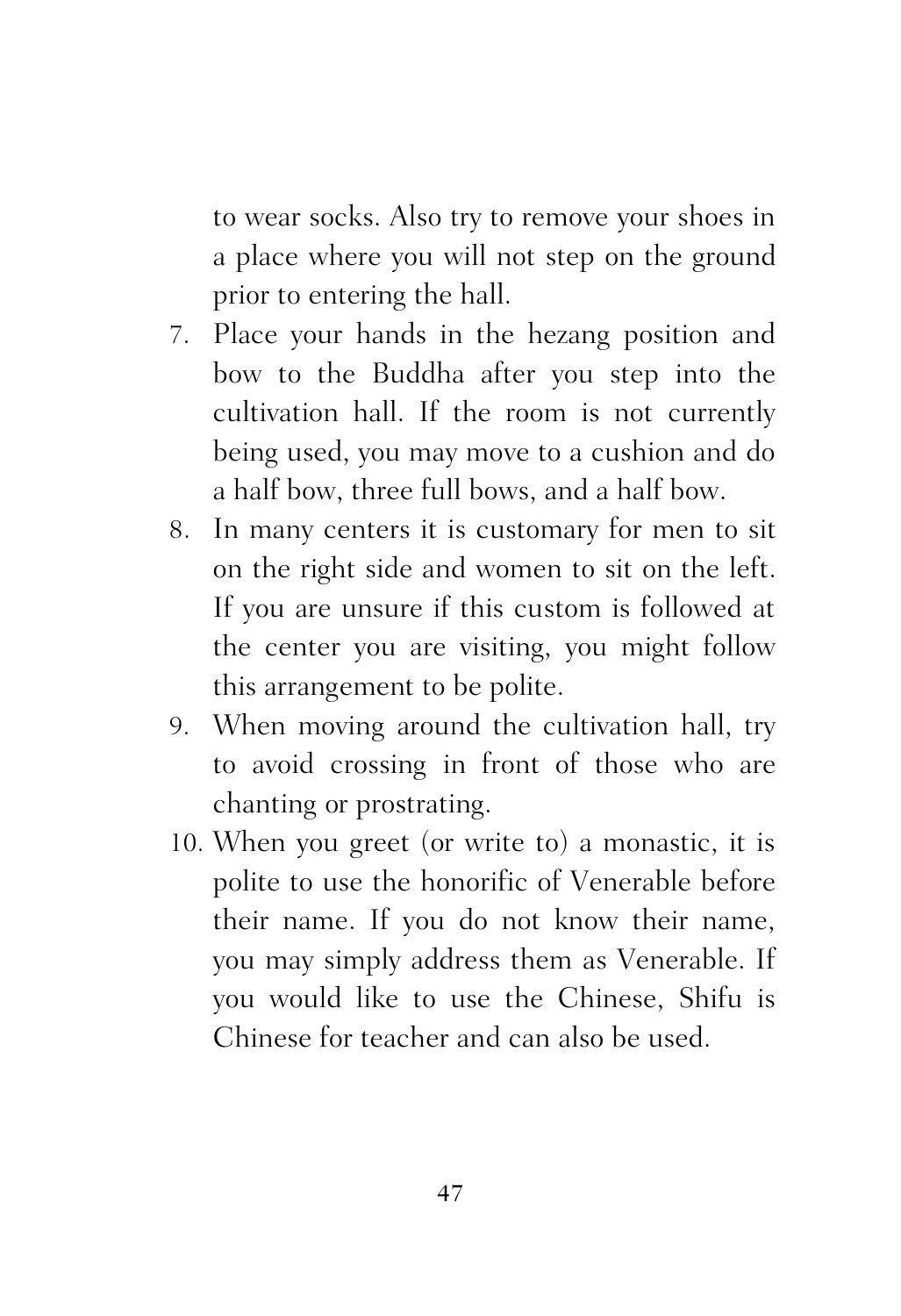# Chanting Session

First, place a container of clean water on the gongzhou if you have not already done so. Next, if you wish, light a stick of incense. If you have respiratory problems, there are some very nice smokeless varieties available. After lighting the incense, do not blow on the incense but fan it gently with your hand to put out the flame and allow it to burn slowly. Raise the lower tip of the incense to lightly touch your forehead with the incense pointed towards the Buddha and then place the incense in the holder.

In the following ceremony, which we follow sequentially, we first pay respects to Sakyamuni Buddha for teaching us about the unsatisfactory reality of our existence and of the happiness and liberation of the Pure Land. We then pay our respects to Amitabha Buddha for his compassionate vows to help all beings who request that help. Next, we begin chanting "Amituofo," which is the main part of the session. Continue this chanting for the time you have set aside for your practice.

After chanting, we pay our respects to the bodhisattvas Avalokitesvara and Mahasthamaprapta for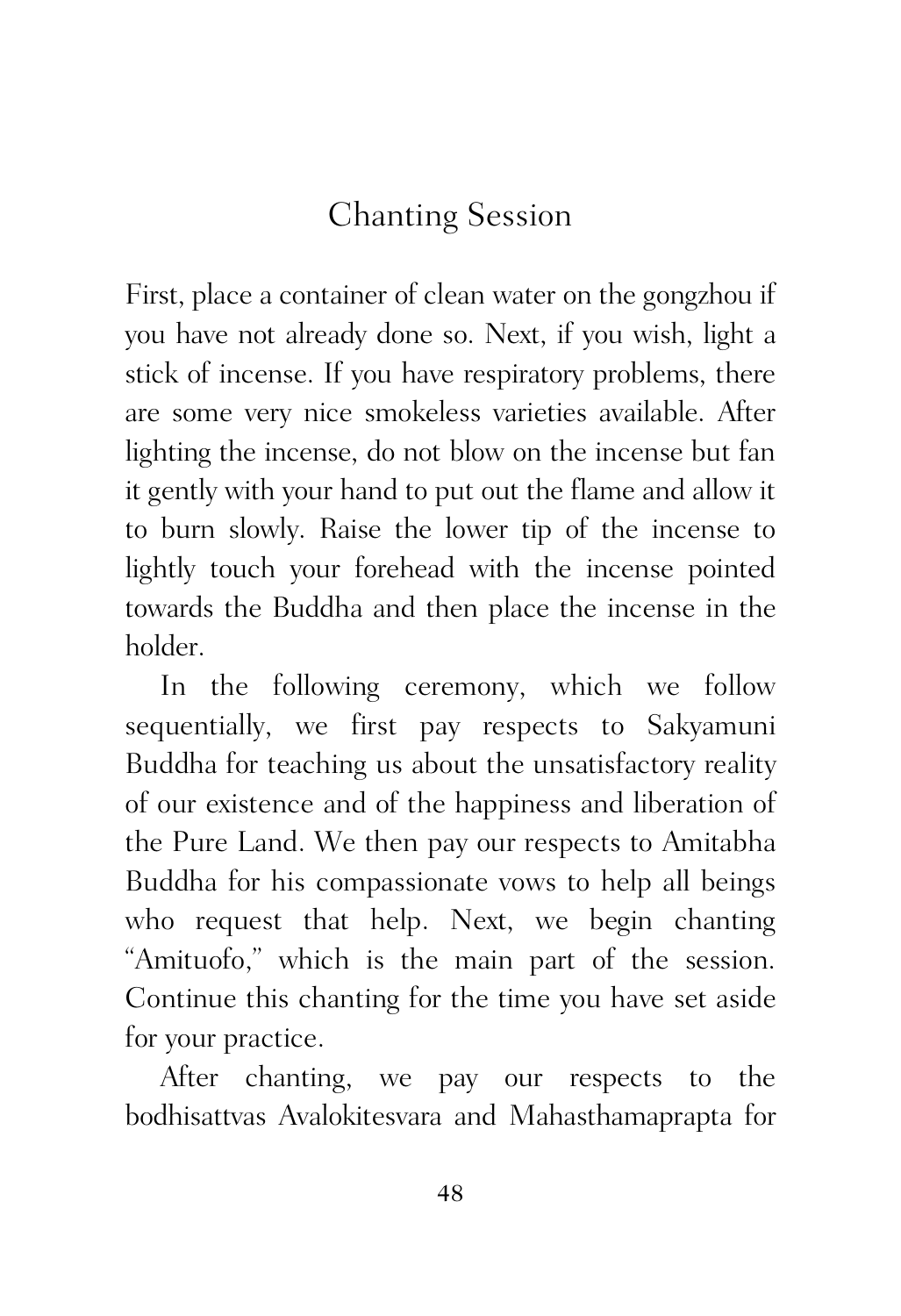their exemplary teachings of compassion and wisdom respectively, and then to all the bodhisattvas in the Pure Land for having progressed on the path of awakening. Next is the Verse of Repentance to express our deep regret for having harmed innumerable beings throughout our countless lifetimes. We conclude with the Dedication of Merit to pass on the goodness that has resulted from our chanting to help all beings end suffering and attain lasting happiness.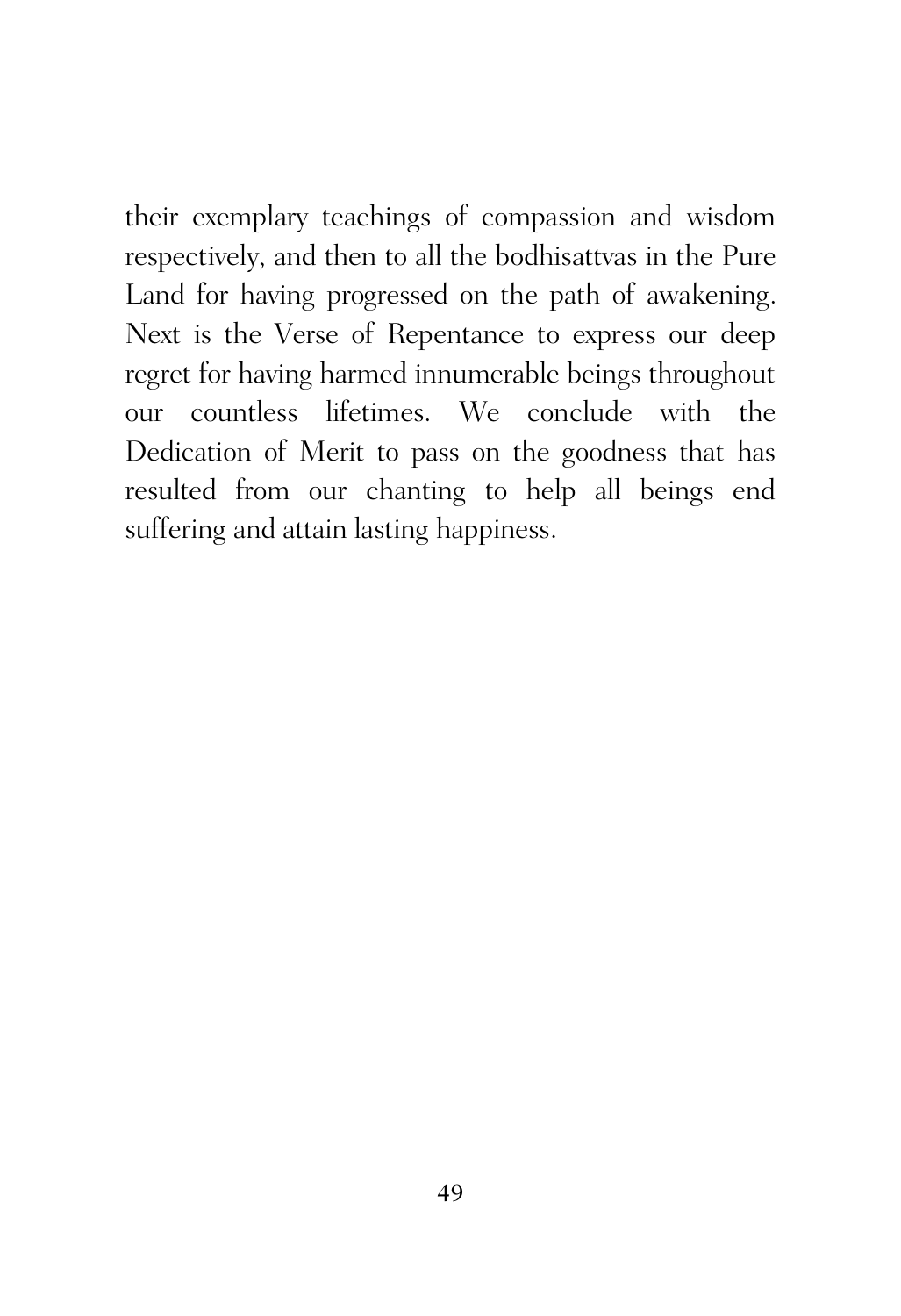Put palms together. Do one bow, three prostrations, one bow. Place container of water in front of Amitabha Buddha image. Light incense if desired. Put palms together, bow once and say what is in quote marks.

"Homage to our original teacher Sakyamuni Buddha"

(One bow)

(Repeat three times)

"Homage to Amitabha Buddha" (One bow)

(Sitting or walking meditation while mindfully chanting) "Amituofo"

(When finished, stand and put palms together) "Homage to Avalokitesvara Bodhisattva"

(One bow)

"Homage to Mahasthamaprapta Bodhisattva" (One bow)

"Homage to the great pure sea-vast assembly of bodhisattvas."

(One bow)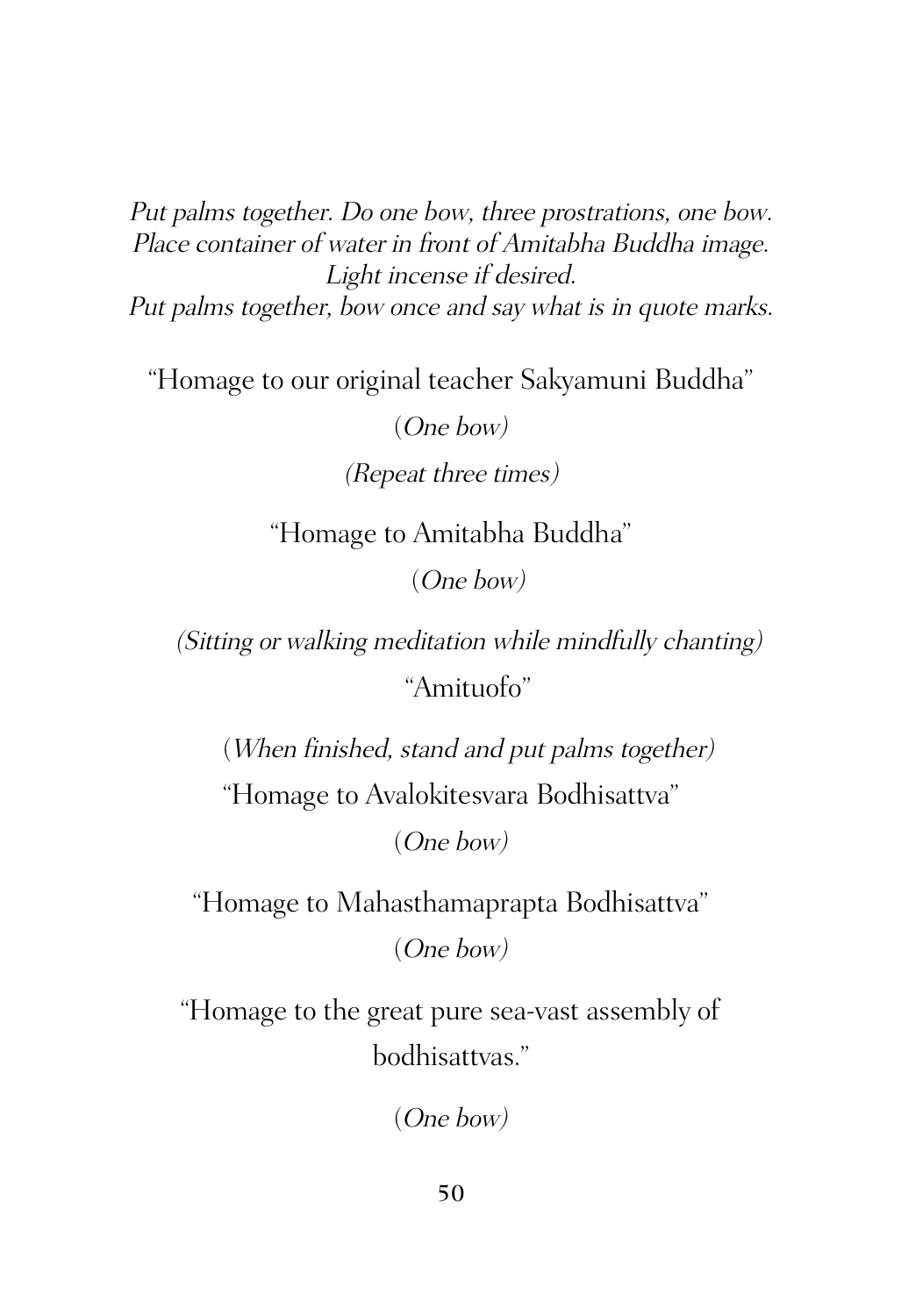"All evil actions committed by me since time immemorial, stemming from greed, anger, and ignorance, arising from body, speech, and mind, I deeply repent having committed." (One bow)

"May the merits and virtues accrued from this work adorn the Buddha's Pure Land, repay the Four Kindnesses above, and relieve the sufferings of those in the Three Paths below.

May those who see or hear of this bring forth the Bodhi mind, and at the end of this life, be born together in the Land of Ultimate Bliss." (One bow, three prostrations, one bow)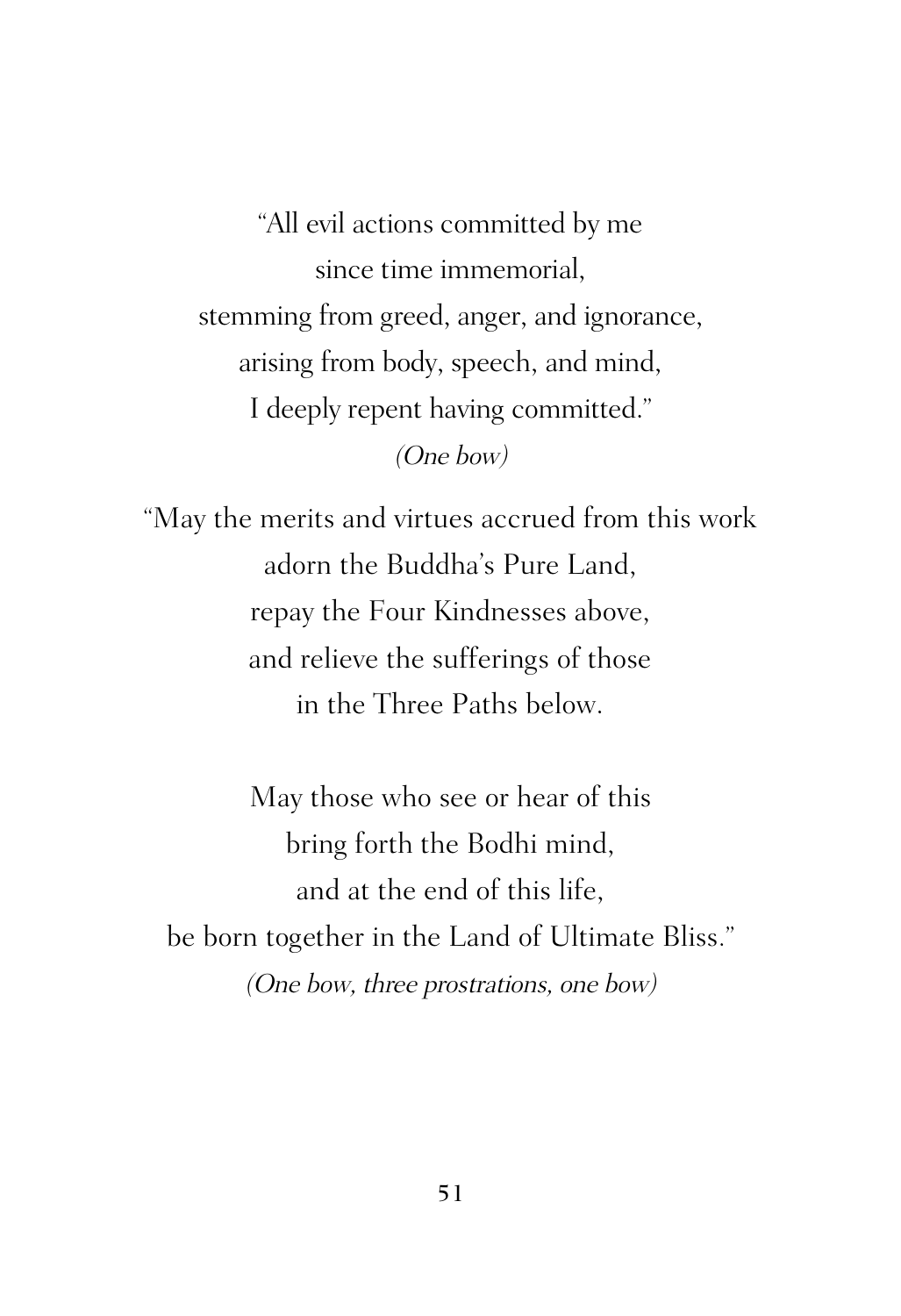## Supportive Buddha-name Chanting

Guidelines for Spiritual Advisors

1. Remind the patient of the suffering of this world and the joys of the Pure Land to help strengthen his or her vow to be reborn into there. The spiritual advisor should also enumerate and praise the patient's good deeds, merits, and virtues. This will help the patient to be happy and free of doubts, certain that when the time comes to die, he or she will, thanks to his or her good deeds, vows, and practice, be reborn into the Western Pure Land of Ultimate Bliss.

2. It is important to remind the dying person to cease thinking of wealth and property, as well as attachments to family and friends.

3. If the patient has written a will very good, but if not, it is best to counsel against writing one at this time. The advisor can also advise everyone to refrain from gossip and distracting conversations as they could rekindle the patient's attachment to this world, which is detrimental to the patient's desired rebirth.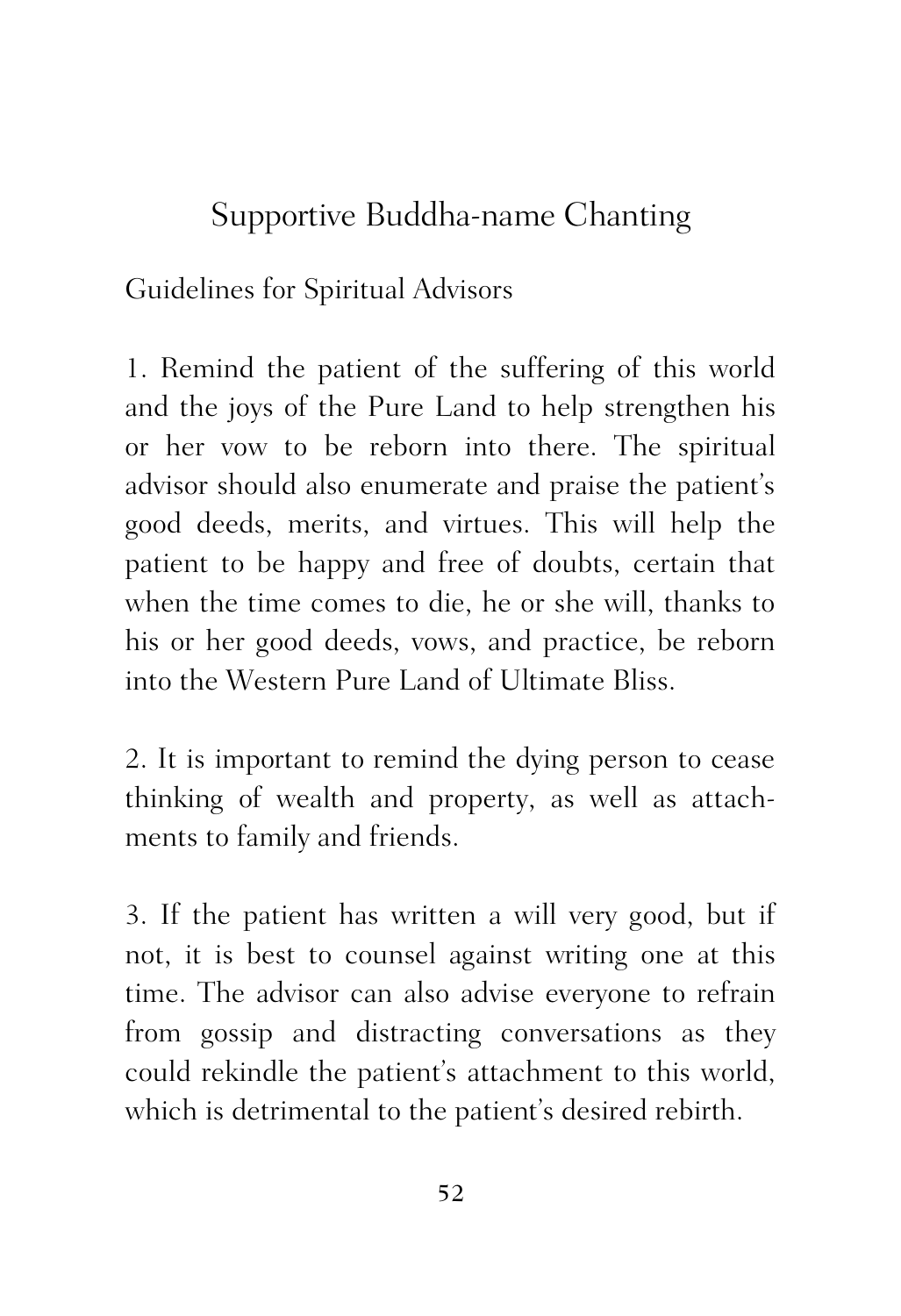4. When relatives and friends come to visit, they should be discouraged from becoming emotional in the patient's presence. If they wish to help, they can stand to the side and chant "Amituofo" aloud. Explain to the visitors that crying at this time could distract the patient from the desired rebirth in the Pure Land, and result in the patient being subjected to much suffering.

5. The patient should be counseled to practice generosity and give away personal effects to those who need them. Also, the patient can purchase Buddha images, sutras, and other Buddhist materials, and request that they also be given away. This will help the patient to increase his or her merits and reduce bad karmas, and thus help to facilitate a good rebirth.

The good advisor should keep these general guidelines in mind, but be ready to improvise according to the situation.

Supportive Buddha-name Chanting

Supportive chanting by family members and Dharma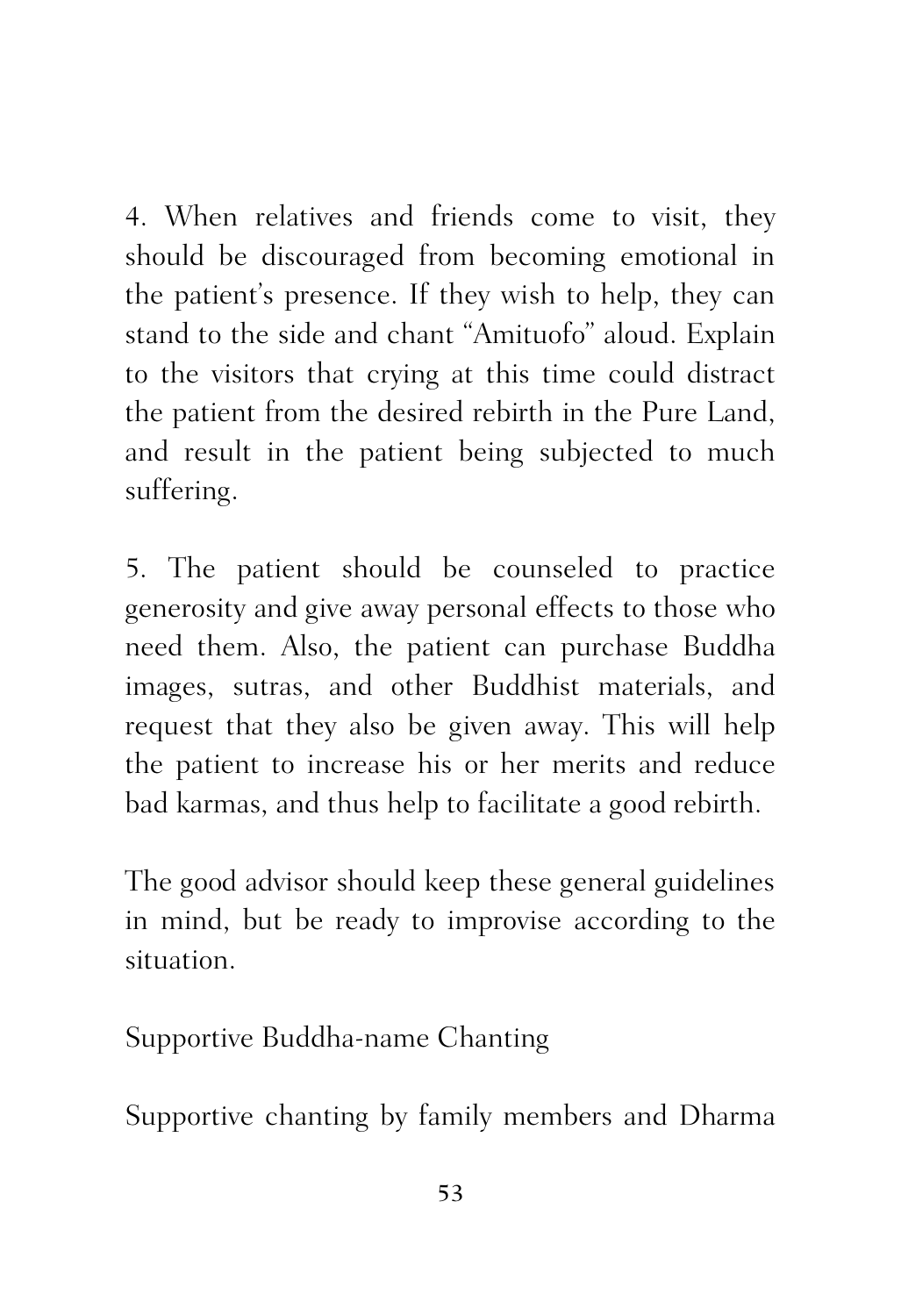friends is crucial when a patient is on the verge of death because, at that time, he or she is weak both mentally and physically. In such trying circumstances, it becomes increasingly difficult to focus on chanting "Amituofo." This is why supportive Buddha-name chanting is so important.

1. To help focus the patient's thoughts, respectfully place a statue or picture of the standing Amitabha Buddha in front of the patient where it can be easily seen. Place a container of clean water in front of this image and some fresh flowers in a vase near it. Lightly scented incense, or even a smokeless variety, may be burned. (A strong fragrance or excessive smoke might cause the patient to have difficulty in breathing.)

2. Those who come to practice supportive chanting should remember that the patient, who is in a weakened state, requires adequate fresh air. If too many people are in the room at one time, the patient may have difficulty breathing and become agitated, resulting in more harm than good. Also, people should pre-arrange their chanting time and silently take turns, so that the chanting can continue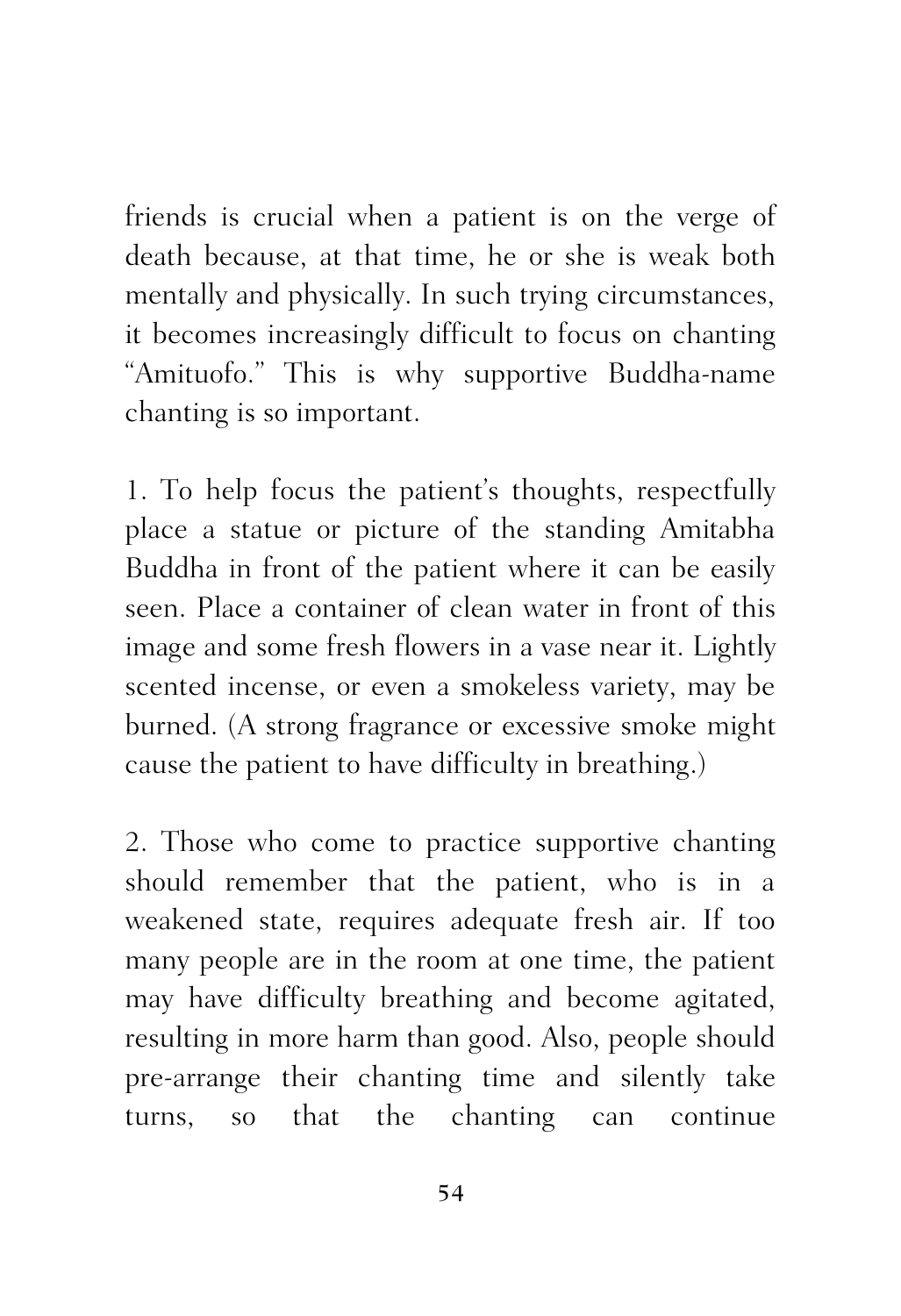uninterrupted. Each session can last about an hour.

3. According to Master Yin Guang, the thirteenth patriarch of the Pure Land school, the short chanting form of "Amituofo" should be used, so that the patient can easily register this name in the most subtle consciousness, at a time when both mind and body are very weak.

It would be wise to ask the patient which is preferred—"Amituofo" or "Namo Amituofo." In this way, the patient can comfortably and silently chant along with the group. To go counter to the patient's likes and habits may destroy his or her concentration. People should not chant too loudly so as not to expend too much energy and shorten the time they can chant. On the other hand, they should not chant in too low a voice or the sound might not register in the patient's mind. Also, they should not speak to one another while in the room.

Chanting should neither be overly loud or soft, slow or fast. Each utterance should be clear and distinct, so that it can be heard clearly and penetrate deep into the patient's consciousness. One caveat: if the patient is too weak or is in coma, he may have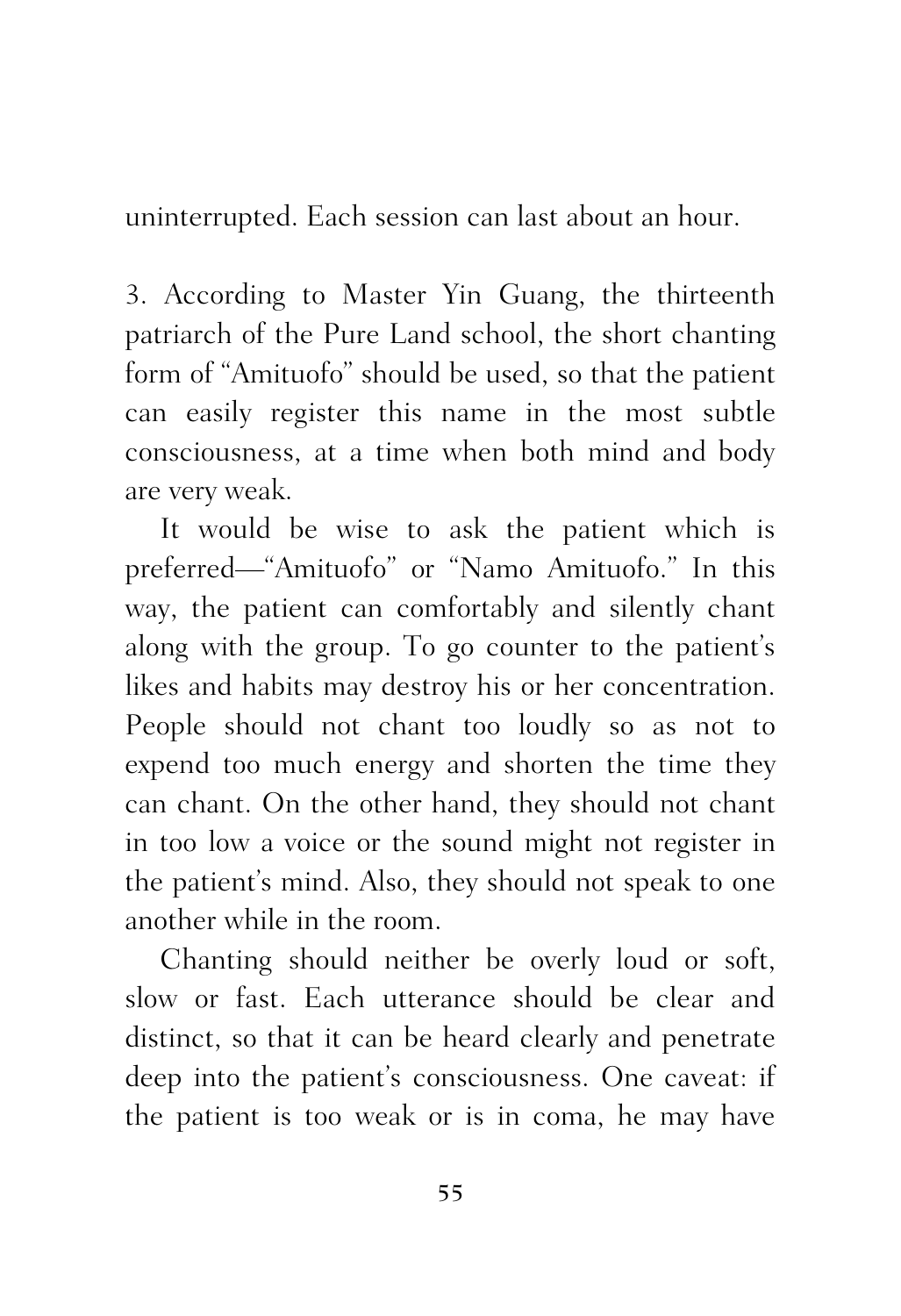difficulty hearing the chanting. In such a case, someone should chant close to the patient's ear to help the patient to maintain a clear, steady mind.

4. With regard to instruments, it is generally better to use the small hand bell with its clear, limpid sound, as it can help the patient develop a pure and calm mind. However, this may not apply in all cases. If possible, it is best to ask the patient in advance what is preferred. If some details do not suit the patient, we should adapt to the circumstances and be flexible.

After the Patient Dies

1. Relatives should not cry in the presence of the patient, especially immediately before and after the death. Doing so can cause the dying patient to develop thoughts of attachment which can prevent the much sought rebirth and resultant liberation.

2. It is vitally important not to touch or move the body of the deceased person. Thus, people should wait at least twelve hours, and preferably twenty-four, before washing and dressing the body.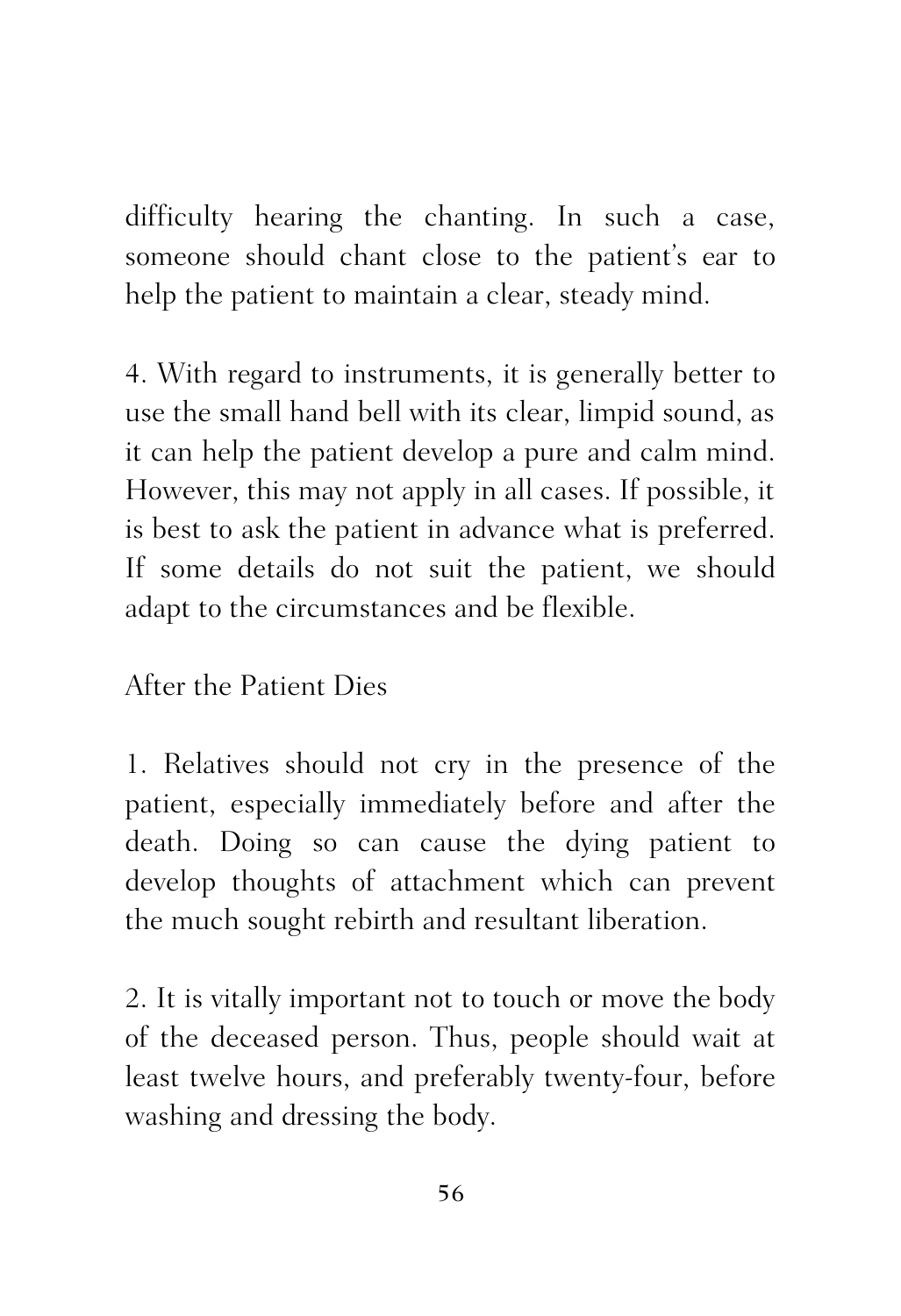3. Family and friends should concentrate on chanting in all earnestness and without crying for at least twelve hours. This is to allow the patient's most subtle consciousness adequate time to leave the body. If, during this period, anyone touches the body or cries, the deceased may still experience feelings of pain, sadness, anger, or self-pity, and sink again into the realms of suffering.

4. During the minimum twelve-hour period (twentyfour hours is preferable), if people can remain chanting near the deceased, so much the better. Except for chanting, nothing should be done.

5. Funeral arrangements should be simple and modest, without unnecessary expenses. Only vegetarian food should be provided for serving meat or fish will burden the departed with more karmic obstacles, making liberation that much more difficult. It is important to remember that even those who have been already been reborn into the Pure Land may still be affected by the behavior of family and friends acting on behalf of the deceased.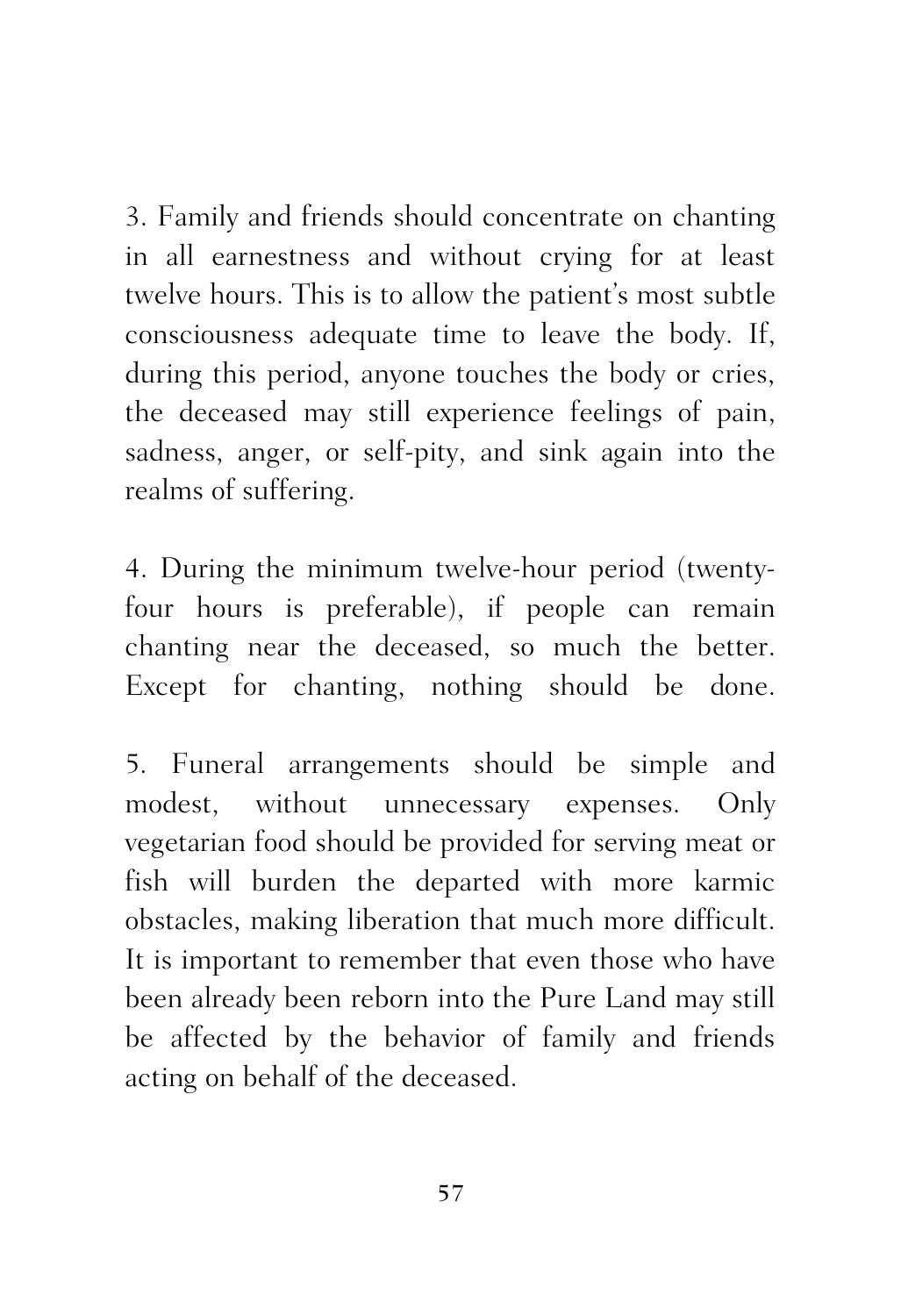# Living Will

To my family and all those concerned with my care:  $I, \quad \text{if}$ 

\_\_\_\_\_\_\_\_\_\_\_\_\_\_\_\_\_\_\_\_\_\_\_\_\_\_\_\_\_\_\_\_\_\_\_\_\_\_\_\_\_\_\_\_

being of sound mind, make this statement as a directive to be followed if for any reason I become unable to participate in decisions regarding my medical care.

Upon my death and transition into the next life, I do not wish to be reborn as a ghost path or an animal. I do not wish to suffer. Instead, I wish to follow Amitabha Buddha and to arrive at his Western Pure Land of Ultimate Bliss. To all my family and friends, I wish to ask for your assistance so that I may not suffer, but instead remain calm and peaceful to prepare for my arrival to the Western Pure Land.

In the event that I should suffer from a terminal illness to the extent that doctors foresee no possible recovery, I ask that no medical treatment be undertaken. Should I already be in the hospital at this point, I wish to be checked out and brought home.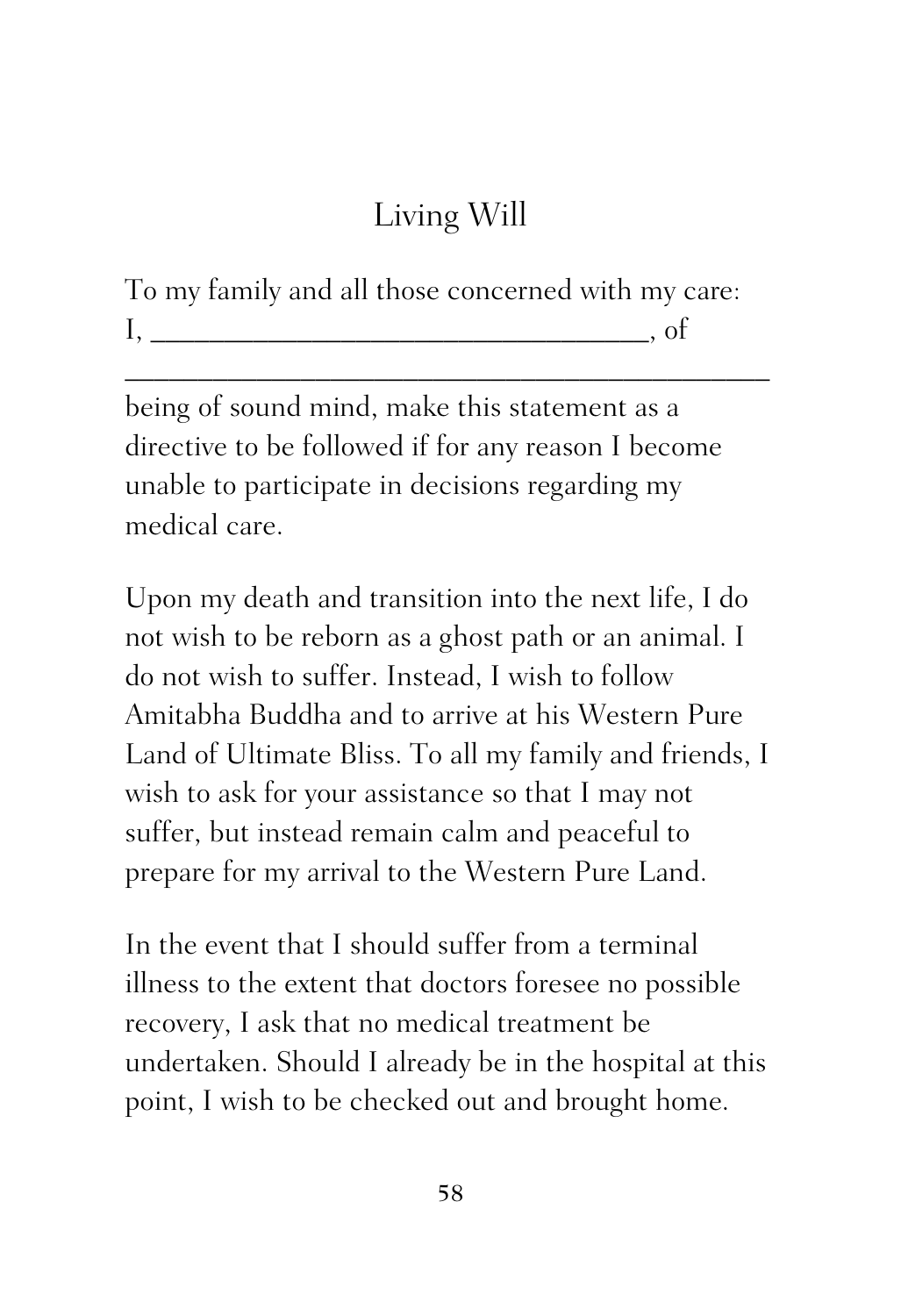Please notify my assigned family member or friend

at telephone number $(s)$ and \_\_\_\_\_\_\_\_\_\_\_\_\_\_\_\_\_\_\_\_\_\_\_\_\_.

\_\_\_\_\_\_\_\_\_\_\_\_\_\_\_\_\_\_\_\_\_\_\_\_\_\_\_\_\_\_\_\_\_\_

Once home, please position me in the most comfortable, natural position in which I may rest. The assigned family member or friend will lead others in chanting "Amituofo." Should I decline to the point where I lose consciousness and am no longer aware of my surroundings, the assigned family member or friend shall have full authority in making any decisions regarding my well-being. If this person cannot be contacted, please find a Buddhist master or Buddhist believer to aid in the chanting of "Amituofo" until the assigned person can be reached.

Within twenty-four hours prior to and after my death, I would like to ask my friends and family to comply with the following:

- 1. Do not touch or move my body or even my bed.
- 2. Do not change my clothing.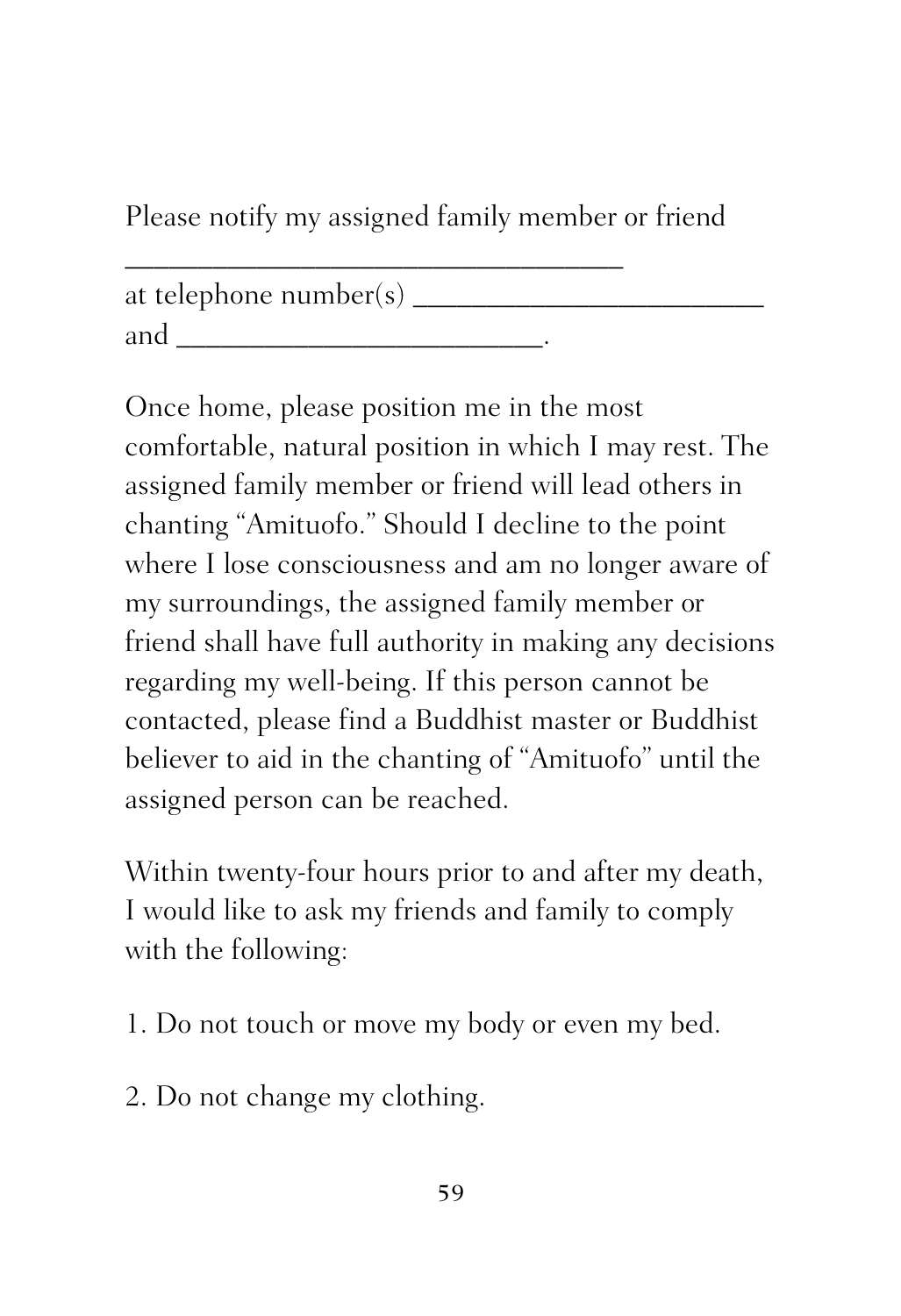3. Do not place dry ice or other substances on my body. Sandalwood incense may be burned if there is any odor.

4. Do not let a breeze blow directly onto my body.

5. Do not allow the scent of alcohol, onions, scallions, garlic, or chives to enter the room.

6. Do not smoke, cry, or talk in the room.

My purpose for asking this is to create an atmosphere in which I may remain calm and at peace. The only sound I wish to hear is "Amituofo," so that he may escort me to the Pure Land.

If I am at home upon my death, my family should take turns chanting "Amituofo" for eight to twenty-four hours. At this point, I will be ready to be moved, washed, and dressed. This period of chanting is the best time to assist me to be calm and peaceful. All funeral arrangements can be made afterwards. If I should pass away in the hospital, please follow hospital policy and chant as much as is allowed.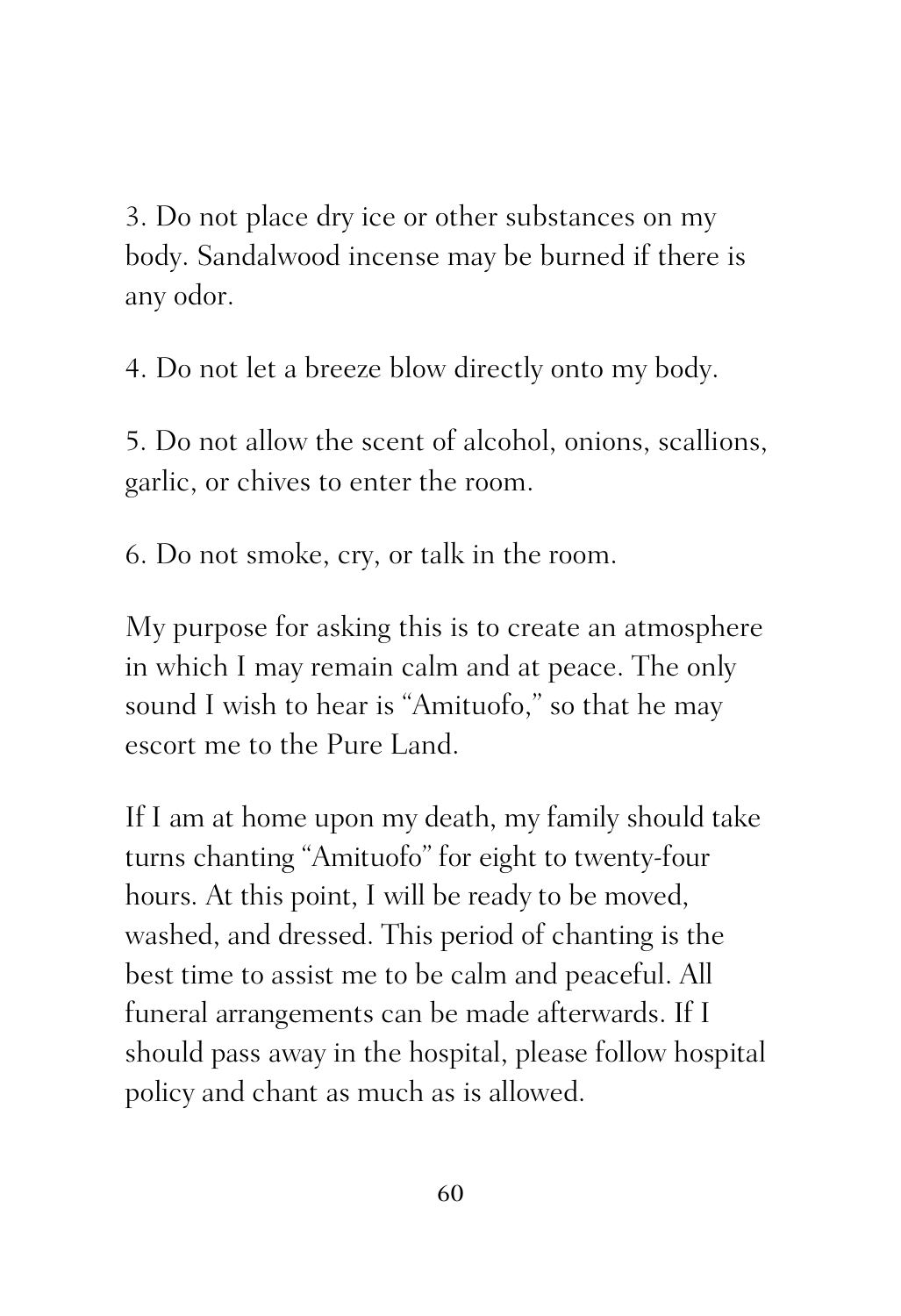During my terminal illness and within forty-nine days after my death, all family members should adopt a vegetarian diet. I do not wish for any killing to be associated with my death. All funeral offerings must be vegetarian. The use of alcohol is strictly prohibited. Funeral arrangements should be kept simple, and proper Buddhist etiquette should be followed. I do not wish for any unnecessary excess.

Within forty-nine days following my death, I sincerely ask my family members and friends to seek my rebirth into the Pure Land, and to perform good deeds such as giving offerings to the Three Jewels of the Buddha, Dharma, and Sangha, printing sutras, helping the needy, and so on. These good deeds will help me to attain additional good karma, and further assist me in arriving at the Pure Land. Most important is for my family to sincerely chant "Amituofo."

In order for me to benefit the most and to peacefully arrive at the Pure Land, the above points must be followed. This will not only benefit me but all those involved as well. In this manner, I wish for everyone to learn and to believe in Buddhism. Thus, everyone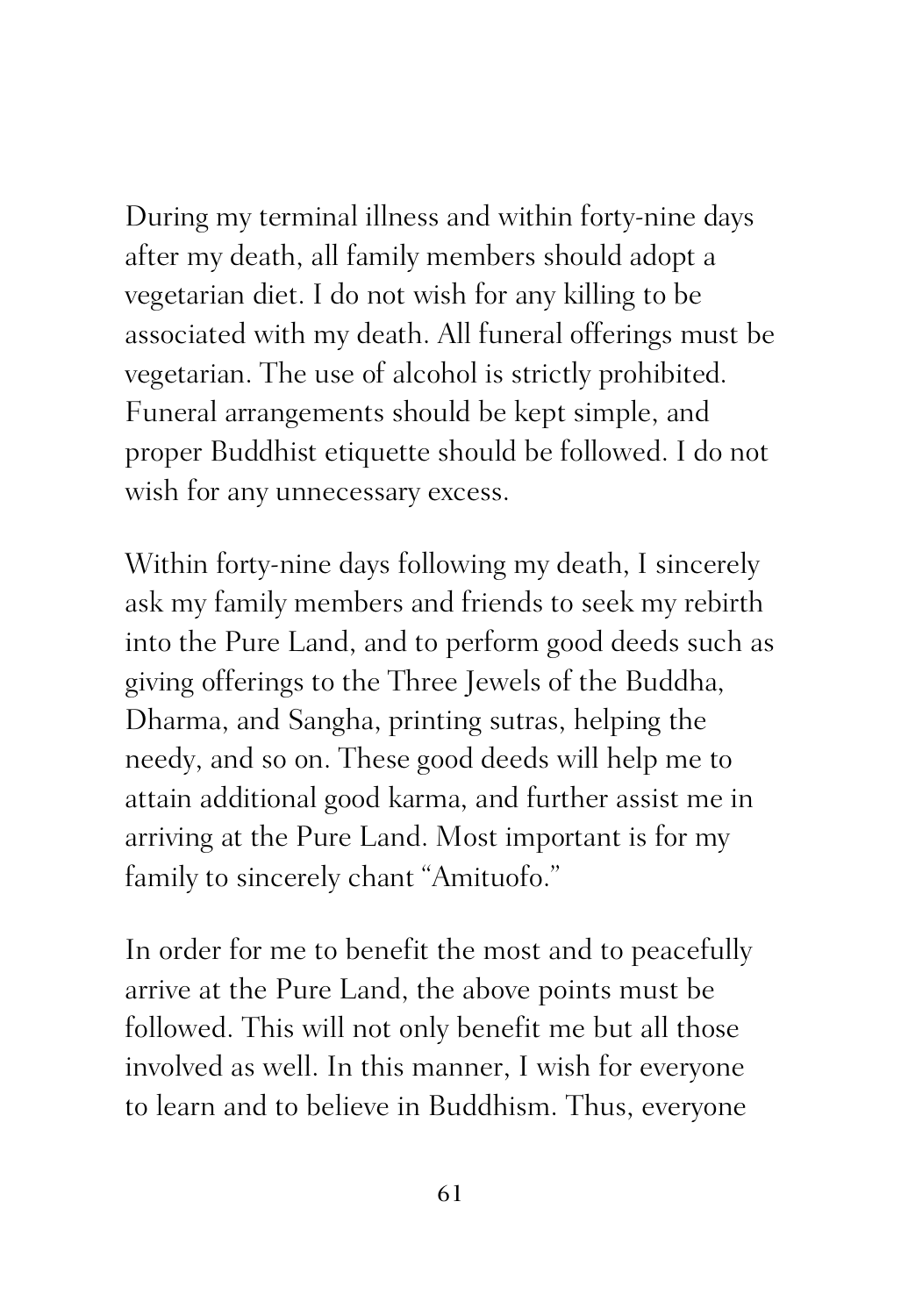can arrive at the Pure Land, as well.

Amituofo to all.

These directions express my legal right to request or refuse treatment. Therefore, I expect my family, doctor, and all those concerned with my care to regard themselves as legally and morally bound to act in accord with my wishes.

| Signed |  |  |
|--------|--|--|
| Date   |  |  |

Witness: I declare that the person who signed this document, or asked another to sign this document on his or her behalf, did so in my presence and that he or she appears to be of sound mind and free of duress or undue influence.

| Witness |  |  |
|---------|--|--|
| Date    |  |  |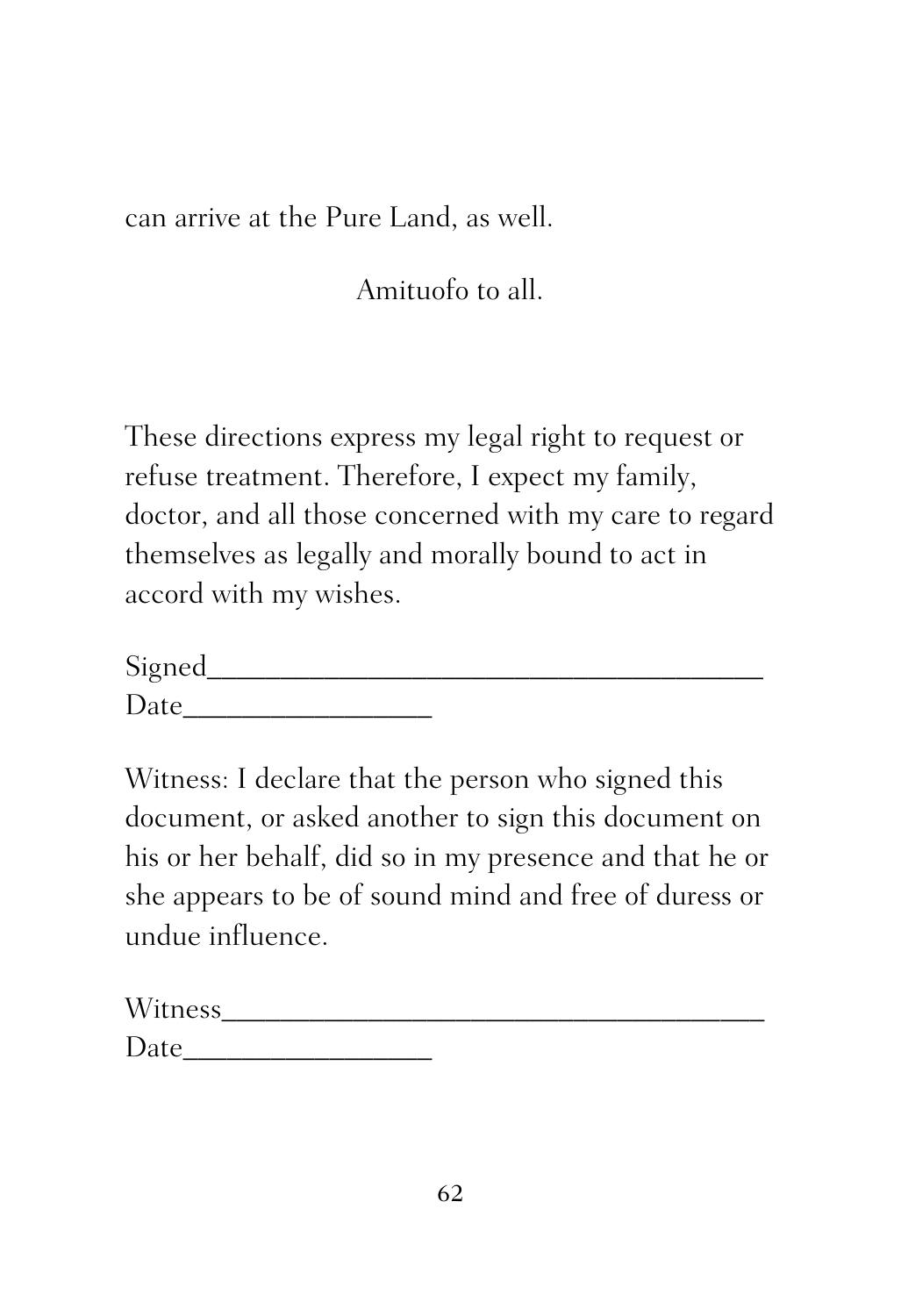## Wisdom from the Masters

Great Master Yin Guang Thirteenth Patriarch of Pure Land Buddhism

Whether a lay or a monk or nun, we need to respect those who are older than we are and to exist harmoniously with those around us. We are to endure what others cannot and practice what others cannot achieve. We should do all we can on behalf of others and help them to be good. When sitting quietly, we would do well to reflect on our own faults. When talking with friends do not discuss the rights and wrongs of others. In our every action, from dawn to dusk and dusk to dawn, recite the Buddha's name. When reciting, whether aloud or silently, do not give rise to wandering thoughts. If wandering thoughts arise, immediately dismiss them. Constantly maintain a modest and regretful heart.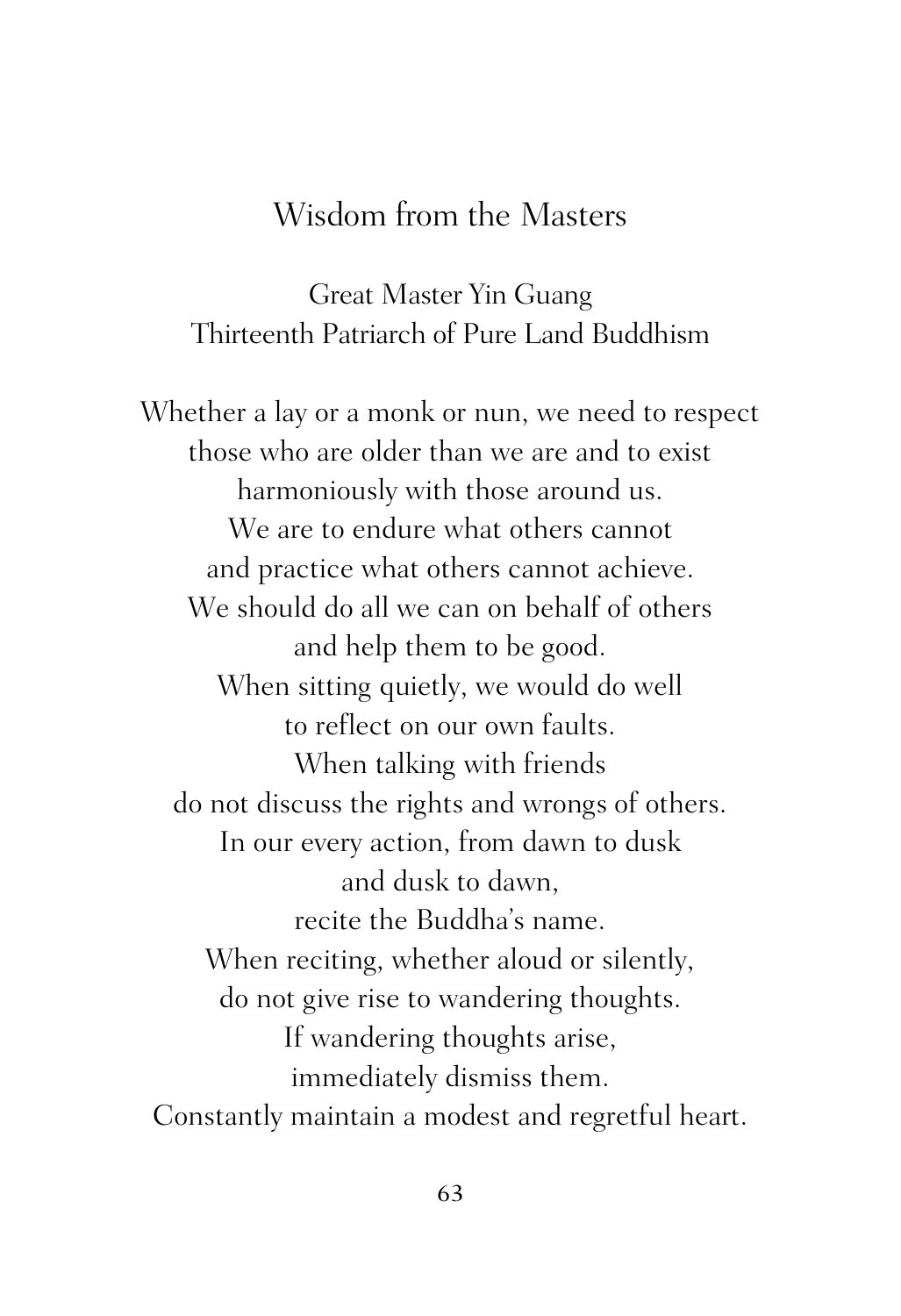Even if we have upheld true cultivation, we still need to feel that our practice is shallow and never boast. We should mind our own business and not the business of others. See only the good examples of others instead of their shortcomings. We would do well to see ourselves as ordinary and everyone else as bodhisattvas. If we can cultivate according to these teachings, we are sure to reach the Western Pure Land of Ultimate Bliss.

 $\sim$   $\sim$   $\sim$ 

To be truly mindful of Buddha Amitabha and give up attachments to the body, the false mind, and worldly affairs is great giving. To be truly mindful of Buddha Amitabha and not have any greed, anger, and ignorance is truly upholding precepts.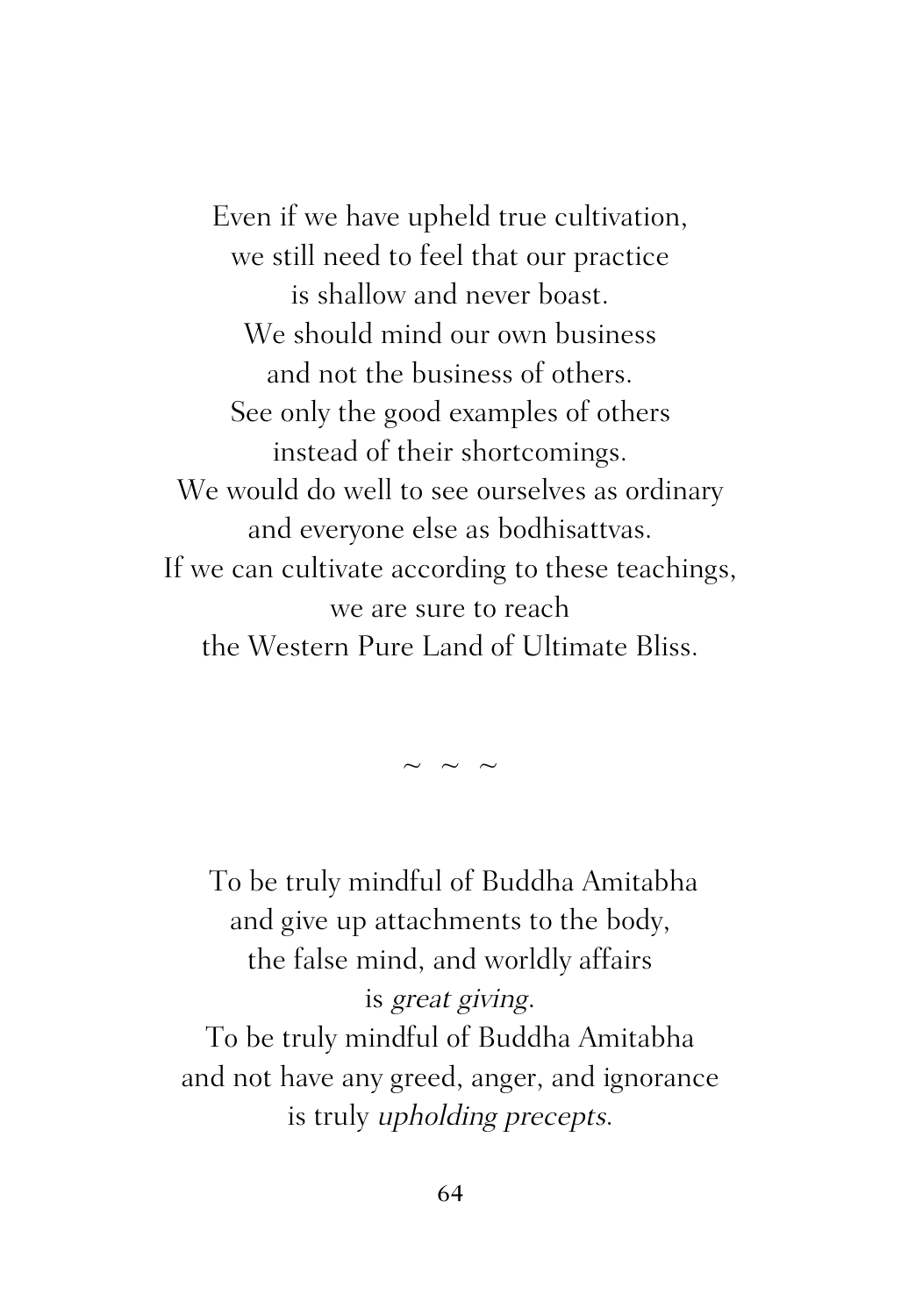To be truly mindful of Buddha Amitabha and not be bothered by who is right or who is wrong is great tolerance to insult. To be truly mindful of Buddha Amitabha and not be distracted by other thoughts is great focus and diligence. To be truly mindful of Buddha Amitabha and not have wandering thoughts is great dhyana. To be truly mindful of Buddha Amitabha and not be enticed by any temptation is great prajna.

Try reflecting on the following: If I still have not given up the attachments to body, false mind, and worldly affairs; if greed, anger, and ignorance still arise in my mind; if I am still bothered by who is right and who is wrong; if I have not eradicated distractions from other thoughts; if I still have not ceased my wandering thoughts; and if I am still enticed by temptations; then, I am not truly mindful of Buddha Amitabha.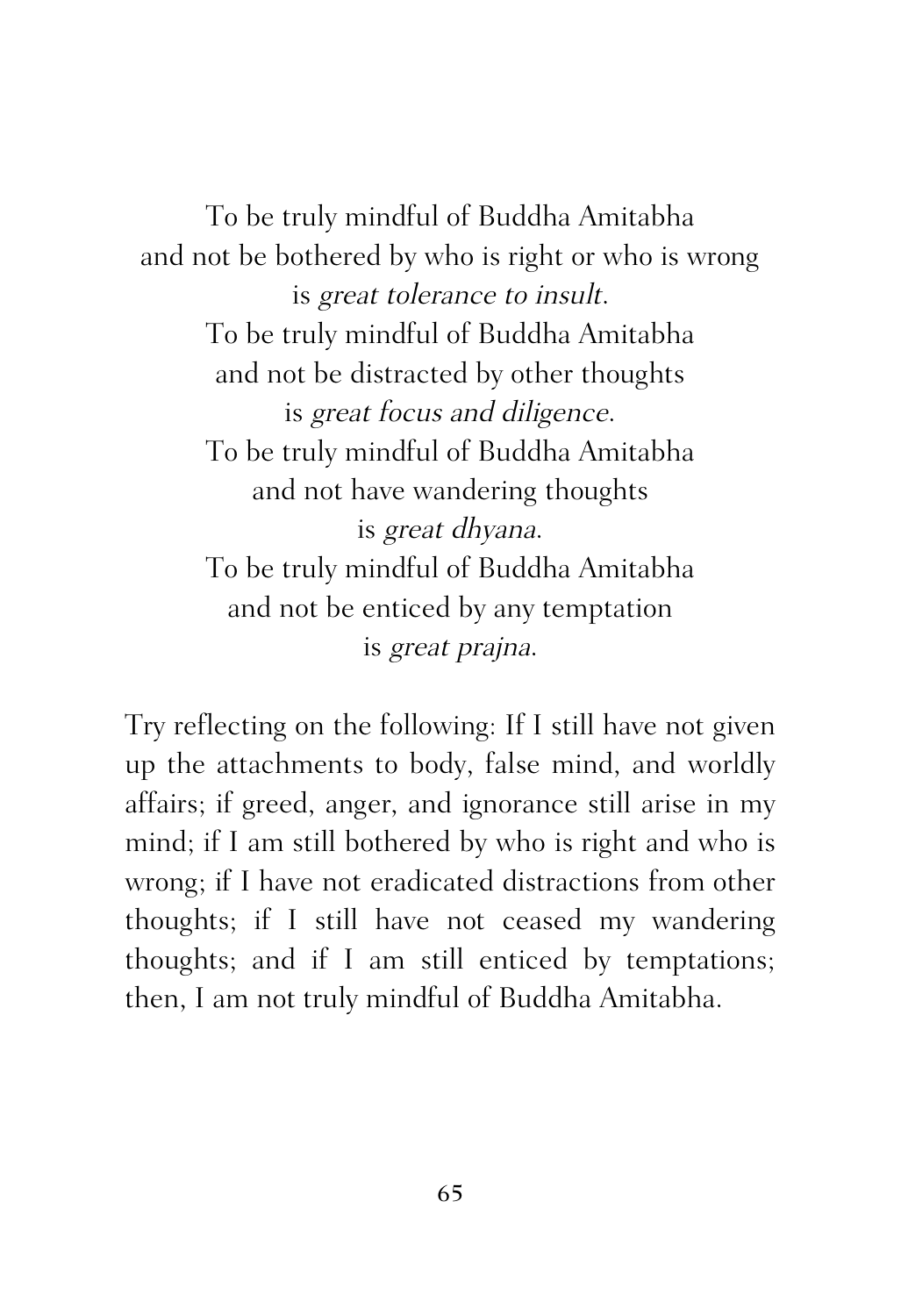# Venerable Master Chin Kung

In the Pure Land school, we emulate Avalokitesvara 's compassion and Mahasthamaprapta's singlemindedness. The "Chapter of the Perfect and Complete Realization of Mahasthamaprapta" in the Surangama Sutra tells us how Mahasthamaprapta and fifty-two fellow bodhisattvas single-mindedly concentrated on being mindful of Amitabha Buddha and on chanting his name from the time they took refuge until the time they attain Buddhahood. All they relied on was the name of Amitabha Buddha—[as the sutra says] "without the aid of any other expedient, the mind will be opened."

In other words, Pure Land practitioners do not need to rely on any other method. From their initial determination to seek enlightenment until their attainment of Buddhahood, they only need to concentrate on Buddha-name chanting—on being mindful of Amitabha Buddha and on chanting his name.

How should we practice Buddha-name chanting?

Mahasthamaprapta taught us that the key is "the perfect control of the six senses with continuous pure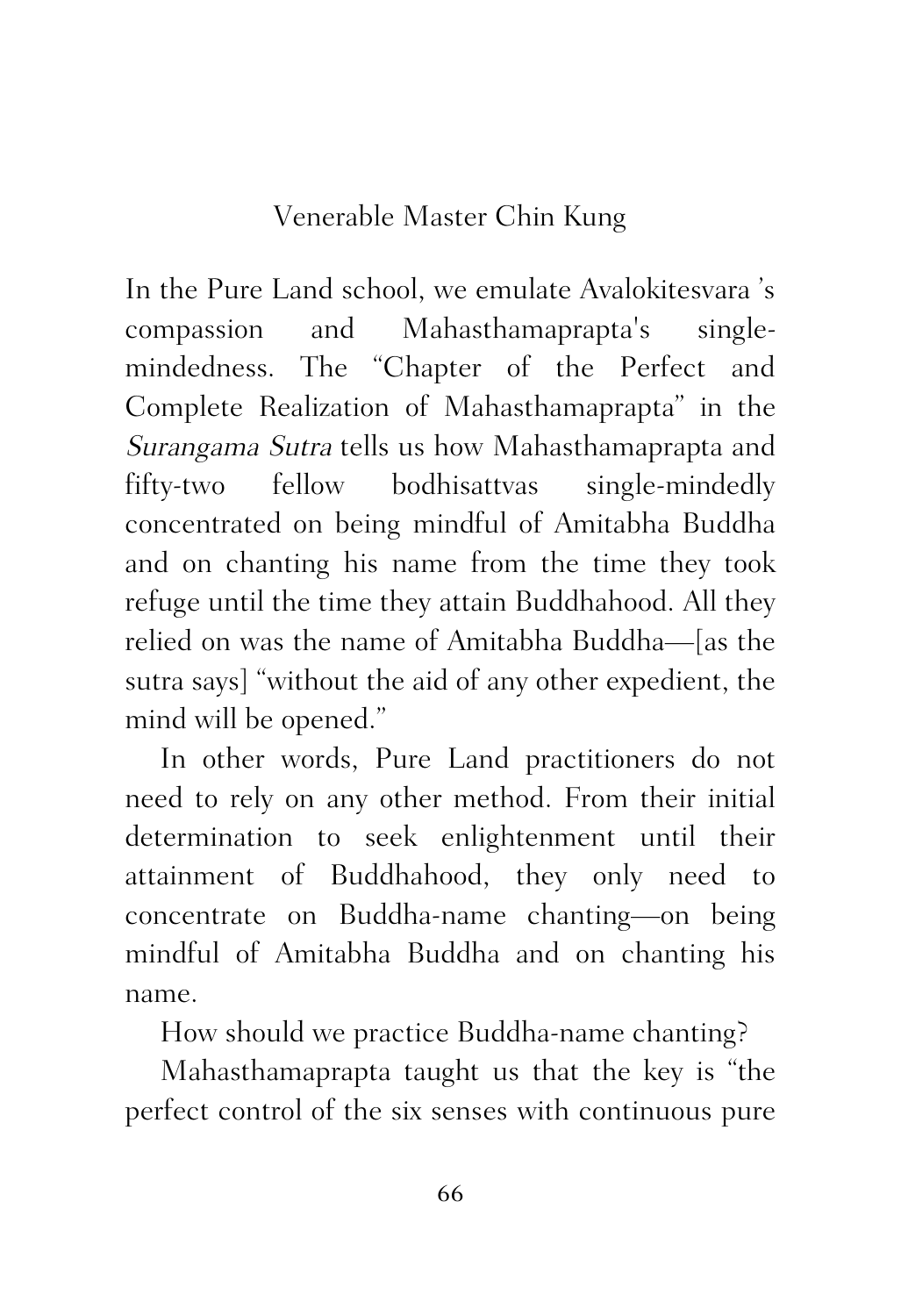thoughts." "Pure thoughts" means that when we chant "Amituofo" we should not have any doubts or other thoughts. The mind must be pure; we must chant with a pure mind. "Continuous" means that we chant with no interruption. "No intermingling, no doubt, and no interruption" is the key to success in the practice of Buddha-name chanting that Mahasthamaprapta taught us. If we practice "the perfect control of the six senses with continuous pure thoughts," we will definitely succeed in our practice of Buddha-name chanting.

# $\sim$  Buddhism: Awakening of Compassion and Wisdom, Second edition, Trans. by Silent Voices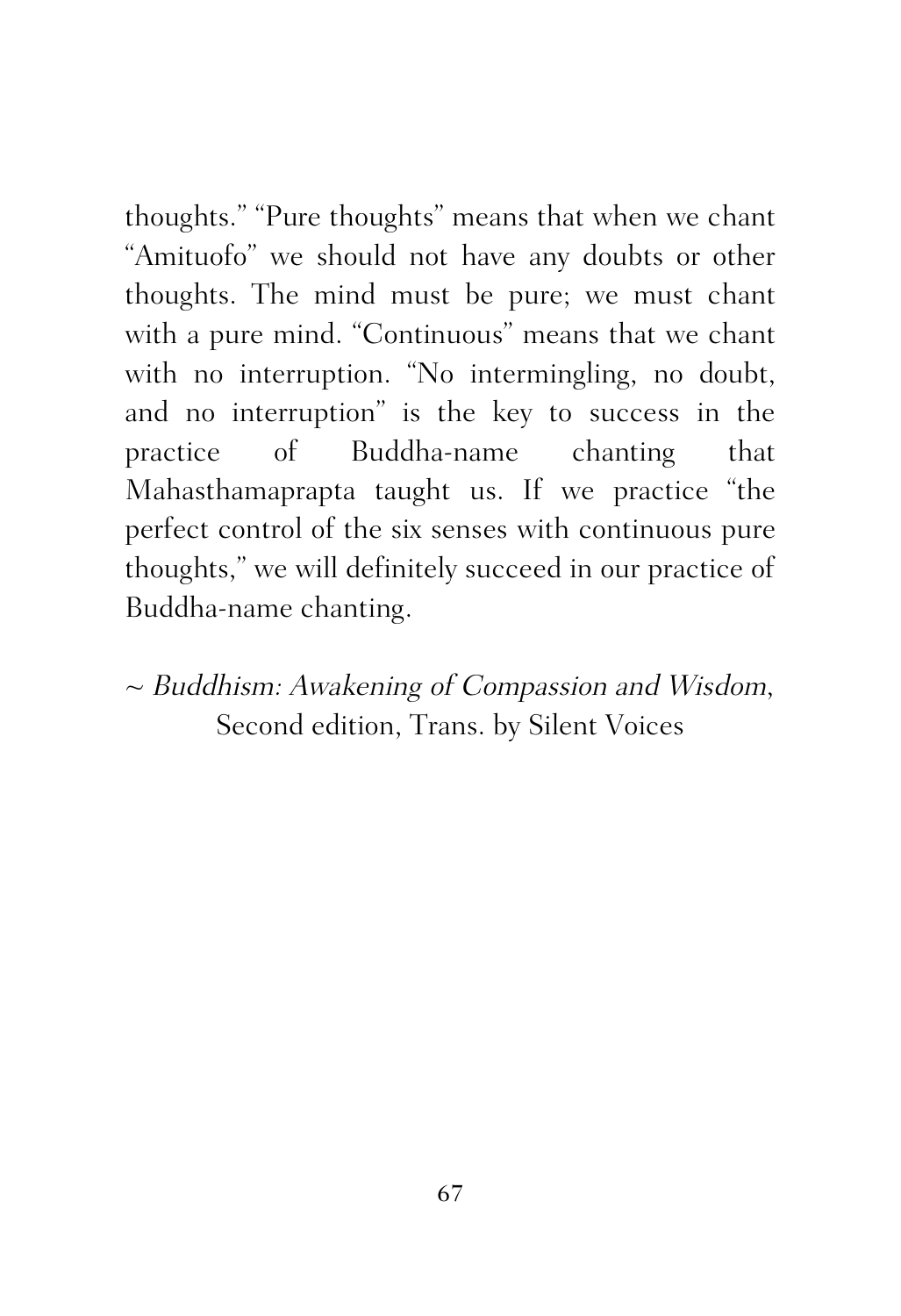# Closing Thoughts

Pure Land Buddhist practice is not confined to learning about particular Buddhist principles and chanting a Buddha's name while bowing, sitting, or walking. Our practice is the development of a calmer, purer mind. It to train us to think and behave as a Buddha would in everything we do.

We strive to achieve this mindset through the previous practices as well as through less formal practice. How? By reminding ourselves daily that while all of us have many shortcomings, we should only be concerned with our own. By understanding causality and not blaming others for the difficulties in our lives. And by realizing that all beings suffer and that only when we awaken can we truly help others to be free from pain.

Ultimately, our practice will enable us to have loving-kindness and patience held equally and joyfully for all.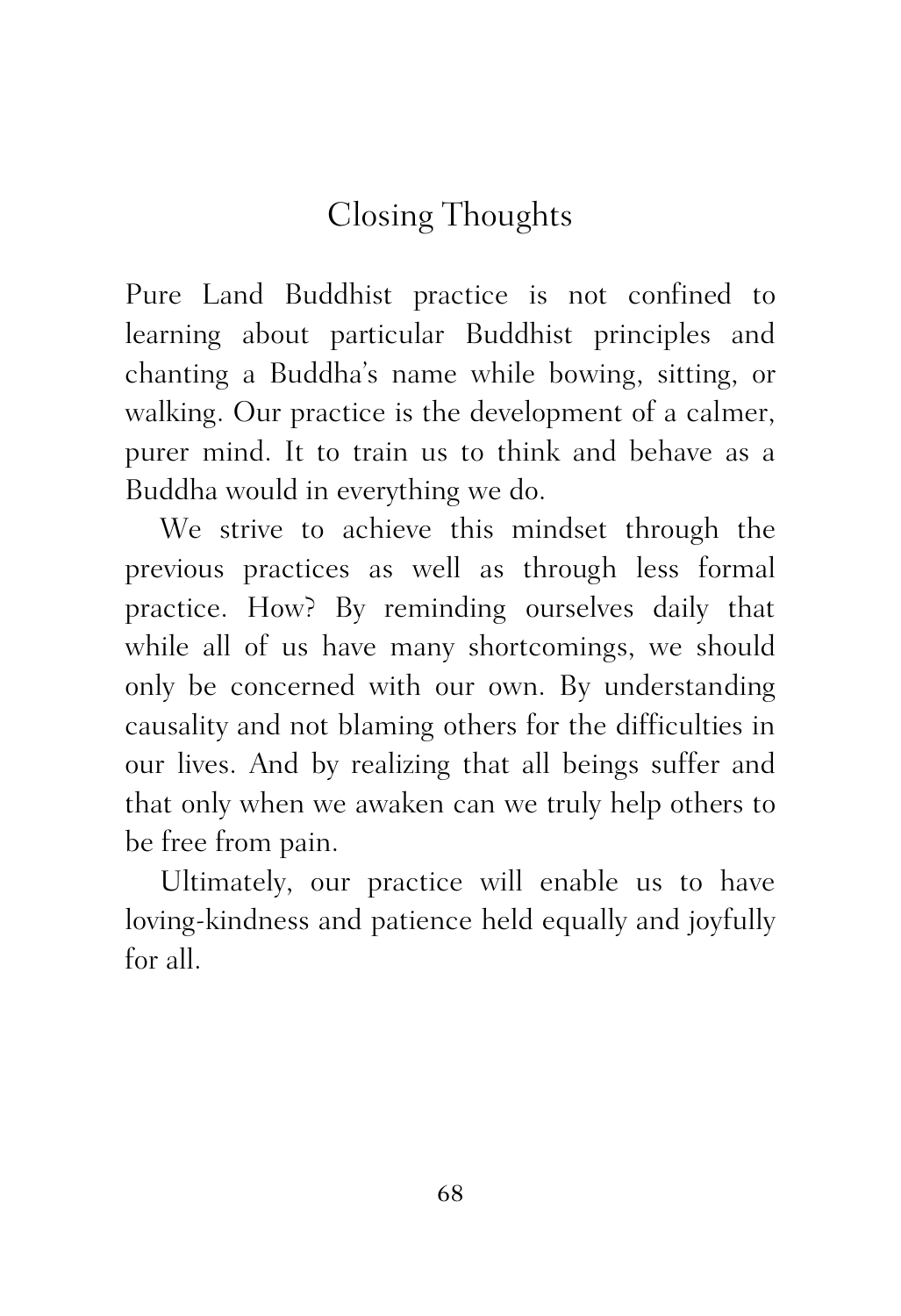Wherever the Buddha's teachings flourish, either in cities or countrysides, people will gain inconceivable benefits. The land and people will be enveloped in peace. The sun and moon will shine clear and bright. Wind and rain will appear accordingly and there will be no disasters. Nations will be prosperous and there will be no need for soldiers or weapons. People will abide by morality and accord with laws. They will be courteous and humble, and everyone will be content without injustices. There will be no thefts or violence. The strong will not dominate the weak and everyone will get their fair share.

 $\sim$  Infinite Life Sutra  $\sim$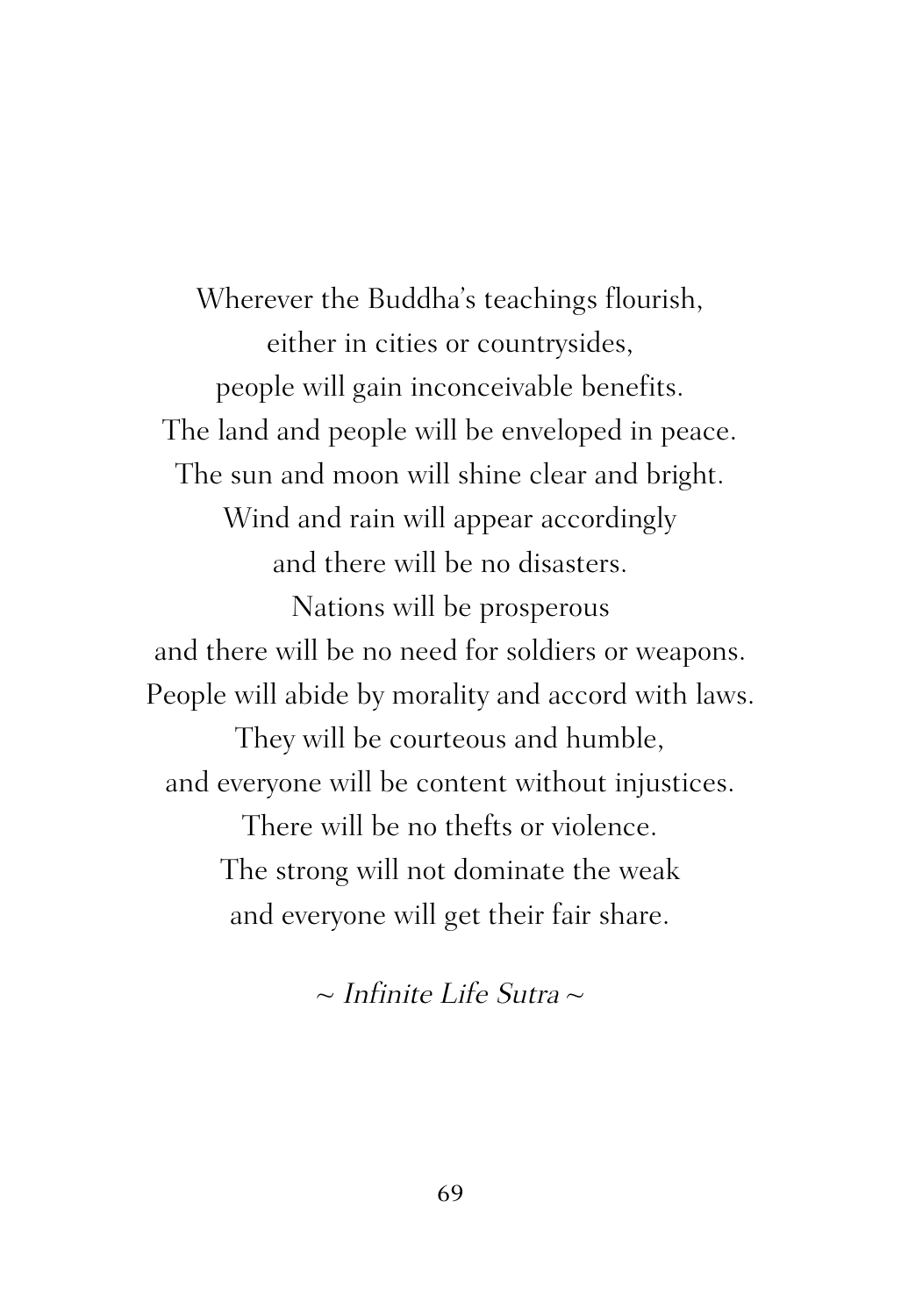# Dedication of Merits

May the merits and virtues accrued from this work adorn the Buddha's Pure Land, repay the Four Kindnesses above, and relieve the sufferings of those in the Three Paths below.

May those who see or hear of this, bring forth the heart of understanding and compassion and, at the end of this life, be born together in the Land of Ultimate Bliss.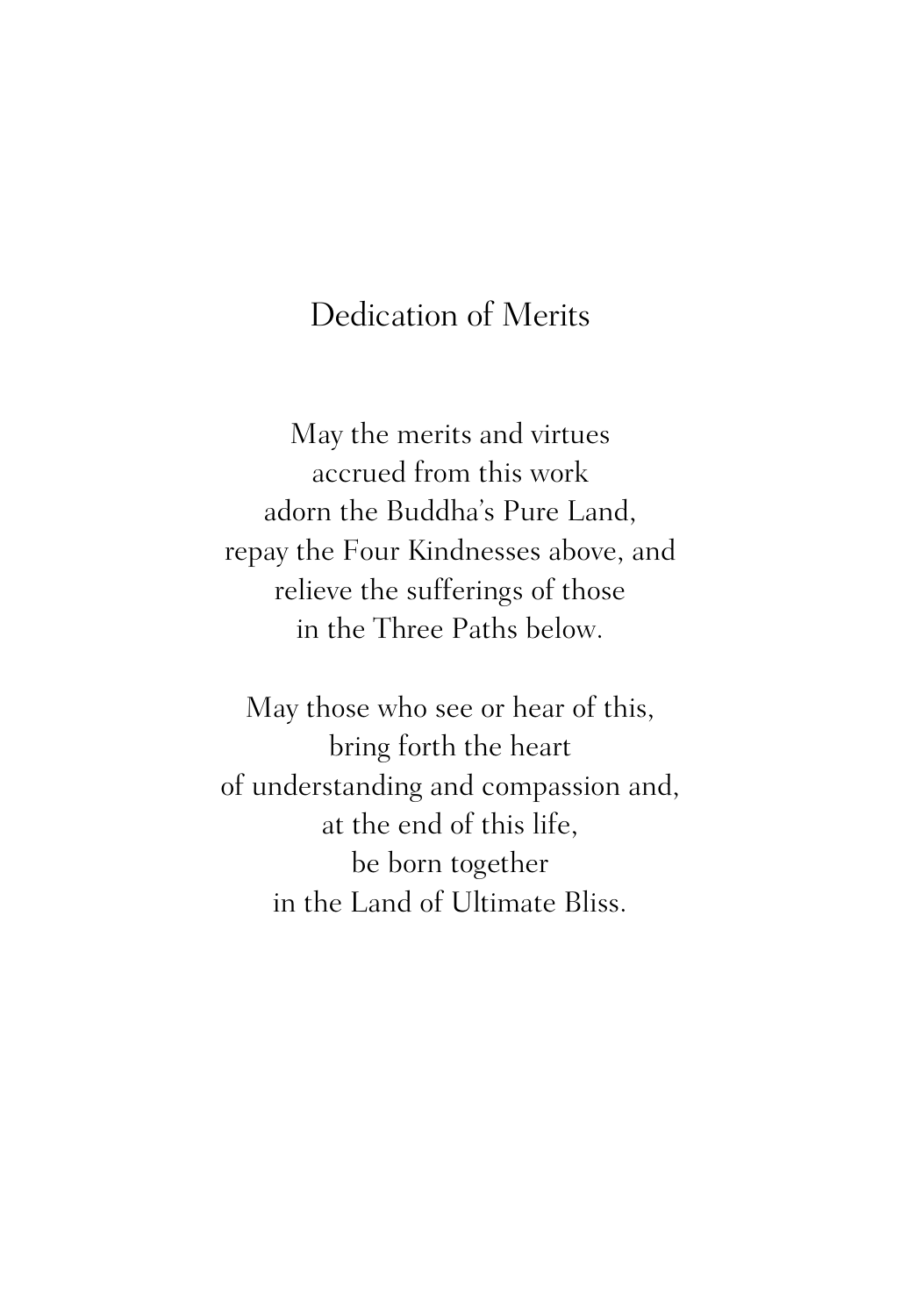#### Ways to Reach Us

www.abuddhistperspective.org www.abrc.org.au

## Australia [61]

Amitabha Buddhist Association of NSW T: 2-9643-7588 F: 2-9643-7599

Amitabha Buddhist Association of Perth T: 8-9306-8120 F: 8-9306-8366

Amitabha Buddhist Association of QLD T: 7-3273-1693 F: 7-3272-0677 E: amtb@amtb-qld.org.au

Amitabha Buddhist Retreat Centre T: 7-4171-0421 F: 7-4171-0413 www.abrc.org.au

Pure Land Learning Center of the NT T: 8-8927-4988 F: 8-8981-3516 E: purelandnt@tchia.com

Pure Land Learning Center of Victoria T: 3-9891-7093 F: 9891-7093 E: purelandvic@yahoo.com

Pure Land Learning College (Toowoomba) T: 7-4637-8765 F: 7-4637-8764 www.amtb-aus.org

## Canada<sup>[1]</sup>

Ottawa Amitabha Buddhist Association of Canada T: 613-723-9683 F: 613-723-6316 www.amtb-ottawa.ca

Amitabha (Six Harmony) Buddhist Organization T: 416-265-9838 F: 905-947-1870 E: amtb6hcan@yahoo.ca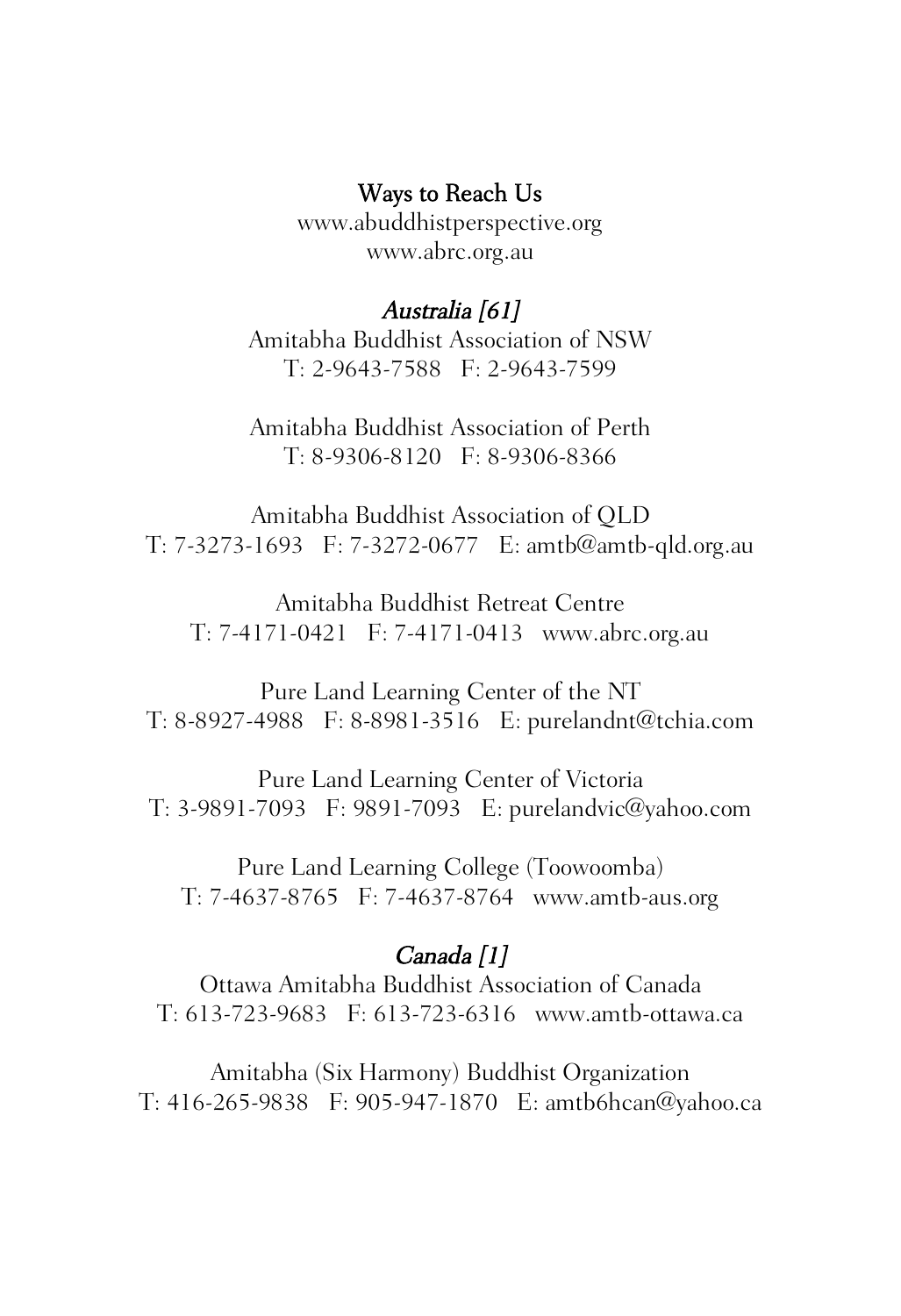Amitabha Buddhist Society of Montreal T: 514-257-1770 F: 514-525-6846 E: amtbmtl@hotpop.com

Amitabha Buddhist Society of Toronto T: 416-293-0024 F: 416-292-6061 www.infamtbtoronto.ca

Infinite Light Amitabha Organization of Canada Tel: 416-893-3366 Fax: 905-947-1870 www.infamtbtoronto.ca

# United Kingdom [44]

Buddhist Education Foundation (UK) T: 171-586-6923 F: 171-794-8594 www.buddhisteducation.co.uk

# Hong Kong [852]

Hong Kong Buddhist Education Foundation T: 2314-7099 F: 2314-1929 E: amtbhk1@budaedu.org.hk

## Malaysia [60]

Amitabha Buddhist Society (Malaysia) T:03-4041-4101 F:03-4041-2172 www.amtb-m.org.my/emid.shtml

## Singapore [65]

Amitabha Buddhist Society (S) T: 6744-7444 F: 6744-4774 E: abss@amtb.org.sg

Singapore Buddhist Lodge T: 6737-2630 F: 6737-0877 E: sbl@sbl.org.sg

## Taiwan [886]

The Corporation Republic of Hwa Dzan Society T: 02-2754.7178 F: 02-2754-7262 www.amtb.org.tw

# Thailand (662)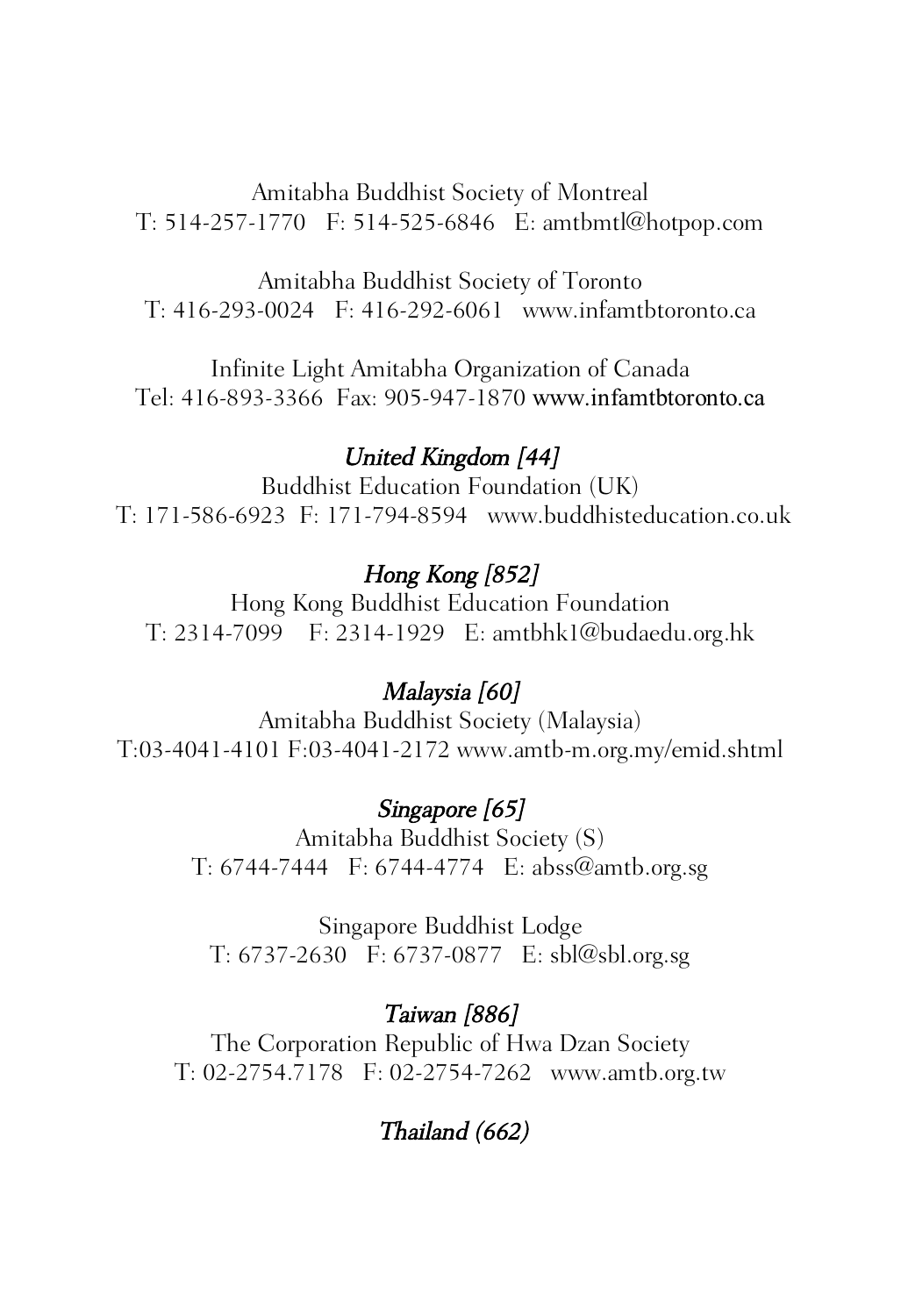Amitabha Buddhist Society T: 662-719-5206 F: 662-719-4356

#### United States of America [1]

Amida Society T: 626-286-5700 F: 626-286-7988 E: amtbla@pacbell.net

Amita Buddhism Society-Boston T/F: 508-580-4349 E: amtb\_boston@yahoo.com

Amitabha Buddhist Association of State Washington T: 425-251-6822 F: 425-656-9789

Amitabha Buddhist Library in Chicago T: 630-416-9422 F: 630-416-6175 www.amitabhalibrary.org

> Amitabha Buddhist Library of Washington DC T: 202-257-9533 E: amtbmd@hotmail.com

Amitabha Buddhist Society of Hawaii T/F: 808-523-8909

Amitabha Buddhist Society of Houston T: 713-339-1864 F: 713-339-2242

Amitabha Buddhist Society of Michigan T: 734-995-5132 F: 734-995-5132

Amitabha Buddhist Society of New Jersey, Inc. T: 856-751-7966 F: 856-751-2269 E: njbuddha@comcast.net

Amitabha Buddhist Society of NY, Inc. T:718-961-7299 F:718-961-8039 E:amitabha\_ny@yahoo.com.tw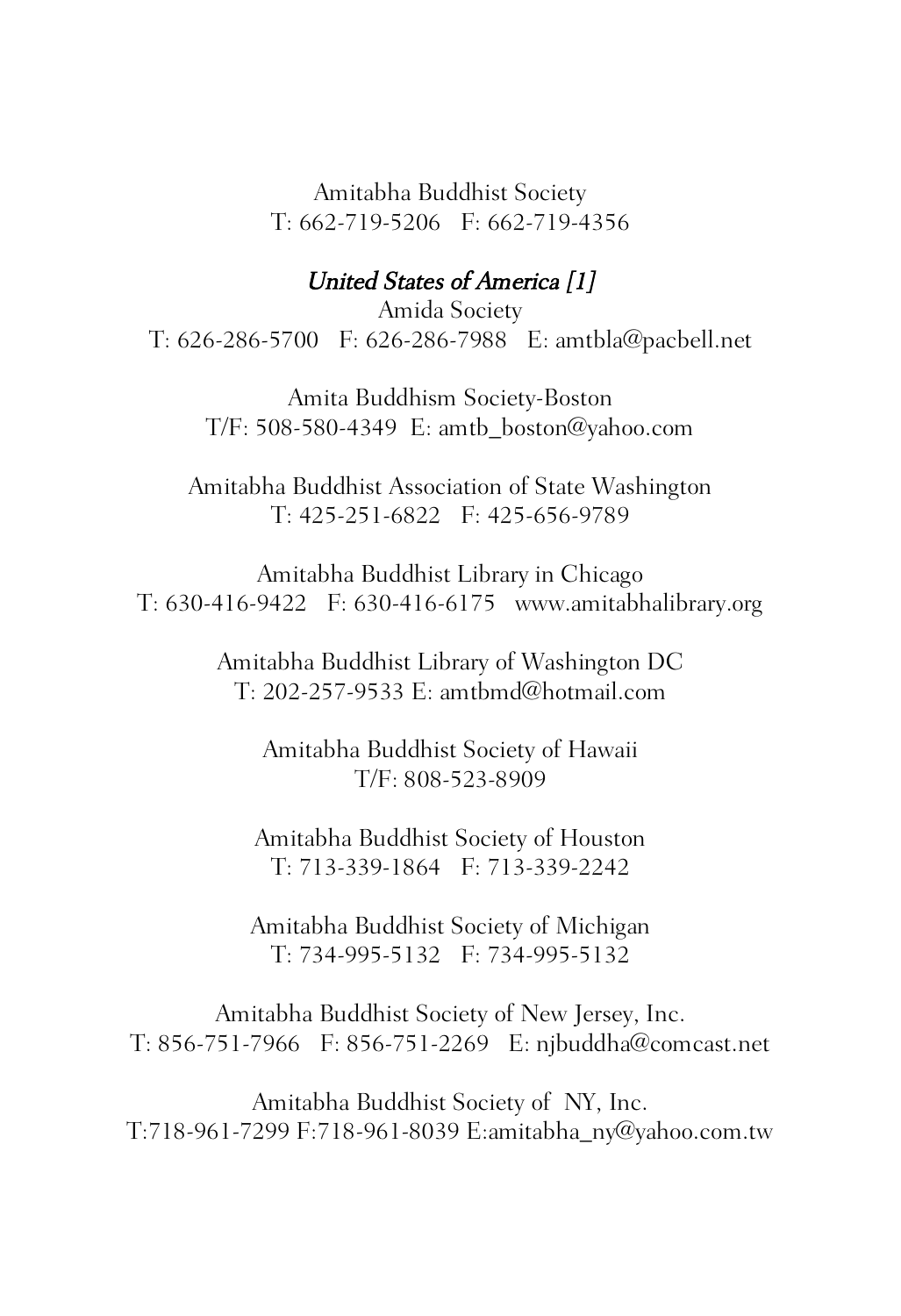Amitabha Buddhist Society of Philadelphia T: 856-424-2516 F: 856-489-8528 E: amtbphila@hotmail.com

> Amitabha Buddhist Society of Seattle T: 206-624-9378

Amitabha Buddhist Society at UK www.ku.edu/~amtb

Amitabha Buddhist Society of USA T: 408-736-3386 F: 408-736-3389 www.amtb-usa.org

> Amitabha Educational Center (Hawaii) T: 808-262-5279 F: 808-262-498

Amitabha Society of Las Vegas T: 707-252-3042 F: 707-871-3542

Atlanta Amitabha Buddhist Society T: 770-923-8955 F: 770-925-0618 E: mietoville@bellsouth.net

Dallas Buddhist Association T: 972-234-4401 F: 972-234-8342 www.amtb-dba.org